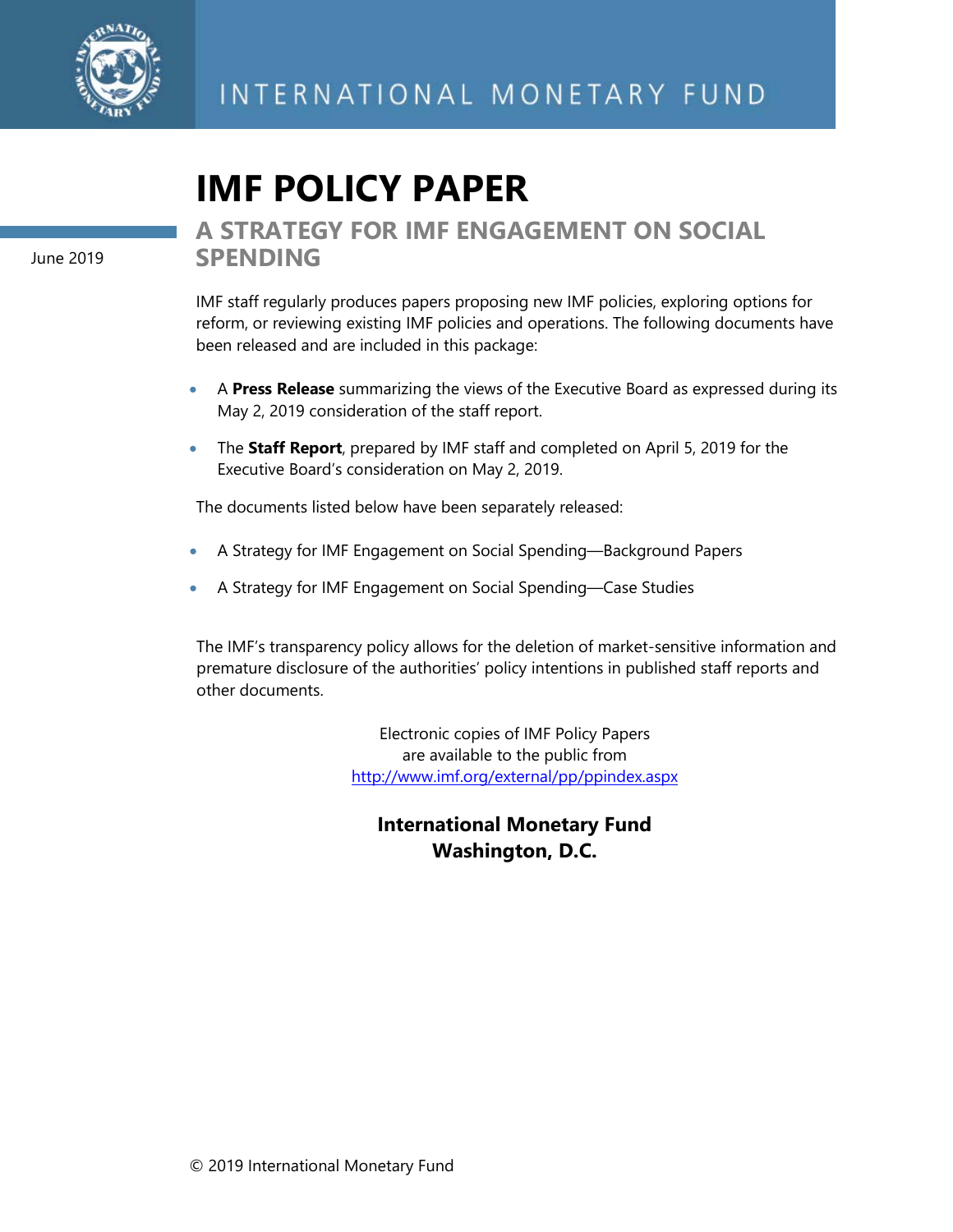

Press Release No. 19/217 FOR IMMEDIATE RELEASE June 14, 2019

International Monetary Fund Washington, D.C. 20431 USA

## **IMF Executive Board Supports New Strategy for Engagement on Social Spending**

On May 2, 2019, the Executive Board of the International Monetary Fund (IMF) discussed a policy paper outlining a strategy to guide IMF engagement on social spending issues to enhance its effectiveness.

The paper **A Strategy for IMF Engagement on Social Spending** outlines the scope, objectives, and boundaries of engagement and provides guidance on *when* and *how* to engage on social spending. The strategy was informed by background analysis, broad consultations, and the Executive Board-endorsed recommendations of the 2017 Independent Evaluation Office (IEO) Report on ["The IMF and Social Protection.](https://www.imf.org/ieo/pages/EvaluationImages279.aspx)"

The paper notes that interest in social spending issues intensified over recent decades especially in the aftermath of the global financial crisis—reflecting concerns about rising inequality and the need to support poor and vulnerable households. Social spending is also a key policy lever for meeting the global commitment to support inclusive growth through the 2030 Sustainable Development Goals (SDGs) and for addressing emerging challenges from demographic shifts, technological developments, and climate change.

Against this backdrop, the paper documents the scaling up of the IMF's work on social spending. Analytical work has highlighted the relationship between inequality and growth, the important role of social spending in promoting sustained and inclusive growth, and the resource requirements for achieving the SDGs in education and health. Accordingly, the IMF surveillance and lending operations have increasingly emphasized inclusive growth, including through the use of social spending "floors" in IMF-supported programs. There has also been enhanced engagement on inequality issues in surveillance, as well as increased technical assistance to expand fiscal resources available for social spending.

The paper sets forth a strategy based on best practices for more effective IMF engagement on social spending issues, including: (i) engagement guided by an assessment of the macrocriticality of a specific social spending issue and consideration of that issue in an IMF-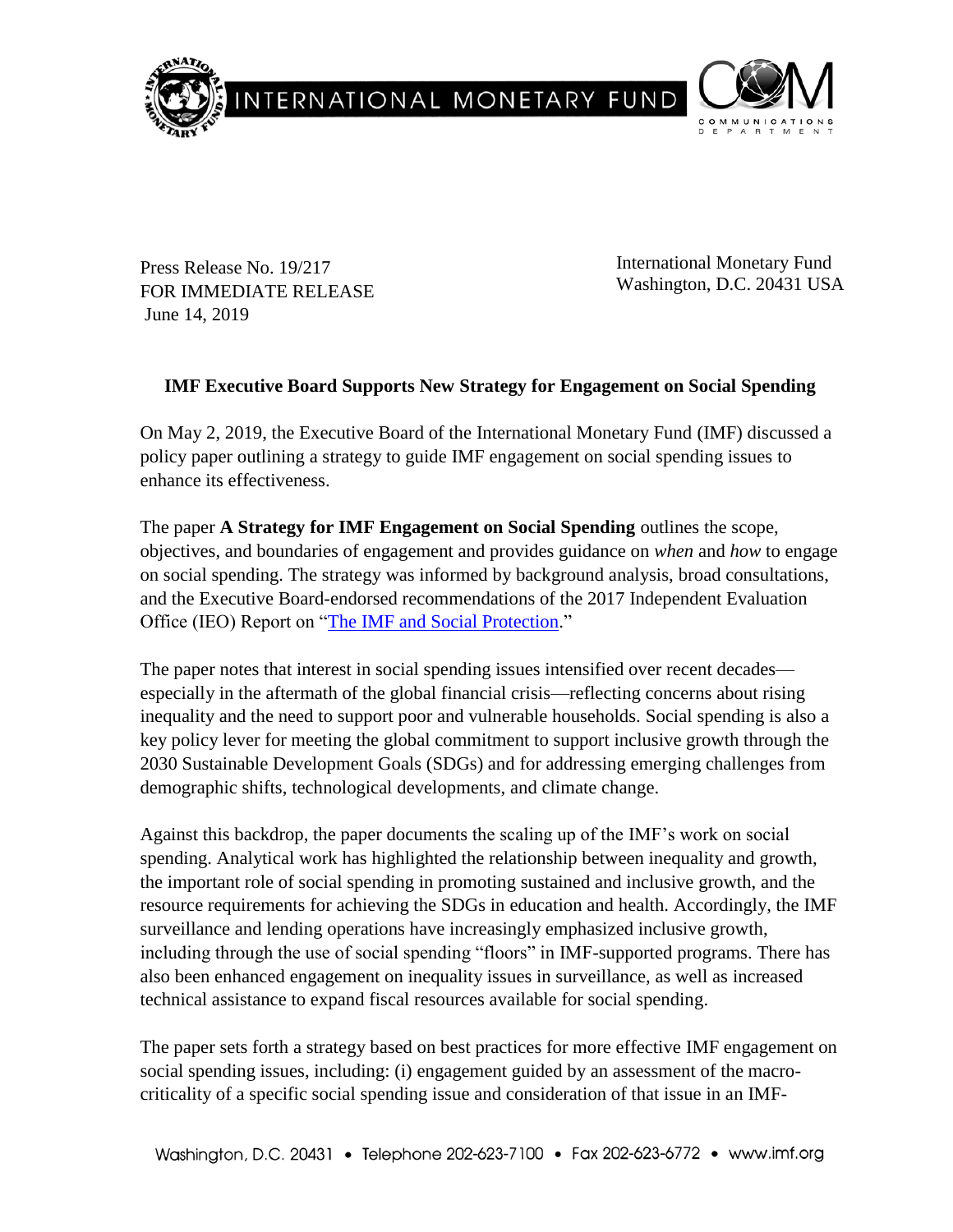supported program context, and by the existence of in-house expertise; (ii) enhanced collaboration with International Development Institutions; (iii) strengthened program design and conditionality; (iv) clearer guidance on the use of targeted and universal transfers in the context of a broader discussion on the effectiveness of the social safety net; and (v) better communications, including by leveraging input from a broad set of stakeholders.

Implementation of the strategy will be accompanied by granular and gradually evolving guidance to staff, reflecting the evolving nature of social spending issues and emerging lessons from cross-country experiences.

## **Executive Board Assessment<sup>1</sup>**

Executive Directors welcomed the proposed strategy to guide Fund engagement on social spending issues. They noted that the Fund has made considerable progress in its treatment of social spending over recent years and that the proposed framework is expected to strengthen the Fund's engagement on social spending issues by making it more systematic and effective in surveillance and Fund-supported programs. Directors welcomed that the strategy reflected consultations with a broad set of stakeholders, including civil society, academics, and international development institutions (IDIs).

Directors observed that social spending issues have become increasingly important for the Fund's membership, reflecting a growing emphasis on inclusive growth, especially in the aftermath of the global financial crisis. They noted that social spending plays an essential role in protecting vulnerable groups, supporting social and political stability, addressing inequalities of both income and opportunity, smoothing consumption over the life cycle, and stabilizing demand in the face of economic shocks. Directors saw social spending as critical to achieving the commitments under the 2030 Sustainable Development Goals (SDGs) and to tackling policy challenges from demographic, technological, and structural changes.

Directors appreciated that the proposed strategy will be guided by an assessment of the macro-criticality of specific social spending issues. They agreed that social spending can become macro-critical through three key channels: fiscal sustainability, spending adequacy, and spending efficiency. In this context, Directors underlined the need for a sufficiently granular framework to assess macro-criticality. Directors emphasized that staff should continue to provide policy advice on sustainable financing of social spending with an increased focus on the quality of such spending for improving social outcomes. Directors also highlighted the importance of underpinning both surveillance and program policy advice on social spending with in-depth analytical work as appropriate and supported by capacity development where necessary. Directors noted the importance of technical assistance to help ensure adequate data availability and quality, and to help create fiscal space—both through

 $\overline{\phantom{a}}$ 

<sup>&</sup>lt;sup>1</sup> An explanation of any qualifiers used in summings up can be found here: [http://www.imf.org/external/np/sec/misc/qualifiers.htm.](http://www.imf.org/external/np/sec/misc/qualifiers.htm)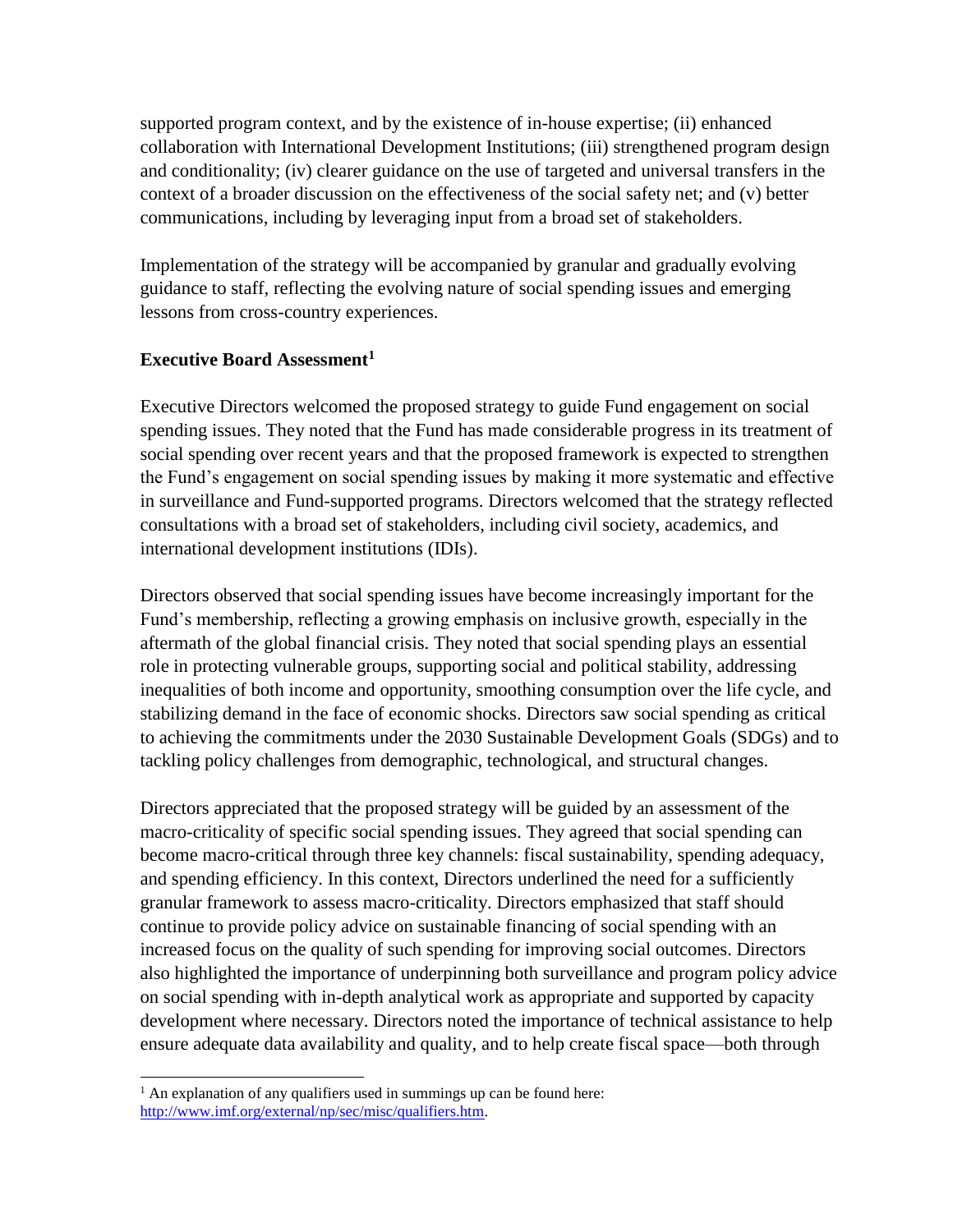domestic revenue mobilization and improved spending efficiency— to finance increases in social spending where needed. A number of Directors noted that the distributive effects of taxation and other revenue sources should be considered together with the effects of social spending.

Directors welcomed the clarification of the Fund's advice on the use of universal and targeted social benefits, which should be discussed in the context of the overall effectiveness of the social safety net. They noted that the use of universal and targeted transfers should depend on country preferences and circumstances while being consistent with fiscal and administrative constraints.

Directors concurred that the design of Fund-supported programs and conditionality could be strengthened—both in PRGT and GRA-supported programs—through greater focus on measures to offset the adverse effects of adjustment on poor and vulnerable households, and to enhance the political and social sustainability of programs, thereby contributing to program success. They also noted that specific conditionality on social spending may be necessary to ensure its adequacy and underscored the importance of evenhandedness. In this context, Directors also called for appropriately sequencing reforms to cushion the impact on the vulnerable while noting that the nature and extent of conditionality should be informed by a country's macro-fiscal context, political economy considerations, and social objectives.

Directors called for improved collaboration with IDIs, notably with the World Bank. They noted that while staff may need to develop some in-house expertise, the Fund would also need to rely on other development partners to address social spending issues outside of its areas of expertise. Directors called on the Fiscal Affairs Department to act as a hub to help ensure that country teams can effectively draw on IDI and other relevant external resources. They agreed that staff need to engage early with relevant IDIs to align institutional priorities.

Directors noted that communication is an essential element of the strategy on social spending issues. They stressed that good communications would enhance effectiveness of Fund policies by promoting understanding and setting realistic expectations of the institution's role. In this context, they noted that communications should discuss social spending issues in the broader macroeconomic setting, explain policy trade-offs and financing constraints, while emphasizing country ownership.

While Directors noted that staff is expected to strengthen its focus on social spending in line with the agreed strategy, they acknowledged that more granular guidance is necessary to effectively implement the strategy. They looked forward to the forthcoming Staff Guidance Note to be issued by end-2020, which should explain in greater detail how to consistently apply the key concepts, including macro-criticality, in country- and sector-specific settings. Directors noted that consultations with relevant stakeholders would take place in the preparation of the Staff Guidance Note.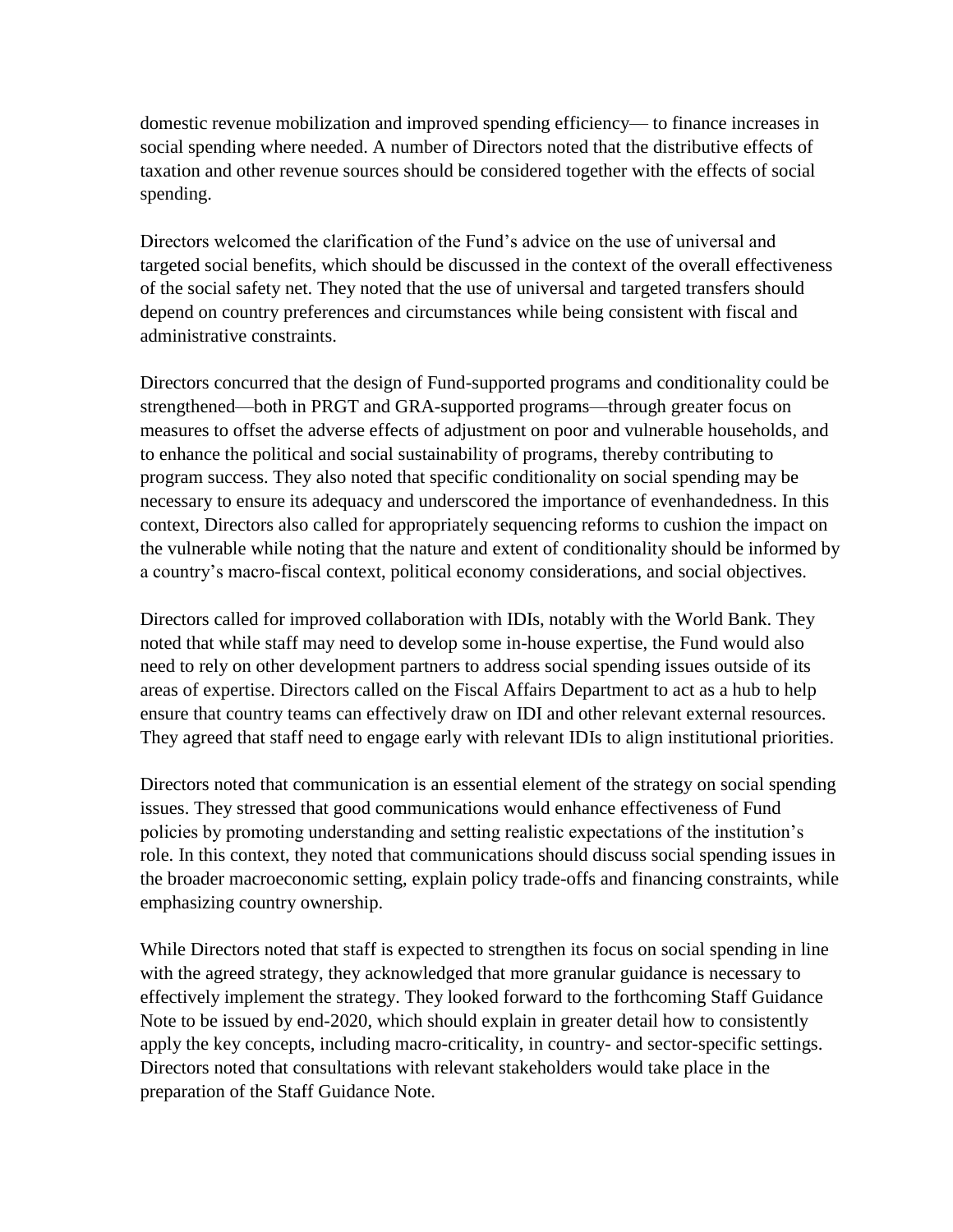

## **A STRATEGY FOR IMF ENGAGEMENT ON SOCIAL**

**SPENDING** June 14, 2019

## **EXECUTIVE SUMMARY**

**Interest in social spending issues has intensified over the last decade.** This reflects concerns about rising inequality and the need to support vulnerable groups, especially in the aftermath of the global financial crisis. There is also a global commitment to continue support for inclusive growth, as expressed in the 2030 Sustainable [Development Goals](https://www.un.org/sustainabledevelopment/sustainable-development-goals/) (SDGs). And ongoing demographic, technological, and climate developments will pose new challenges. Social spending is viewed as a key policy lever for addressing these issues.

**The Fund has concomitantly increased its work on social spending.** *Analytical work* has cast new light on the relationship between inequality and growth, the important role social spending plays in promoting sustained and inclusive growth, and the resource requirements for achieving the SDGs in education and health. The growing emphasis on inclusive growth is also reflected in *operational activities*, including the use of social spending "floors" in IMF-supported programs. There has been enhanced engagement on inequality issues in surveillance, as well as increased technical assistance to expand fiscal space for social spending.

**This paper outlines a strategy to guide IMF engagement on social spending issues.** The 2017 Independent Evaluation Office (IEO) Report on "The IMF and Social Protection" recognized that the Fund's engagement has increased over time but found that it has been uneven and there is scope for strengthening. Analysis undertaken for the paper confirms this finding and identifies additional challenges. The strategy is central to IMF management's response to the Board-endorsed recommendations of the IEO. Its purpose is to clarify the scope, objectives, and boundaries of engagement.

**The strategy would support a more effective IMF engagement.** It is informed by additional background analyses, internal and external consultations, and the 2017 IEO Report:

• *Engagement would be guided by an assessment of the macro-criticality of a specific social spending issue and consideration of that issue in a program context, and by the existence of in-house expertise.* The key channels through which social spending can become macro-critical are fiscal sustainability, spending adequacy, and spending efficiency. The strategy encourages early engagement with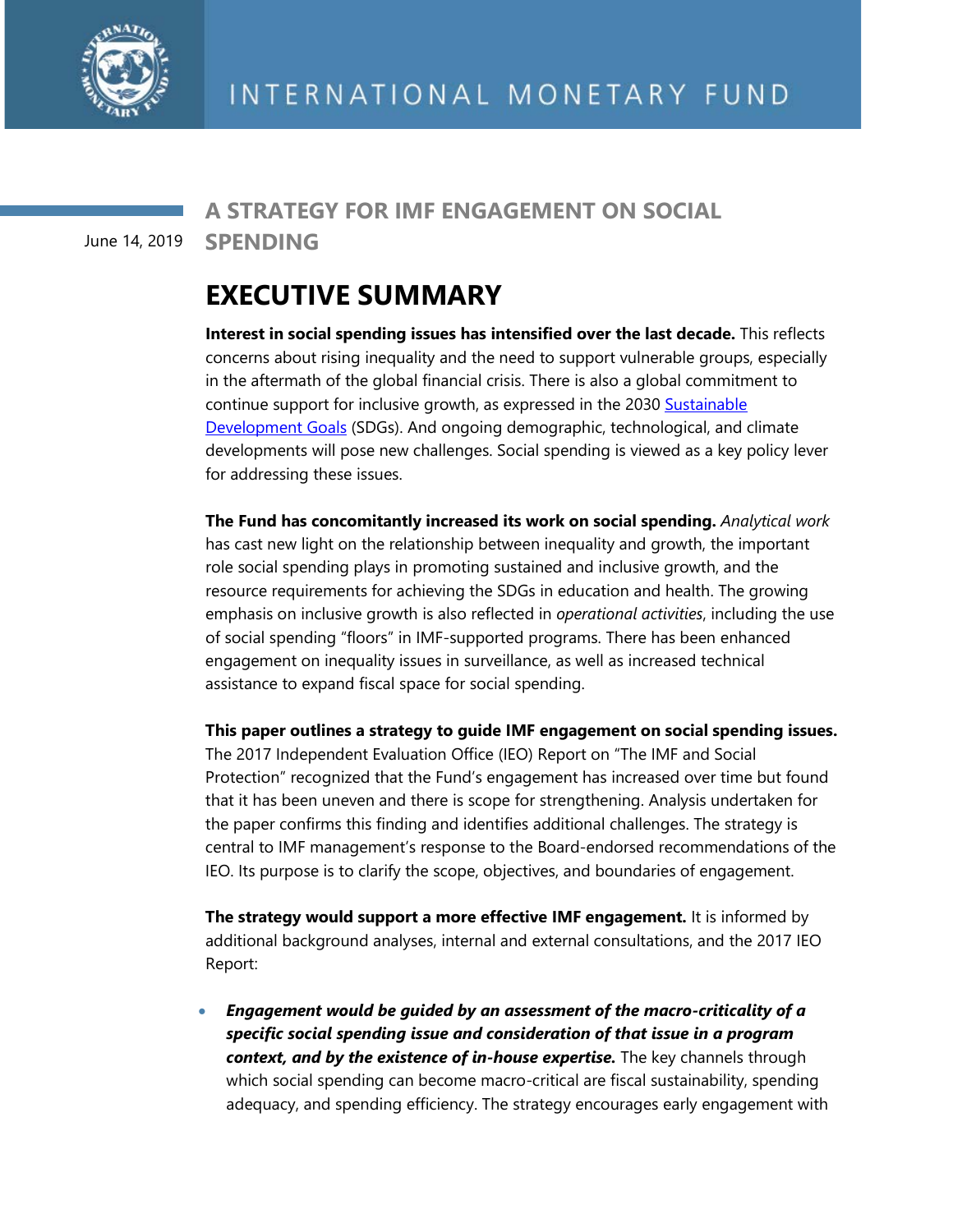the authorities and envisages that staff *continues* developing policy advice on sustainable financing of social spending and *increases* the focus on the quality of such spending for improving social outcomes, drawing on the expertise of IDIs.

- *Collaboration with IDIs would be improved.* The IMF's Fiscal Affairs Department (FAD) would act as a hub for facilitating and strengthening engagement between country teams and IDIs, while early engagement of country teams with relevant IDIs would be encouraged. There would also be a stronger engagement with other stakeholders, including Civil Society Organizations.
- *Program design and conditionality would be strengthened.* This calls for more consistent emphasis on mitigating the adverse effects of adjustment on the vulnerable in IMF-supported programs, where this is consistent with the primary goals of helping the member correct its balance of payments problem and achieve external viability. Conditionality can also be instrumental in helping to strengthen tax capacity in support of social spending, improving the quality of social spending, and addressing data and information gaps.
- *Advice on the use of targeted and universal transfers would be discussed in the context of the effectiveness of the social safety net.* The appropriate design depends on countries' social and political preferences and should be consistent with their fiscal and administrative constraints.
- *External communication in specific countries would focus on providing a clear explanation of Fund policy advice* reflecting the overall macro-fiscal context and strategy, while clarifying what the Fund can and cannot do.

**Implementation of the strategy will require granular and gradually evolving guidance to Fund staff.** A Staff Guidance Note, to be completed by end–2020, will detail the already significant existing support and initiatives for strengthening this support, including further tools for country teams and improved knowledge management. It will aim to help country teams in prioritizing when and how extensively to engage on different social spending issues. The Note will be updated as needed to reflect the evolving nature of social spending issues, and as the Fund acquires more experience. In the interim, country teams would continue their already extensive engagement on social spending drawing on existing resources.

**Since IMF engagement on social spending issues is already extensive, the additional resources to implement the strategy are at this point not expected to be significant, beyond some set-up costs.**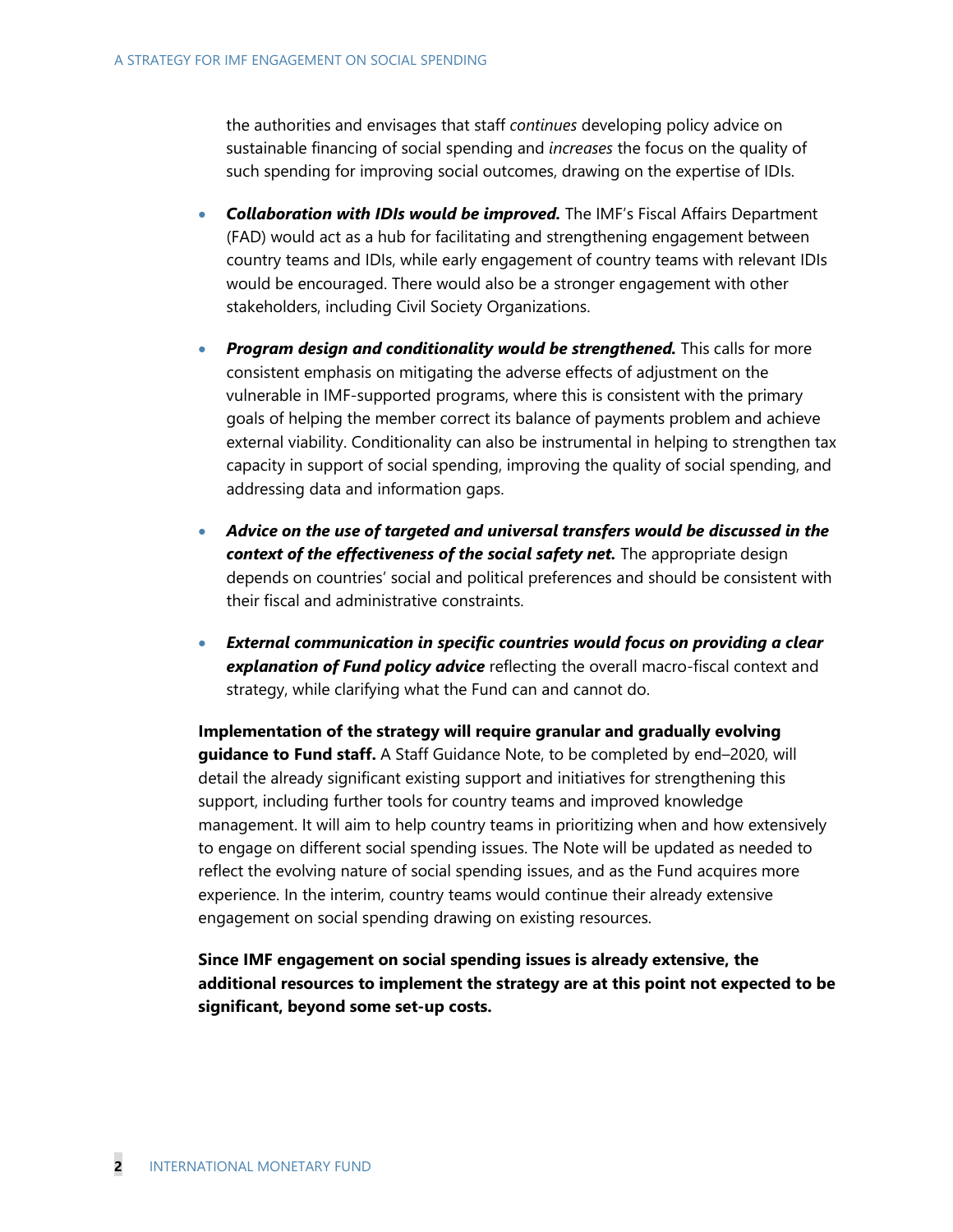## Approved By **Michael Keen and Kristina Kostial**

Prepared by David Coady (FAD lead) and Zuzana Murgasova (SPR lead) with the team consisting of Maura Francese, Dominique Guillaume, Nikhil Brahmankar, Wendell Daal, Brooks Evans, Csaba Feher, Emine Hanedar, Emmanouil Kitsios, Jorge Martinez, Delphine Prady, Baoping Shang (all FAD); Fei Liu, Gohar Minasyan, Ke Wang, Irene Yackovlev (all SPR); and Nicolas Mombrial (COM). Research assistance was provided by Nghia-Piotr Le. Production assistance was provided by Liza Prado.

## **CONTENTS**

| COUNTRY-LEVEL ENGAGEMENT WITH IDIS AND OTHER STAKEHOLDERS ______________________38               |    |
|--------------------------------------------------------------------------------------------------|----|
| COMMUNICATING IMF ADVICE EXTERNALLY 40                                                           |    |
|                                                                                                  | 41 |
|                                                                                                  |    |
|                                                                                                  |    |
| <b>BOXES</b>                                                                                     |    |
|                                                                                                  |    |
| 2. IMF Engagement on Social Spending: A Text-Mining Analysis _________________________________12 |    |
|                                                                                                  |    |
|                                                                                                  |    |
|                                                                                                  |    |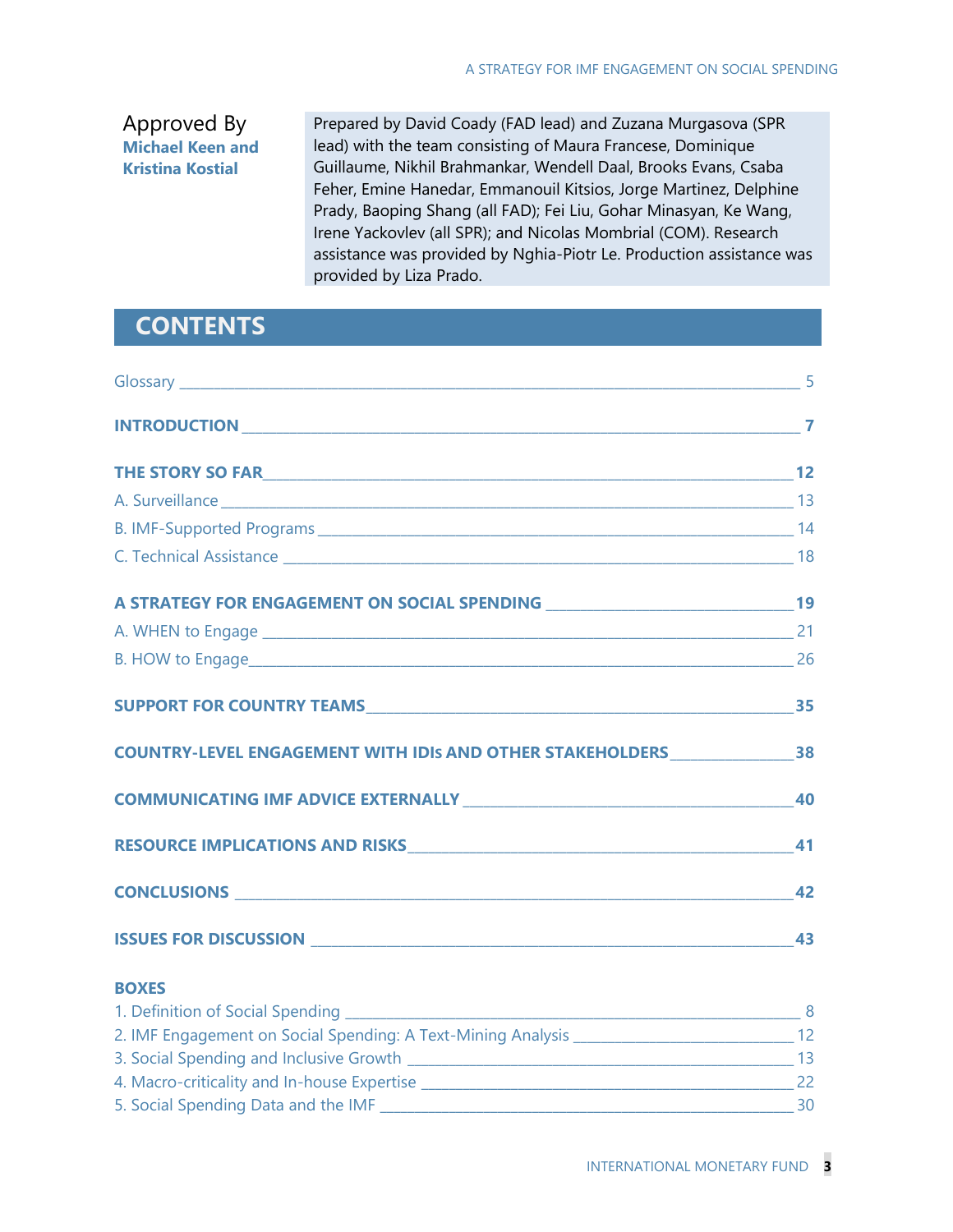| 6. Targeted and Universal Transfers                         |  |
|-------------------------------------------------------------|--|
| 7. IMF Resources to Inform Policy Advice on Social Spending |  |

#### **FIGURES**

| 1. Social Conditionality in IMF-supported Programs                                   | 15 |
|--------------------------------------------------------------------------------------|----|
| 2. Public Education and Health Spending in IMF-Supported Program Countries _______   | 16 |
| 3. Average Marginal Effects on Probability of Large Declines in Public Education and |    |
| Health Spending __________                                                           | 17 |
| 4. Fiscal Technical Assistance _______                                               | 19 |
| 5. Mission Chiefs' Survey: Why is Social Spending Macro-critical? ________           | 22 |
| 6. Macro-criticality Channels of Social Spending _______________________________     | 23 |
|                                                                                      | 24 |
| 8. Spending Adequacy_______                                                          | 25 |
| 9. Education and Health Spending Inefficiency _______                                | 26 |
| 10. Engagement on Social Spending Issues-Key Steps _______                           | 28 |
| 11. Externally Communicating Policy Advice on Social Spending                        | 40 |

### **TABLES**

| 1. IMF Engagement on Social Spending: Challenges and Architecture of Strategy | 20 |
|-------------------------------------------------------------------------------|----|
| 2. Type of Analysis and Sources                                               | 28 |
| 3. Estimated Additional Resources for Implementing the Proposed Strategy      | 41 |
|                                                                               |    |
| References                                                                    | 47 |
| <b>ANNEY</b>                                                                  |    |

#### **ANNEX**

| I. Examples of Social Spending Policy Issues and Support |
|----------------------------------------------------------|
|----------------------------------------------------------|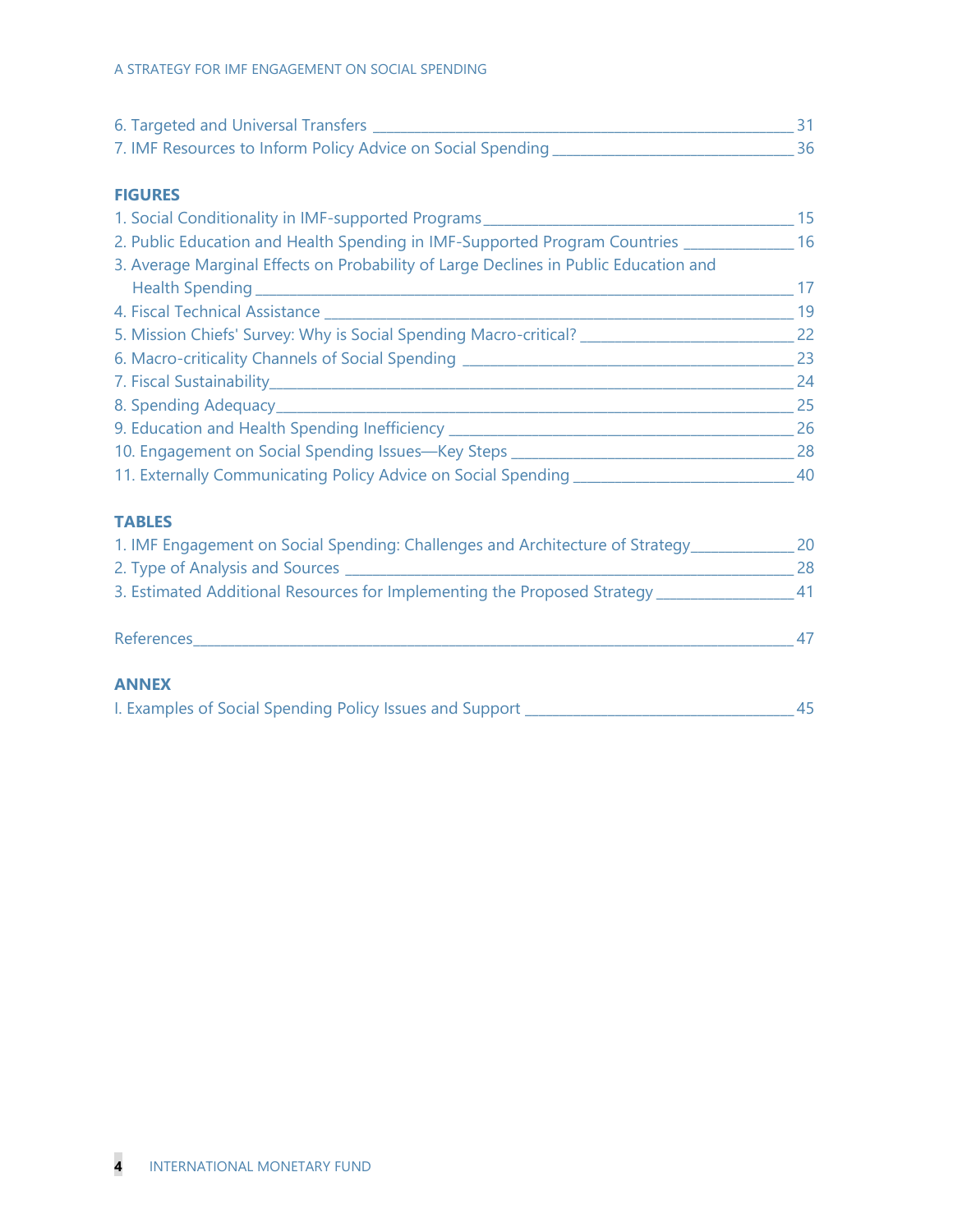## **Glossary**

| AEs          | Advanced economies                                     |
|--------------|--------------------------------------------------------|
| <b>CCT</b>   | Conditional cash transfer                              |
| CD           | <b>Capacity Development</b>                            |
| <b>COFOG</b> | Classification of the Functions of Government          |
| <b>COM</b>   | <b>Communications Department</b>                       |
| <b>CS</b>    | <b>Case Studies</b>                                    |
| <b>CSO</b>   | Civil Society Organization                             |
| <b>CSR</b>   | Comprehensive Surveillance Review                      |
| EA           | <b>Empirical Analysis</b>                              |
| EAT          | <b>Expenditure Assessment Tool</b>                     |
| EC           | <b>External Consultation</b>                           |
| <b>EMDCs</b> | <b>Emerging Market and Developing Countries</b>        |
| <b>EME</b>   | <b>Emerging Market Economy</b>                         |
| FAD          | <b>Fiscal Affairs Department</b>                       |
| FY.          | Fiscal Year (May 1, year t-1 to April 30, year t)      |
| <b>GFS</b>   | <b>Government Finance Statistics</b>                   |
| <b>GFSM</b>  | <b>Government Finance Statistics Manual</b>            |
| <b>GRA</b>   | <b>General Resource Account</b>                        |
| ICD          | Institute for Capacity Development                     |
| D            | International Development Institution                  |
| IEO          | Independent Evaluation Office                          |
| ILO          | International Labor Organization                       |
| IMF          | International Monetary Fund                            |
| ITs          | Indicative targets                                     |
| <b>ITUC</b>  | International Trade Union Confederation                |
| <b>LIDC</b>  | Low-Income Developing Country                          |
| LOI          | Letter of Intent                                       |
| <b>LSE</b>   | London School of Economics                             |
| <b>MCS</b>   | Mission chiefs' survey                                 |
| <b>MEFP</b>  | Memorandum of Economic and Financial Policies          |
| <b>MTRS</b>  | Medium-Term Revenue Strategy                           |
| <b>OECD</b>  | Organization for Economic Co-operation and Development |
| PCs          | Performance criteria                                   |
| PCI          | <b>Policy Coordination Instrument</b>                  |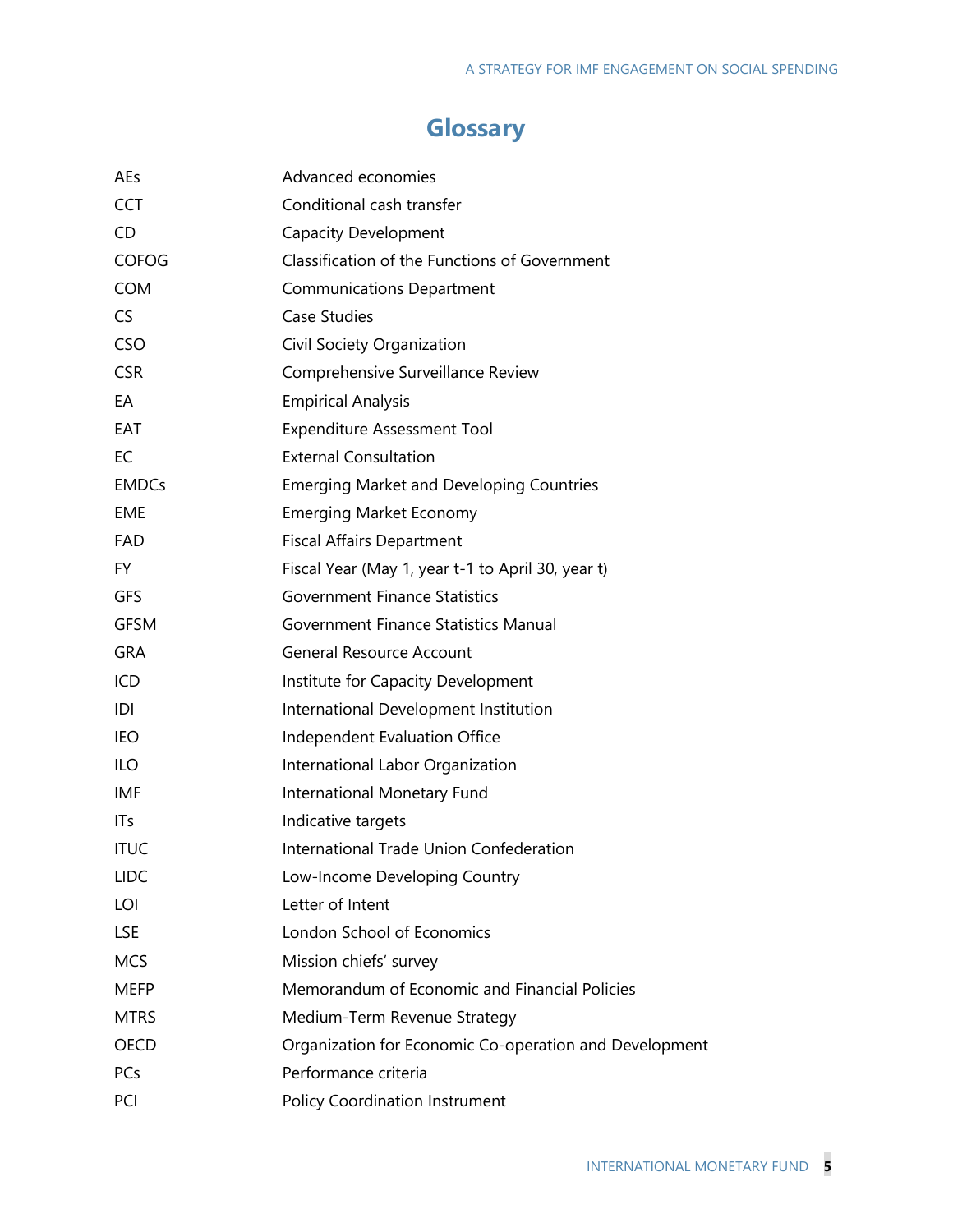#### A STRATEGY FOR IMF ENGAGEMENT ON SOCIAL SPENDING

| <b>PFM</b>     | Public financial management                        |  |  |  |
|----------------|----------------------------------------------------|--|--|--|
| <b>PPPs</b>    | <b>Public-Private Partnerships</b>                 |  |  |  |
| <b>PRGT</b>    | Poverty Reduction and Growth Trust                 |  |  |  |
| PSI            | <b>Policy Support Instrument</b>                   |  |  |  |
| <b>PSIA</b>    | Poverty and Social Impact Analysis                 |  |  |  |
| QPCs           | Quantitative performance criteria                  |  |  |  |
| <b>RES</b>     | <b>Research Department</b>                         |  |  |  |
| <b>ROC</b>     | Review of Conditionality                           |  |  |  |
| ROC2011        | 2011 Review of Conditionality                      |  |  |  |
| <b>ROC2018</b> | 2018 Review of Conditionality                      |  |  |  |
| <b>SB</b>      | Structural benchmark                               |  |  |  |
| <b>SD</b>      | <b>Surveillance Decision</b>                       |  |  |  |
| <b>SDGs</b>    | Sustainable Development Goals                      |  |  |  |
| SPIAC-B        | Social Protection Inter-Agency Collaboration Board |  |  |  |
| <b>SPR</b>     | Strategy, Policy, and Review Department            |  |  |  |
| <b>SSN</b>     | Social Safety Net                                  |  |  |  |
| SSP2017        | 2017 Social Safeguards and Program Design          |  |  |  |
| <b>STA</b>     | <b>Statistics Department</b>                       |  |  |  |
| <b>TA</b>      | Technical assistance                               |  |  |  |
| <b>TM</b>      | Text mining                                        |  |  |  |
| <b>TSR</b>     | <b>Triannual Surveillance Review</b>               |  |  |  |
| <b>UN</b>      | <b>United Nations</b>                              |  |  |  |
| <b>WHO</b>     | World Health Organization                          |  |  |  |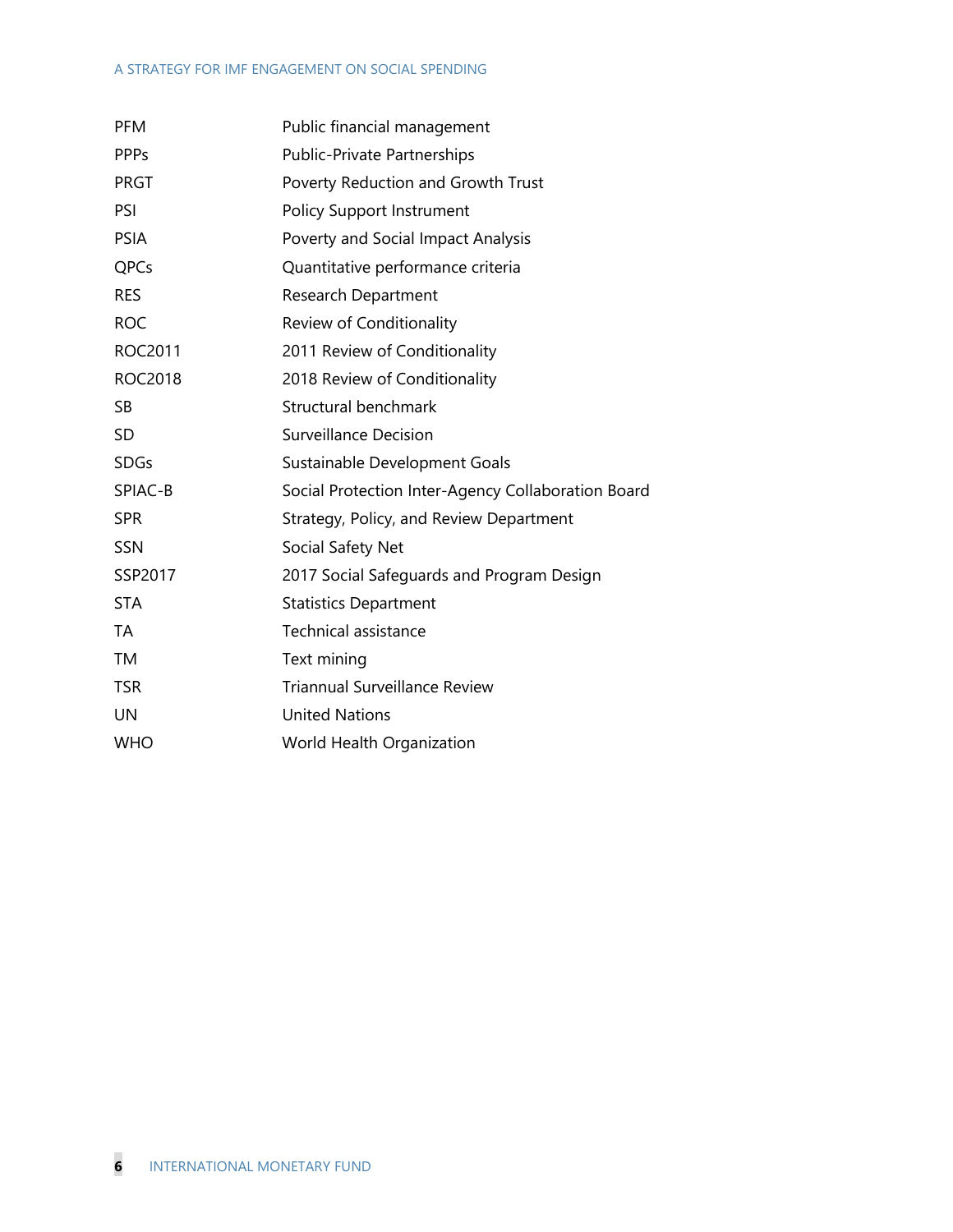## **INTRODUCTION**

**1. Interest in social spending issues has intensified over the last decade.** This reflects, in part, growing concerns among the public and policy makers about increasing inequality, [1](#page-10-0) especially in the aftermath of the global financial crisis. It also reflects the need to support vulnerable groups, including low-income households and others adversely impacted by adjustment of various kinds, such as from technological change. For instance, international surveys<sup>[2](#page-10-1)</sup> indicate rising public support for redistribution in many countries. There is also a global commitment to continue support for inclusive growth, as expressed in the 2030 [Sustainable Development Goals](https://www.un.org/sustainabledevelopment/sustainable-development-goals/) (SDGs).<sup>[3](#page-10-2)</sup> Social spending—defined as social protection, health and education spending (Box 1)—is a key policy lever for promoting inclusive growth, addressing inequality, protecting vulnerable groups during structural change and adjustment, smoothing consumption over the life-cycle, and stabilizing demand during economic shocks.

#### **2. Concomitantly, the Fund has increased its work on inclusive growth and social**

**spending issues.[4](#page-10-3)** In general, the IMF helps countries achieve inclusive growth by promoting macroeconomic stability and sustainable fiscal policies. More specifically, *policy analysis* by staff[5](#page-10-4) has focused on the relationship between inequality and growth, finding that high inequality may undermine the pursuit of sustained growth.<sup>[6](#page-10-5)</sup> The October 2017 *Fiscal Monitor* on "Tackling Inequality" documents the wide cross-country variation in inequality and growth patterns, which indicates that social policies aimed at decreasing inequality can complement growth.<sup>7</sup> The increased emphasis on inclusive growth is also reflected in *operational activities*, with the introduction in 2009 of the Poverty Reduction and Growth Trust (PRGT) which enhanced the focus on social and other priority spending, including through incorporating explicit "targets" (typically social spending "floors") into program design. Along with this increased engagement has come increased external

<span id="page-10-0"></span> <sup>1</sup> Pew Research Center (2014) and World Economic Forum (2014).

<span id="page-10-1"></span><sup>2</sup> These include the World Value Surveys, Regional Barometers, and International Social Surveys.

<span id="page-10-2"></span><sup>3</sup> Other initiatives on social spending to support inclusive growth include: the 2012 ILO's Recommendation No. 202 on Social Protection Floors, which recognized the importance of providing a guaranteed minimum level of social protection for all, and the *universal social protection initiative launched by the World Bank and the ILO in 2015.* Social spending issues have also been prominent on the G20 agenda, e.g., related to the future of work (in 2018) and to the health sector (in 2019).

<span id="page-10-3"></span><sup>4</sup> The Fund's work on social spending issues is guided by its mandate. Annex 7 of [Jobs and Growth—Analytical and](https://www.imf.org/en/Publications/Policy-Papers/Issues/2016/12/31/Jobs-and-Growth-Analytical-and-Operational-Considerations-for-the-Fund-PP4750)  [Operational Considerations for the Fund](https://www.imf.org/en/Publications/Policy-Papers/Issues/2016/12/31/Jobs-and-Growth-Analytical-and-Operational-Considerations-for-the-Fund-PP4750) (IMF, 2013b) provides a deeper analysis of the Fund's mandate with respect to inclusive growth and domestic stability.

<span id="page-10-4"></span><sup>5</sup> Ostry and Berg (2011) and Ostry, Berg, and Tsangarides (2014).

<span id="page-10-5"></span> $6$  While some inequality is integral to a market economy, various studies have argued that high and persistent inequality can undermine the sustainability of growth, including by eroding political and economic stability and social cohesion and weakening support for growth-enhancing reforms (Rodrik, 1999; World Bank, 2011; and Stiglitz, 2013). High inequality may also lead to financial fragility and macroeconomic instability (Rancière and Kumhof, 2010; Rajan, 2010; and Reich, 2010).

<span id="page-10-6"></span> $7$  Other studies have also found that the relationship between inequality and growth varies greatly across countries; see, for example, Ferreira and others (2018).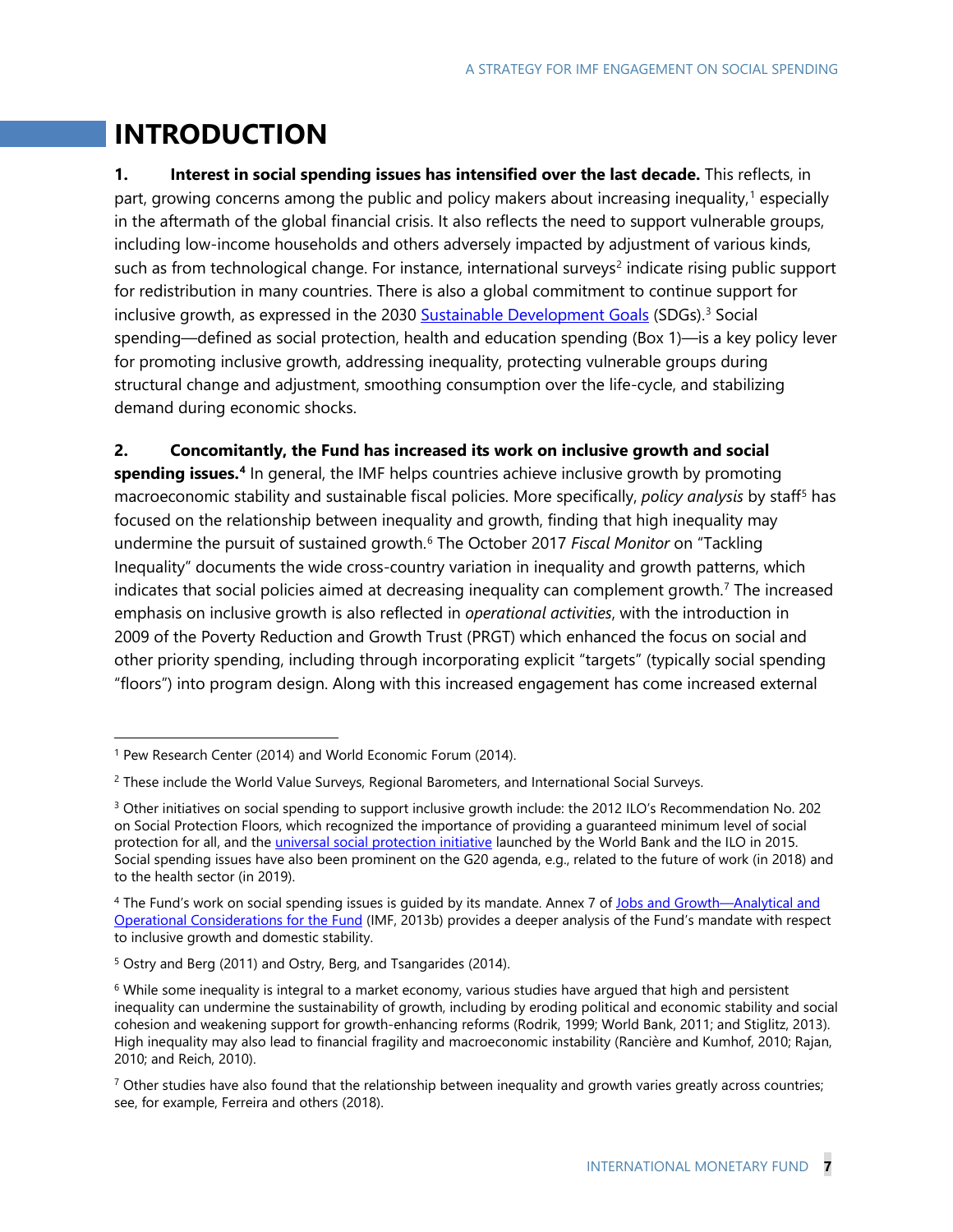scrutiny of IMF policies on social spending by civil society organizations (CSOs) and the academic community, especially in program contexts.

#### **Box 1. Definition of Social Spending**

**The strategy focuses on a broad concept of social spending.** <sup>1</sup> In addition to *social protection* spending, which was the focus of the 2017 IEO Report, social spending is defined to comprise *education and health spending*. This reflects the critical importance of such spending for promoting inclusive growth, the wider scope of current engagement by the IMF, and the complementary nature of these three spending components. This definition is consistent with past  $IMF$  analysis<sup>2</sup> and prevailing practices of international institutions;<sup>3</sup> the Classification of the Functions of Government (COFOG) provides details on the spending items typically included in social spending (Box 5). In the context of inclusive growth, particular emphasis should be placed on increasing access to *basic* education and health spending.

**Social protection is defined to comprise social insurance and social assistance programs.** *Social insurance* aims at protecting households from shocks that can adversely impact their incomes and welfare and is typically financed by contributions or payroll taxes. *Social assistance* aims at protecting households from poverty and is financed by general government revenue. Consistent with practice in other IDIs, the terms *social assistance* and *social safety net* are used interchangeably.

**The appropriate definition of** *basic* **education and health spending is country specific.** It will vary by level of development and existing level of access. For example, for Low-Income Developing Countries (LIDCs), *basic education* may include primary and secondary education, while *basic health* often refers to a nationally defined basic health care package. For Advanced Economies (AEs), basic may include further training and a more comprehensive package of health services.



impact on social outcomes, e.g., infrastructure, water and sanitation.

<sup>2</sup> April 2014 *Fiscal Monitor* on "Public Expenditure Reform: Making Difficult Choices," p. 21, footnote 1.<br><sup>3</sup> Acosta and others (2017).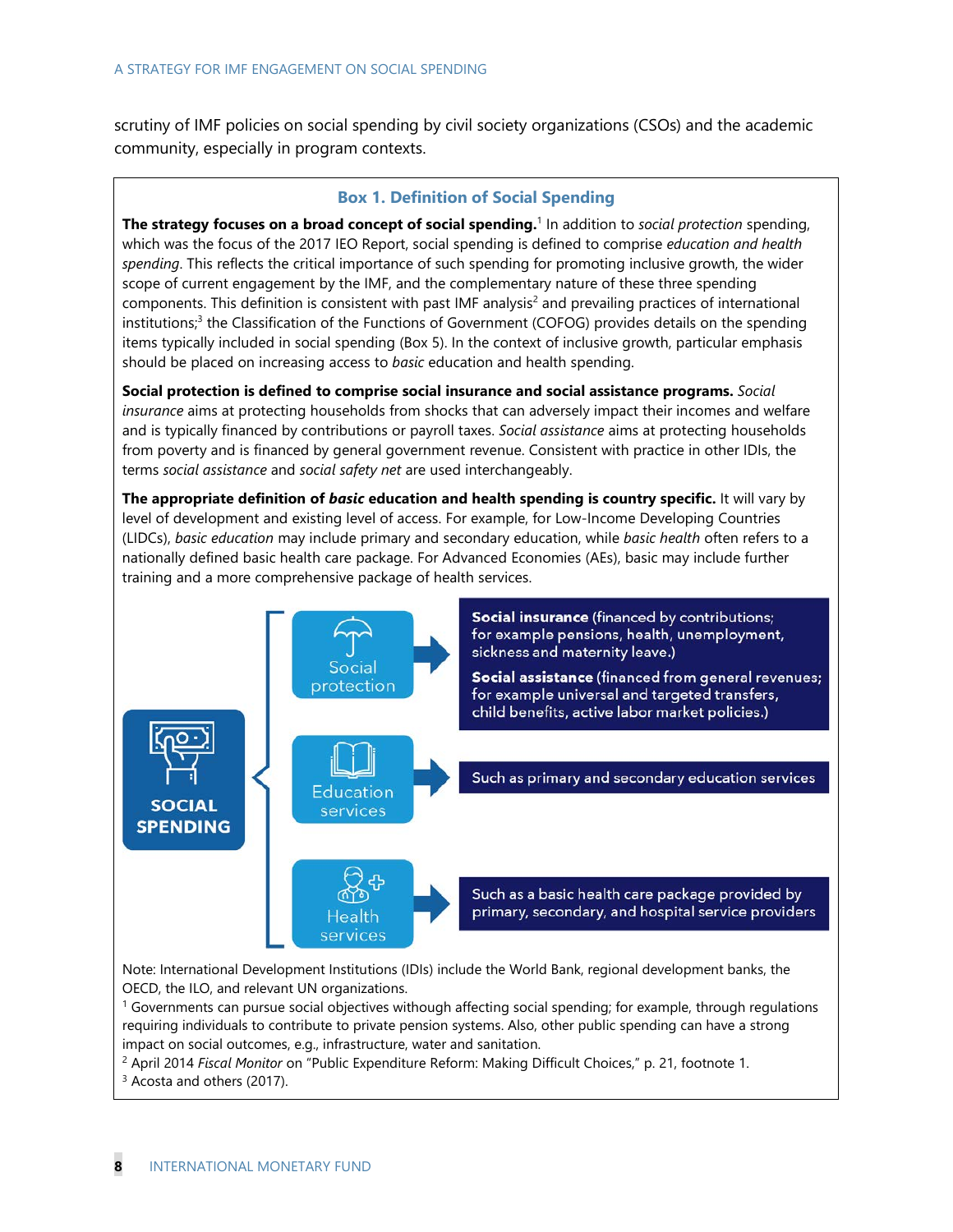### **3. Ongoing trends are likely to increase social spending pressures, present new policy challenges, and reinforce existing ones. [8](#page-12-0)**

- *Ageing populations*. Most advanced economies (AEs) are facing rapid ageing of their populations. Although less immediate in emerging market and developing countries (EMDCs), in the coming decades some of these will experience even more rapid ageing than in AEs. Countries may therefore need to strengthen their health and pension systems to enhance spending efficiency and ensure adequate coverage of the population.
- *Labor markets*. Women's labor force participation has significantly increased, and this trend can be expected to continue as countries continue to develop. Many EMDCs also face growing youth populations. Successful absorption of women and youth into employment will require supporting social and economic policies. Social benefit systems (and their financing) therefore need to be designed to support, rather than disincentivize, increased female and youth employment. Education and training systems may need to be reformed to ensure these groups have the skills to be productively employed.
- *Technological change*. This is transforming labor markets by increasing mobility of labor across sectors and the use of flexible work arrangements (e.g., part-time and temporary work, and selfemployment), which can result in discontinuous careers and volatile income streams. In particular, technologies like artificial intelligence (AI) and robotics have the potential to render a broad range of current skills redundant resulting in significant labor market disruption. Education and training will need to adapt to a growing demand for skilled labor, including by continuously upgrading skills over an individual's life cycle and complemented by policies to enhance labor market matching. Maintaining or expanding social protection coverage may require less reliance on eligibility linked to employment status and contributory financing, and greater reliance on financing from general government revenue.
- *Climate change*. Global warming is expected to increase risks from extreme weather events and natural disasters, with the most severe impacts expected for low-income and small island states. This could push many households into poverty and will require enhancing the capacity of social safety nets.

Tight budget constraints in many countries will mean that the spending pressures arising from these trends and other factors (e.g., from conflicts or displaced persons) compete with other priority spending. How these competing claims on the budget are resolved will depend both on countryspecific circumstances and social preferences. Addressing these challenges through the pursuit of universal access to key social services and significant expansion of safety net coverage would require many countries to strengthen their tax capacity.

<span id="page-12-0"></span><sup>&</sup>lt;sup>8</sup> See the **December 2018 Finance & Development**.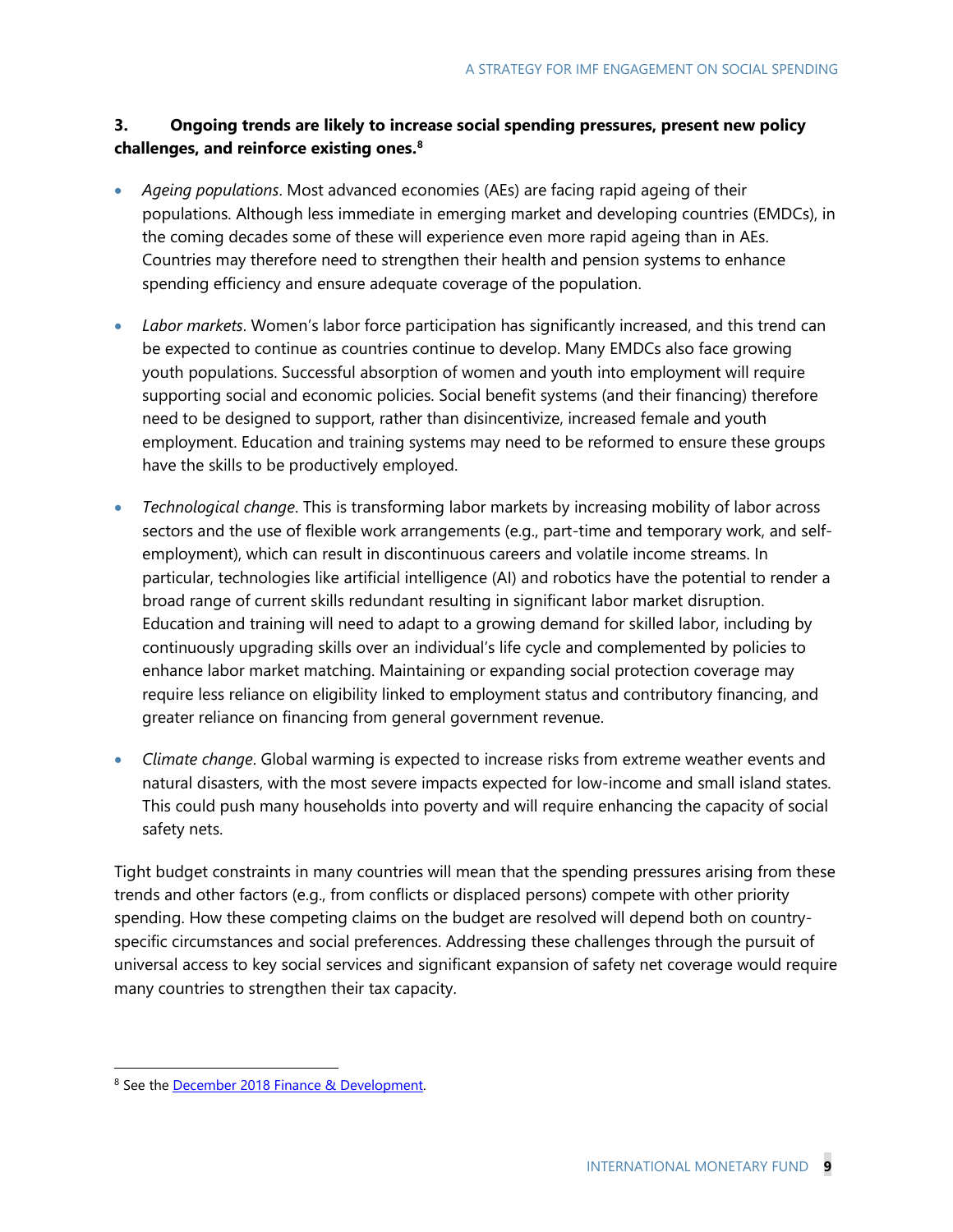### **4. This paper proposes a strategy to provide broad guidance on the Fund's engagement**

**on social spending.** The strategy is central to Fund management's response to the Board-endorsed recommendations of the 2017 IEO Report on "The IMF and Social Protection," which found that the Fund's engagement was uneven and identified areas in which further strengthening was required.<sup>[9](#page-13-0)</sup> It focuses on a broader concept of social spending—social protection, health and education—given its importance for inclusive growth, and the wider scope of the policy debate and of existing IMF engagement. The strategy recognizes that strengthening social spending can be a complex, longterm process requiring sustained engagement on addressing fiscal and implementation constraints, and critically depends on a country's capacity and support from International Development Institutions (IDIs). [10](#page-13-1) Accordingly, it provides broad guidance to staff on when and how it should engage with member countries on social spending issues across Fund activities, ensuring that Fund policy advice is given in a transparent and evenhanded manner. While the strategy does not set out specific Fund policy advice on social spending, it identifies the resources available to staff to develop such advice, including through engagement with IDIs that have deeper expertise. Given its prominence in discussions with stakeholders and in the 2017 IEO Report and the subsequent [Management Implementation Plan,](https://www.imf.org/en/Publications/Policy-Papers/Issues/2018/02/02/pp011718-imp-in-response-to-ieo-report-on-imf-and-social-protection) the strategy clarifies Fund advice on the appropriate use of targeted and universal transfers. Finally, it provides a basis for developing effective communication on the scope and boundaries of IMF engagement on social spending issues.

**5. Fully implementing the strategy will require additional guidance for staff.** A Guidance Note, to be completed by end–2020, will aim to help country teams in prioritizing when and how extensively to engage on different social spending issues in light of trade-offs, policy options, and traction in countries, as well as internal expertise constraints. It will detail the already significant existing resources and initiatives for further strengthening support, including in different country contexts and in the different areas of social spending. The Note will be updated as needed to reflect the evolving nature of social spending issues and Fund's policy advice, and as the Fund acquires more experience in engaging on social spending issues. The paper also includes an estimate of the resource costs of implementing the strategy, which may be updated as experience with the implementation is gained. In the meantime, country teams would continue their already extensive engagement on social spending drawing on existing resources; there is also scope for cross-country departmental papers as a vehicle for developing and operationalizing this guidance.

**6. The paper complements other Fund initiatives.** It draws on recent and ongoing policy work covering related issues, including *Social Safeguards and Program Design in PRGT and PSIsupported Programs (*SSP2017), the *Review of Conditionality* (ROC2018), and the *Comprehensive*  Surveillance Review (CSR). It also builds on the recent initiative on How to Operationalize Inequality [Issues in Country Work.](https://www.imf.org/en/Publications/Policy-Papers/Issues/2018/06/13/pp060118howto-note-on-inequality)

<span id="page-13-0"></span> <sup>9</sup> IEO (2017a) and IMF (2018a).

<span id="page-13-1"></span> $10$  International Development Institutions (IDIs) include the World Bank, regional development banks, the OECD, the ILO, and relevant UN organizations.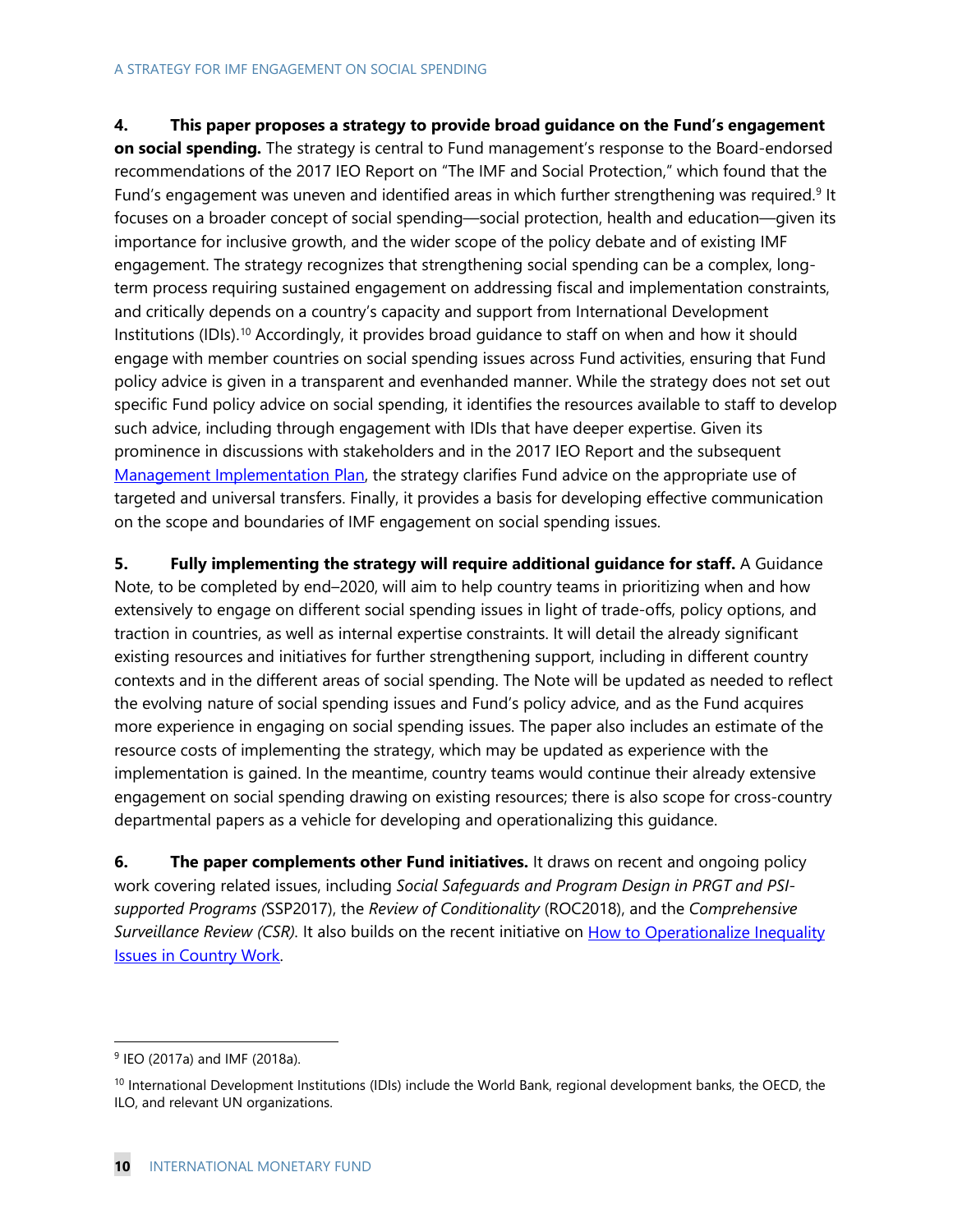### **7. The paper draws on extensive analysis and consultations, which are described in background papers:**

- *Stakeholder consultations* were held with various groups to discuss the scope of the paper, including IMF Executive Directors, IMF area departments, IDIs, and CSOs, trade unions and academics (for instance through seminars during the 2018 Spring and Annual Meetings, an International Trade Union Confederation (ITUC) social protection conference, and a workshop at [the London School of Economics](http://sticerd.lse.ac.uk/case/_new/events/social-protection-workshop/) (LSE)). A dedicated consultative group consisting of participants from the CSO and academic community, as well as an open online consultation, also provided input.
- *Text-mining analysis* of surveillance and IMF-supported program documents helped determine the evolution of Fund engagement on social spending issues.
- *A mission chiefs' survey* (MCS) provided information on the extent, nature, and challenges of country-team engagement with authorities and IDIs. A separate survey of randomly selected country teams was conducted to estimate the resource implications of this strategy.
- *A cross-country data and econometric analysis* assessed whether social spending has been protected in IMF-supported programs. This was based on a newly constructed database on education and health spending.
- *A note on the appropriate use of universal and targeted transfers* discussed the trade-offs involved and emphasized the need to consider both the tax and transfer side when evaluating and designing fiscal redistribution systems.
- *Case studies* on eleven countries provided granular information on the nature of engagement on social spending issues in surveillance and program contexts, and the challenges faced by staff in ensuring effective engagement.

**8. The paper is structured as follows.** The second section reviews *past and ongoing IMF engagement* on social spending and evidence on its effectiveness. The third section summarizes the key challenges to be addressed and sets out a *strategy* to guide *when* and *how* the IMF should engage on social spending issues with members, including how to assess the macro-criticality of social spending and how to engage in a program context. The fourth section identifies the *resources available and needed* to support this engagement. The fifth section identifies the implications for *engagement with IDIs* that have deeper expertise and the next section outlines the *implications of the above for communications* with broader stakeholder groups, including CSOs and academics. The seventh section discusses resource implications, the eighth section concludes, and the final section presents issues for discussion.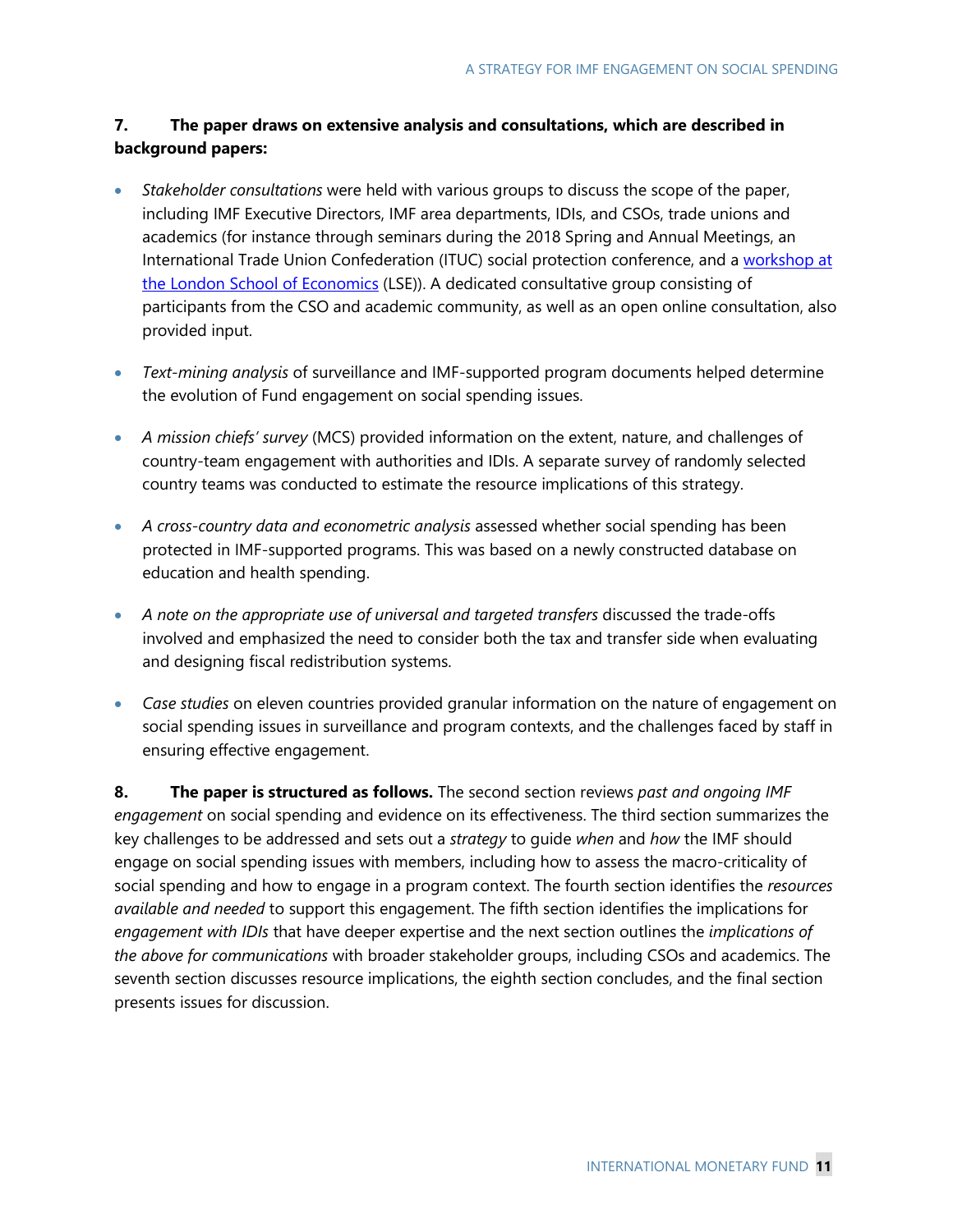## **THE STORY SO FAR**

**9. IMF engagement on social spending issues has been increasing.** This trend was especially pronounced over the 1990s, across both surveillance and program activities (Box 2), and supported by capacity development work. The MCS and country case studies confirm that engagement on social spending issues is high.

#### **Box 2. IMF Engagement on Social Spending: A Text-Mining Analysis**

Staff conducted a text mining exercise to explore how IMF engagement on social spending issues has evolved over time. The exercise considered all bilateral surveillance (Article IV Staff Reports) and program documents (Staff Reports, Memoranda of Economic and Financial Policies (MEFPs), Letters of Intent (LOIs), and Annexes) over four decades. The figure below shows how frequently social spending-related terms appear in these documents; the indicator used is the average frequency count per document, normalized by number of words (x10,000) to control for varying document length—alternative normalization methods show a similar pattern.

The observed pattern is similar for surveillance and IMF-supported program documents. After increasing significantly over the 1980s and 1990s, the frequency of social spending terms remained stable until the mid-2000s. The frequency dropped sharply around 2008 and then recovered to the levels observed at the beginning of the 2000s. This drop coincided with the global financial crisis and the 2007 Surveillance [Decision](https://www.imf.org/external/np/pp/2007/eng/062107.htm) (SD).<sup>1</sup> The recovery in the frequency of social spending terms after the late 2000s was also accompanied by increased research by the IMF on social spending issues and its link with inclusive growth.



#### **Frequency of Social Spending Terms**

Source: IMF staff calculations.

1 The SD stated that bilateral surveillance would always cover the macroeconomic and macroeconomically relevant structural aspects of fiscal, monetary, and financial sector policies. Other domestic policies (including social spending policies) would be covered in particular cases, but their material bearing on external stability would need to be explained.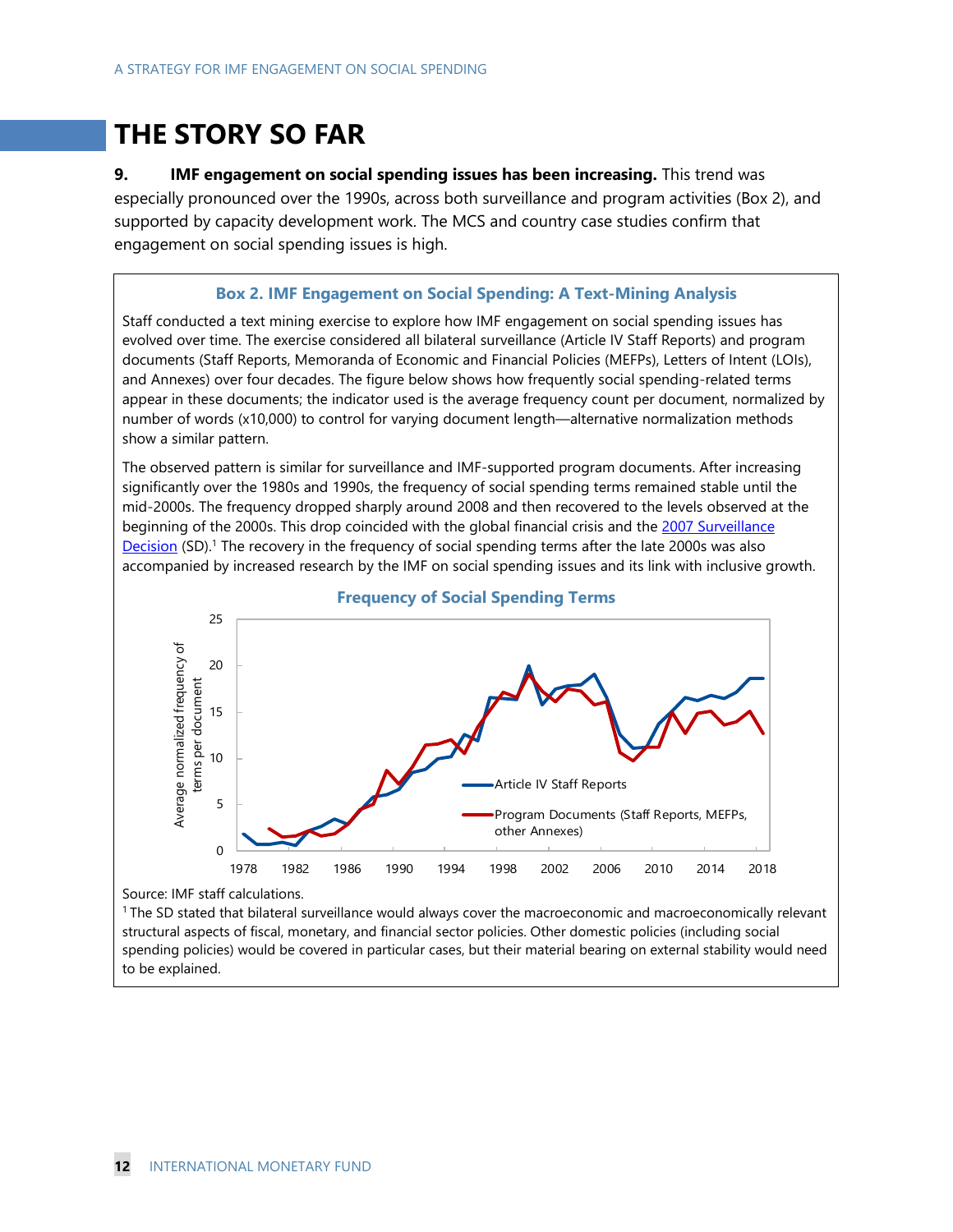#### **Box 3. Social Spending and Inclusive Growth**

**Many studies find that public investment in education and health has been a significant driver of inclusive growth** (Rossi, 2018; Coady and Dizioli, 2018). Expansion of access to quality basic education and health services increases the human capital stock and decreases inequality in education and health outcomes. This, in turn, increases productivity and growth and reduces inequality of opportunity and income (IMF, 2017b). As reflected in the SDGs, most countries aim at achieving universal access to quality basic education and health services.

**Social protection spending is also important for achieving inclusive growth** [\(Ostry, Berg, and](https://www.imf.org/external/pubs/ft/sdn/2014/sdn1402.pdf)  [Tsangarides, 2014;](https://www.imf.org/external/pubs/ft/sdn/2014/sdn1402.pdf) Clements and others, 2015; Atkinson, 2015; IMF, 2017b). By redistributing income from higher-income to lower-income groups it *directly decreases income inequality*. For example, most of the differences in income inequality across countries are explained by differences in the extent of fiscal redistribution. In AEs with the lowest income inequality and the highest fiscal redistribution from direct taxes and transfers, about two-thirds of this redistribution is achieved through transfers. While there is evidence that fiscal redistribution does not necessarily harm growth, redistributive fiscal policies need to be carefully designed to minimize the efficiency costs associated with redistributive tax and transfer policies (e.g., disincentives for labor supply and investment). Social protection can also contribute directly to inclusive growth through making lower-income groups more resilient to economic shocks and promoting investments through addressing liquidity constraints. For example, there is evidence that conditional cash transfer (CCT) programs can simultaneously help to address current poverty and break the intergenerational transmission of poverty through enhancing investment in human and physical capital (Fiszbein and Schady, 2009). In addition, social protection can be *instrumental in promoting growth*, helping to build public support for macroeconomic and growth-enhancing structural reforms by protecting vulnerable groups from any adverse short-term impacts of such reforms.

**Social spending needs to be efficient and sustainably financed.** Numerous studies find substantial inefficiencies in different components of social spending (Dutu and Sicari, 2016; Jin, Jirasavetakul and Shang, 2019), highlighting significant room for enhancing social outcomes within current budget allocations in most countries. Spending efficiency requires effective public financial management (PFM) systems that ensure good governance through appropriate budget formulation, execution, and monitoring. Increased spending should therefore be supported (and ideally preceded) by measures for enhancing PFM systems and spending design. Sustainable financing requires an appropriate balance between financing, revenue mobilization, and spending across social protection transfers and investments in education, health, and physical infrastructure. This is particularly important in EMDCs with relatively large human and physical capital needs, low tax capacity, and rising debt. But it is also important in AEs, many of which need to reduce high public debt.

## **A. Surveillance**

**10. The increased Fund engagement on social spending has accompanied the growing emphasis on inclusive growth and the need to protect the vulnerable.** Since the 1990s, IMF policy advice has increasingly recognized that there need not always be a trade-off between growth and distributional objectives, and the key role of social spending in achieving inclusive growth (Box 3). While short-term fiscal constraints can create tensions between the objective of protecting the vulnerable and policies to expand coverage of the safety net to middle-income groups to promote inclusion, reforms to increase fiscal space in an efficient and progressive manner can reduce these tensions in the longer term. Sound macroeconomic and structural policies can also be designed to promote poverty reduction through supporting growth and helping to reduce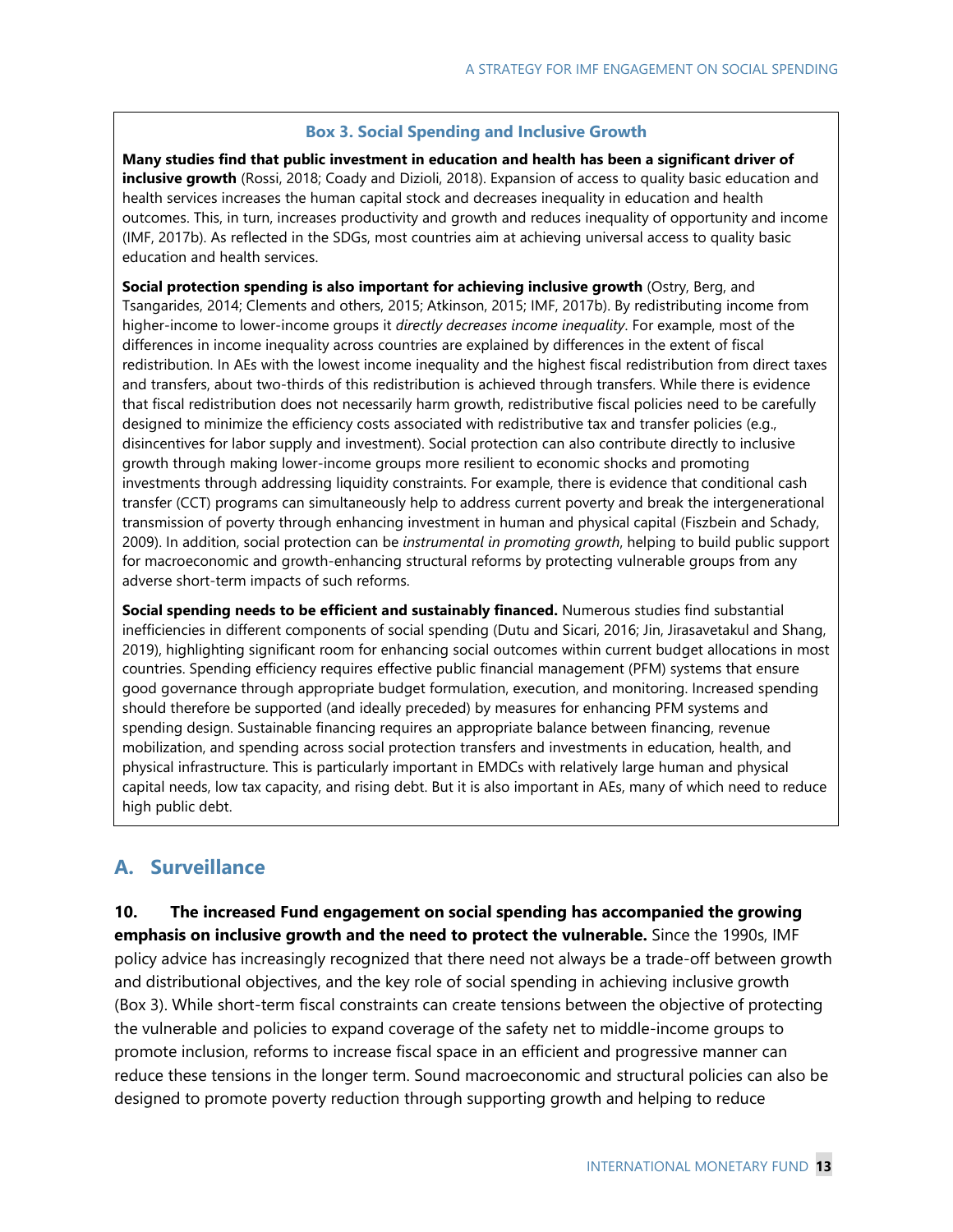inequality. Policy analysis<sup>[11](#page-17-0)</sup> has underpinned the renewed emphasis on "inclusive growth" in IMF work over recent years, more recently complemented by an initiative launched in 2015 to ensure that inequality issues are routinely addressed in IMF surveillance. Since the latter's inception, studies have been undertaken for 42 countries, with analysis for another 3 countries ongoing.<sup>[12](#page-17-1)</sup> These studies cover a broad range of issues including the design and performance of social safety nets, price subsidies, and pensions systems, and evaluation of the poverty and inequality impact of proposed policy measures. More recent work on gender inequality discusses the significant macroeconomic benefits that could be reaped by improving gender equity.<sup>13</sup>

## **B. IMF-Supported Programs**

**11. Fund-supported programs ("programs" hereafter) have increasingly attempted to address the potential adverse effects of adjustment on poverty and inequality.** PRGTsupported programs are designed to safeguard social and other priority spending and, whenever appropriate, to increase it. Both these and GRA-supported[14](#page-17-3) programs often include *quantitative spending targets* (typically referred to as "spending floors") on social and other priority spending, and *specific reform measures* designed to protect vulnerable groups, sometimes established as prior actions or structural benchmarks (SBs).<sup>[15](#page-17-4)</sup> Staff analysis for the ROC2018 found that the share of programs with SBs on social spending declined during 2012–17, compared to 2002–2011 (Figure 1). In contrast, the use of quantitative conditionality (performance criteria (PCs) and indicative targets (ITs)) related to social spending increased significantly. The ROC2018 also noted that there was limited focus on the quality of social spending and inequality.

• **Quantitative conditionality.** Over sixty percent of programs since 2012 included quantitative targets on social and other priority spending, more than double the share during 2002–2011. [16](#page-17-5) This reflects a marked increase in the prevalence of social spending floors to over 90 percent of PRGT-supported programs following the 2009 Reform of the Fund's Facilities and Financing Framework for Low-income and Developing Countries, which required that such programs include specific targets to safeguard social and other priority spending, whenever possible. Across all lending facilities, the vast majority of social spending floors were in the form of ITs, with about 5 percent involving quantitative PCs. Observance of PCs and ITs on social spending

<span id="page-17-0"></span><sup>&</sup>lt;sup>11</sup> See [IMF's Work on Income Inequality.](https://www.imf.org/external/np/fad/inequality/)

<span id="page-17-1"></span><sup>12</sup> IMF (2018b).

<span id="page-17-2"></span><sup>&</sup>lt;sup>13</sup> Kochhar, [Jain-Chandra,](https://www.imf.org/en/Publications/Publications-By-Author?author=Sonali++Jain-Chandra&name=Sonali%20%20Jain-Chandra) and [Newiak](https://www.imf.org/en/Publications/Publications-By-Author?author=Monique++Newiak&name=Monique%20%20Newiak) (2017).

<span id="page-17-3"></span><sup>&</sup>lt;sup>14</sup> Whereas PRGT programs are typically focused on enhancing growth and reducing poverty, General Resource Account (GRA) programs are often associated with crisis prevention or mitigation and tend to require significant fiscal consolidation.

<span id="page-17-4"></span><sup>15</sup> IMF (2014a).

<span id="page-17-5"></span><sup>&</sup>lt;sup>16</sup> The coverage of quantitative targets differed across countries, from narrow coverage of targeted cash transfers for the most vulnerable to a broad coverage of wages, and goods and services spending of ministries of education and health and other priority spending.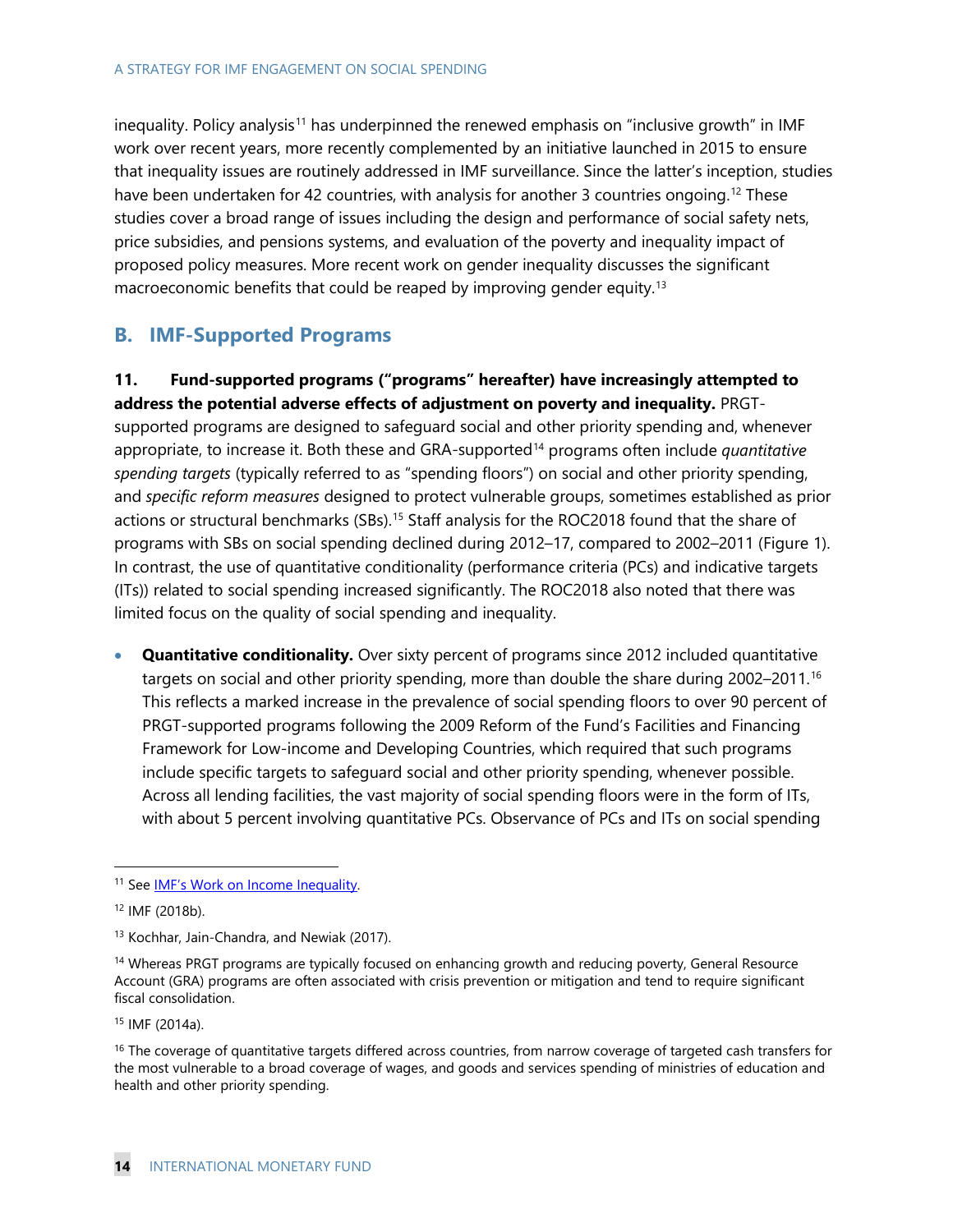was broadly satisfactory, at about 70 percent during 2012–17, and comparable to compliance levels for other types of quantitative targets. These findings are confirmed by the MCS. [17](#page-18-0)

**Structural conditionality.** The decline in the share of programs with SBs on social spending during the last decade likely relates to reforms of the IMF's lending framework in 2009,<sup>[18](#page-18-1)</sup> which introduced a review-based approach to structural conditionality. Where SBs on social spending were included in programs, they were met about 70 percent of the time, slightly better than the overall performance of SBs. The use of structural conditionality was somewhat lower in PRGTsupported programs, though spanning a wider range of social sector reforms. [19](#page-18-2) Yet staff analysis of the ROC2018 found that few SBs focused on improving the quality of social spending.



Source: 2018 Review of Conditionality.

<sup>1</sup> The ROC2018 sample includes all 133 programs between September 2011 and December 2017: 70 PRGT (Standby Credit Facility, Extended Credit Facility), and 11 Policy Support Instrument (PSIs; note that PSIs are included among PRGT for the purposes of the analysis in this paper); 51 GRA (Stand-By Arrangement, Extended Fund Facility, and Precautionary and Liquidity Line), and 1 Policy Coordination Instrument (PCI). The ROC2011 covered all 159 programs from 2002 to September 2011 (95 PRGT and 64 GRA), including the first wave of post-global financial crisis programs.

<span id="page-18-0"></span> $17$  Almost all mission chiefs (90 percent) indicated that social spending was protected in the program, mainly through the use of ITs (70 percent), and that conditionality was met most of the time. Most mission chiefs for program countries indicated that social spending was either maintained (53 percent) or increased (38 percent) despite the fact that nearly 80 percent indicated that the program involved fiscal consolidation. These results are in line with the SSP2017, which found that 90 percent of PRGT programs included a social spending floor, and that in two-thirds of these programs social spending ITs were met.

<span id="page-18-1"></span><sup>&</sup>lt;sup>18</sup> The 2009 [Reform of the IMF Lending Framework](https://www.imf.org/en/News/Articles/2015/09/14/01/49/pr0985) followed the IEO Evaluation of Structural Conditionality in IMF-*Supported Programs* (2007). The 2007 IEO Evaluation focused on the scope for streamlining structural conditionality, inclusing restricting conditionality to Fund core areas of expertise and raising standards of criticality and parsimony.

<span id="page-18-2"></span><sup>&</sup>lt;sup>19</sup> Structural conditionality in PRGT programs ranged from cash transfer programs to expenditure frameworks on health and education, and from enhancing data reporting to improving quality of social spending (such as strengthening the existing social assistance system or implementing a unified registry for targeting of transfers).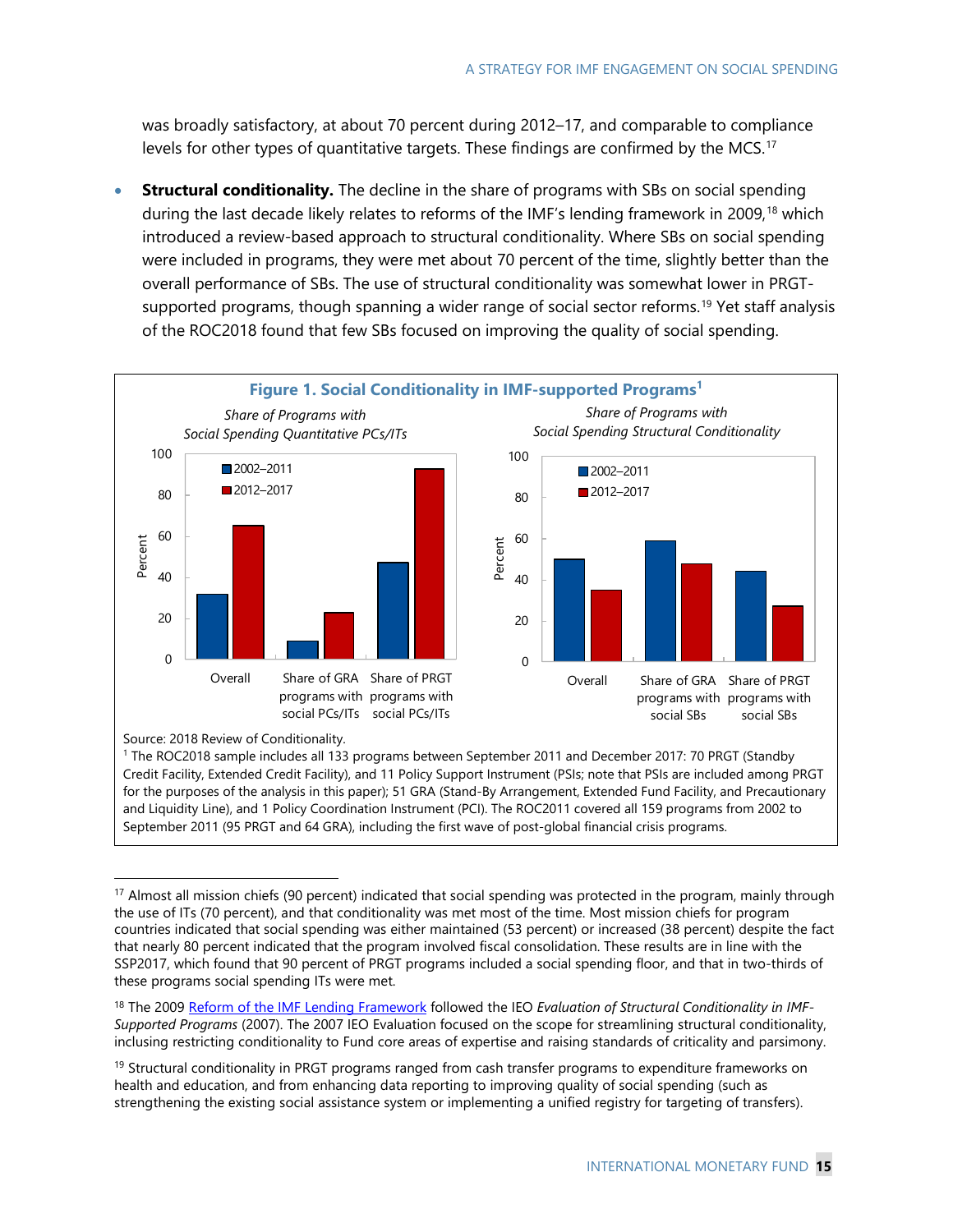

**12. Although programs have protected education and health spending on average, spending declined in a large share of instances reflecting a range of factors. [20](#page-19-0)** Most studies found that, on average, education and health spending in program countries either increased by more than, or at the same rate as, spending in non-program countries. New analysis of spending

<span id="page-19-0"></span> $20$  While the studies discussed below focus on the level of education and health spending, their quality (or efficiency) is also crucial. The absence of relevant studies focusing on quality reflects, in part, the absence of sufficient data. Data limitations prevent a similar analysis on social protection spending.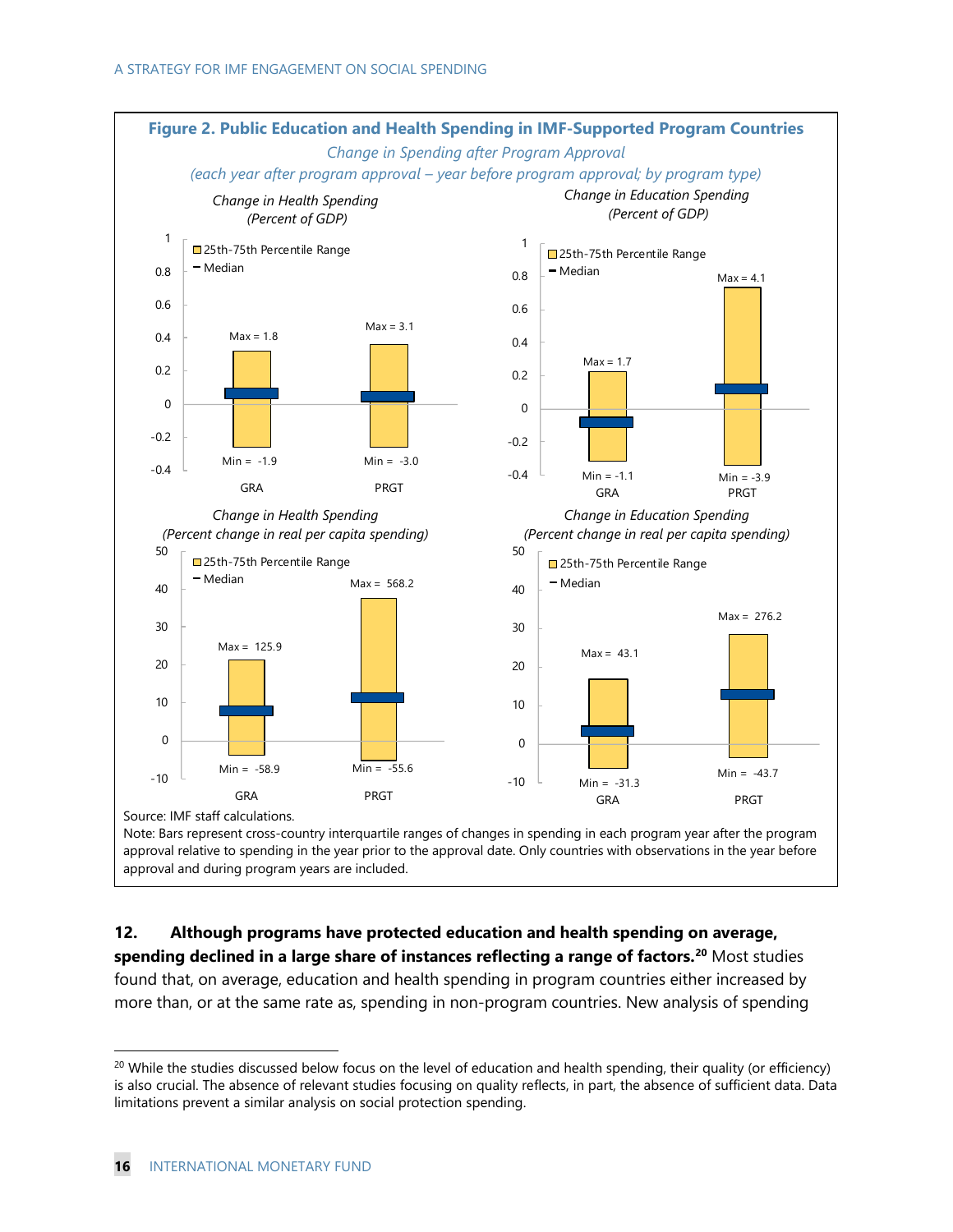

trends since 2000 undertaken for this paper, which addresses various methodological and data challenges, confirms these findings (see Background Paper II). However, the analysis also finds a significant number of instances in which education and health spending decreased in program countries (whether spending is measured as a share of GDP or in real per-capita terms; Figure 2). An analysis of the factors explaining instances of *large* spending decline (i.e., those greater than the median negative changes) shows that high GDP growth increases the probability of a decline in spending as a share of GDP but lowers the probability of a decline in real per-capita spending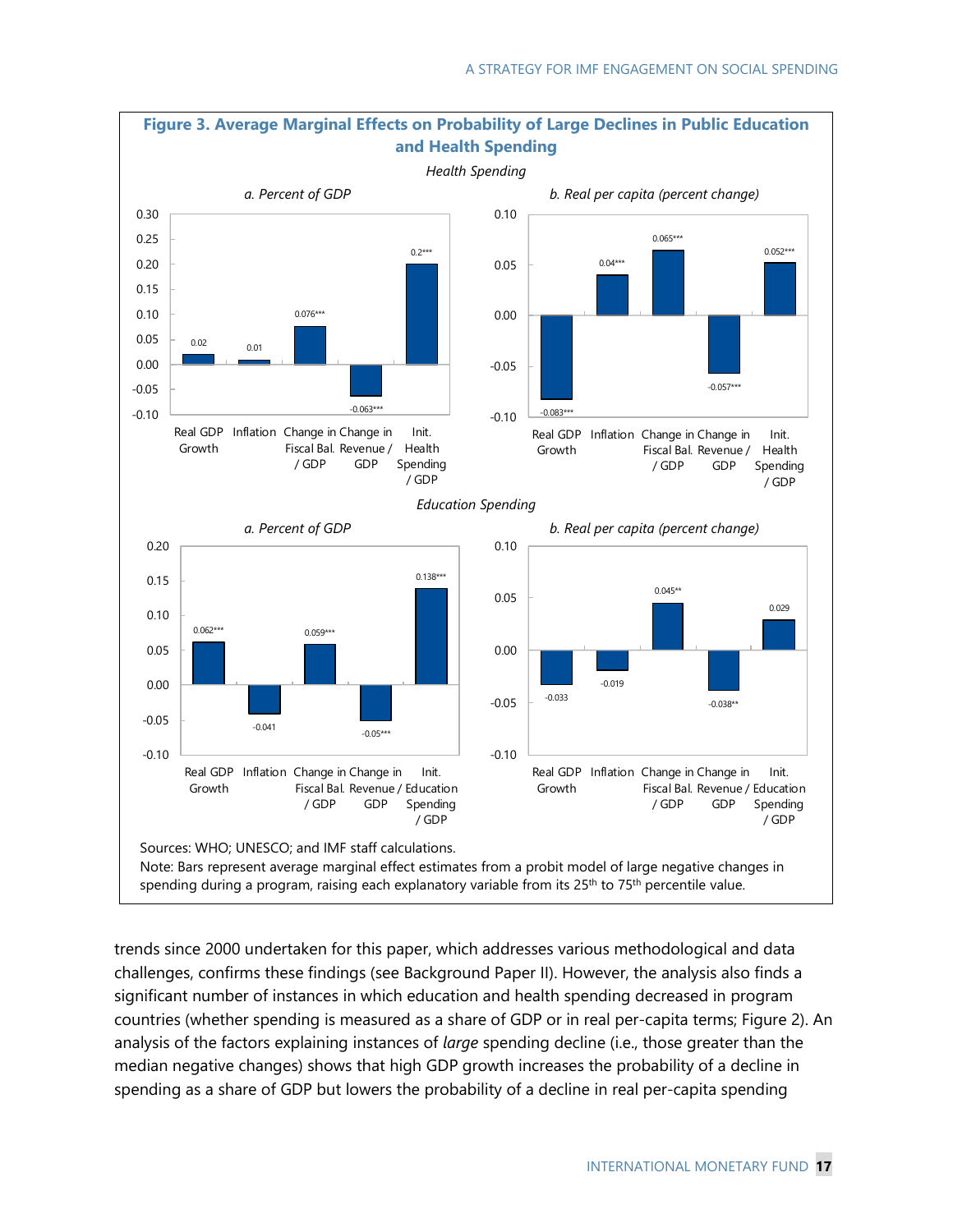(Figure 3). The probability of a decline in spending (both as a share of GDP and in real per-capita terms) is also greater where short-term fiscal consolidation is high; this effect is attenuated the more fiscal consolidation is achieved through revenue mobilization rather than expenditure consolidation.<sup>[21](#page-21-0)</sup> Therefore, measures that reinforce growth and revenue mobilization can help to avoid short-term declines in social spending. Finally, declines in spending are more likely where initial spending is high, which in some cases may reflect inefficiencies (such as excessively high wages).

## **C. Technical Assistance**

#### **13. Technical assistance (TA) in support of social spending has increased significantly.**

Many EMDCs need to create fiscal space to finance increases in social spending. Recent research finds that countries seem to move to a higher growth path once tax revenue reaches around 15 percent of GDP (Gaspar and others, 2016)—this could in part reflect the creation of fiscal space for higher social spending. About half of low-income and developing countries (LIDCs) and a third of EMEs, have tax ratios below this threshold. Therefore, TA on improving tax policy and strengthening revenue administration, where the IMF traditionally takes a lead role, has about doubled since 2010 (Figure 4). TA on PFM has also increased significantly over this period, focusing on enhancing spending efficiency and governance through strengthening budget formulation, execution, and monitoring.<sup>[22](#page-21-1)</sup> While the scale of expenditure policy TA is relatively low, mainly reflecting the lead role played by other IDIs with greater expertise (particularly the World Bank), [23](#page-21-2) the scope of spending issues covered is broad. In countries where fiscal consolidation is needed, including in AEs, TA also focuses on enhancing spending efficiency while protecting the vulnerable (e.g., containing the public wage bill or pension spending where relatively high, or decreasing energy subsidies with appropriate compensating measures). TA directly linked to social spending is mainly provided to EMDCs. [24](#page-21-3) Recent work on estimating the cost of achieving the SDGs has laid the foundation for increasing TA (and policy) engagement on social spending in these economies, including in collaboration with other IDIs (Gaspar and others, 2019).

<span id="page-21-0"></span><sup>&</sup>lt;sup>21</sup> The results are similar when focusing on all (and not just large) instances of social spending decreases.

<span id="page-21-1"></span> $22$  Gupta and others (2018) find that structural PFM conditionality in programs has proven effective at boosting longterm social spending, and Crivelli and Gupta (2010) find that it effectively supports revenue collection.

<span id="page-21-2"></span><sup>&</sup>lt;sup>23</sup> The lead role played by the World Bank in developing sectoral policy advice on public expenditures is recognized in the [1989 IMF-World Bank Concordat](https://www.imf.org/external/SelectedDecisions/Description.aspx?decision=SM/89/54) and the [2007 Joint Management Action Plan \(JMAP\).](http://www.imf.org/external/np/pp/2007/eng/092007.pdf) See footnote 46 below for more details.

<span id="page-21-3"></span><sup>&</sup>lt;sup>24</sup> Over 2000–2018, all TA on social safety nets, and 94 percent on pensions, was provided to EMDCs, which also accounted for 78 percent of TA on expenditure rationalization that often includes health and education.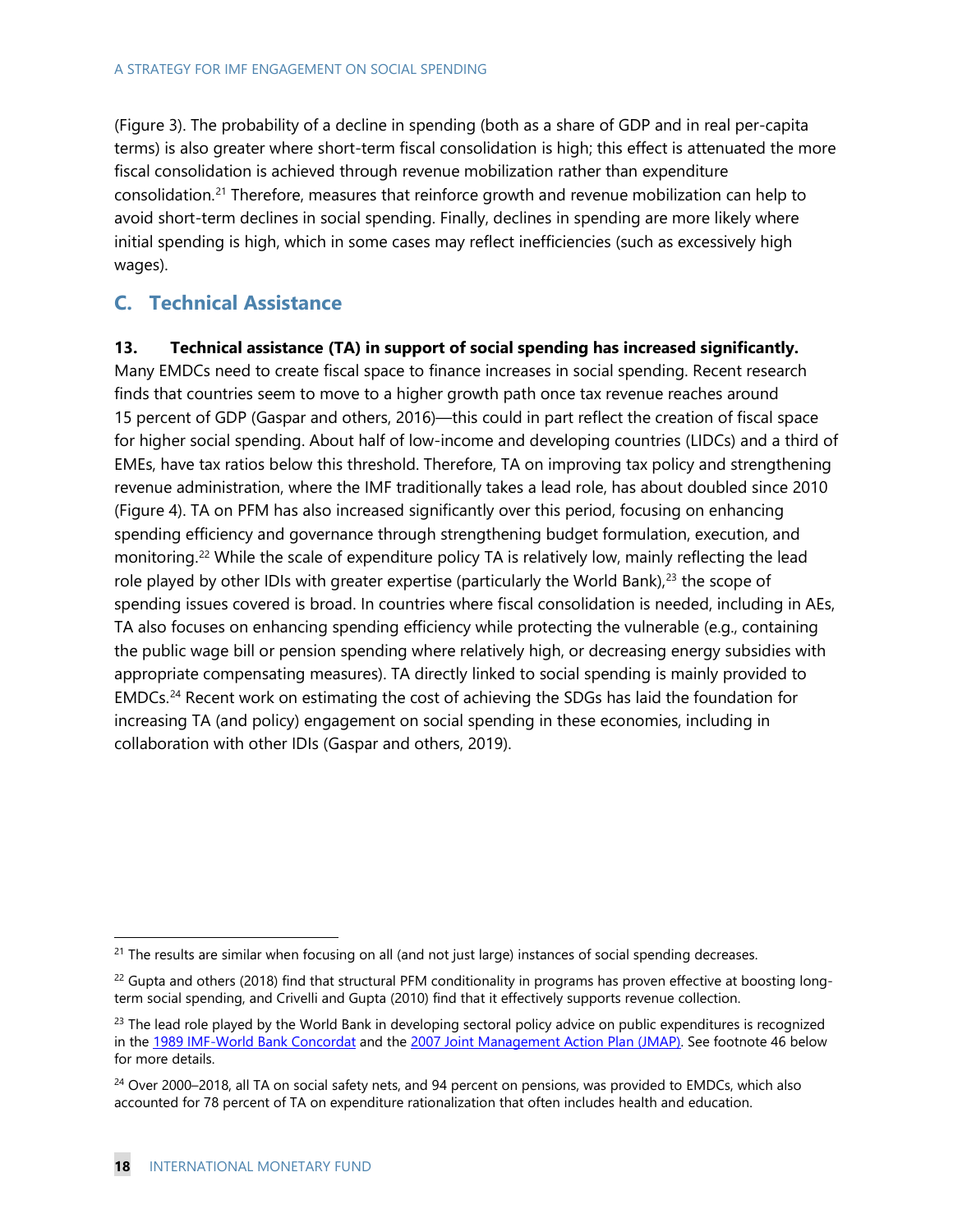

# **A STRATEGY FOR ENGAGEMENT ON SOCIAL SPENDING**

**14. The above analysis indicates a significant increase in Fund engagement on social spending over recent decades, but also that the level and effectiveness of engagement remain uneven.** The findings of the background papers confirm and expand on those of the 2017 IEO Report and help identify additional challenges, including the need for:

- A common *definition of social spending* to provide more clarity;
- Better explaining the *rationale for IMF engagement* (i.e. when to engage) and identifying *steps for effective engagement* (i.e. how to engage) to improve consistency;
- Strengthening *in-house analytical work and expertise* to improve the quality of policy advice;
- Greater attention to some *specific policy issues*, including (i) the (perceived) Fund bias in favor of narrowly targeted transfers and against more universal types of transfer systems, and (ii) encouraging and assisting a member to pursue its own objectives related to protection of vulnerable groups and social spending during adjustment (if these objectives are consistent with the primary goal of helping the member correct its balance of payments problem and achieve external viability);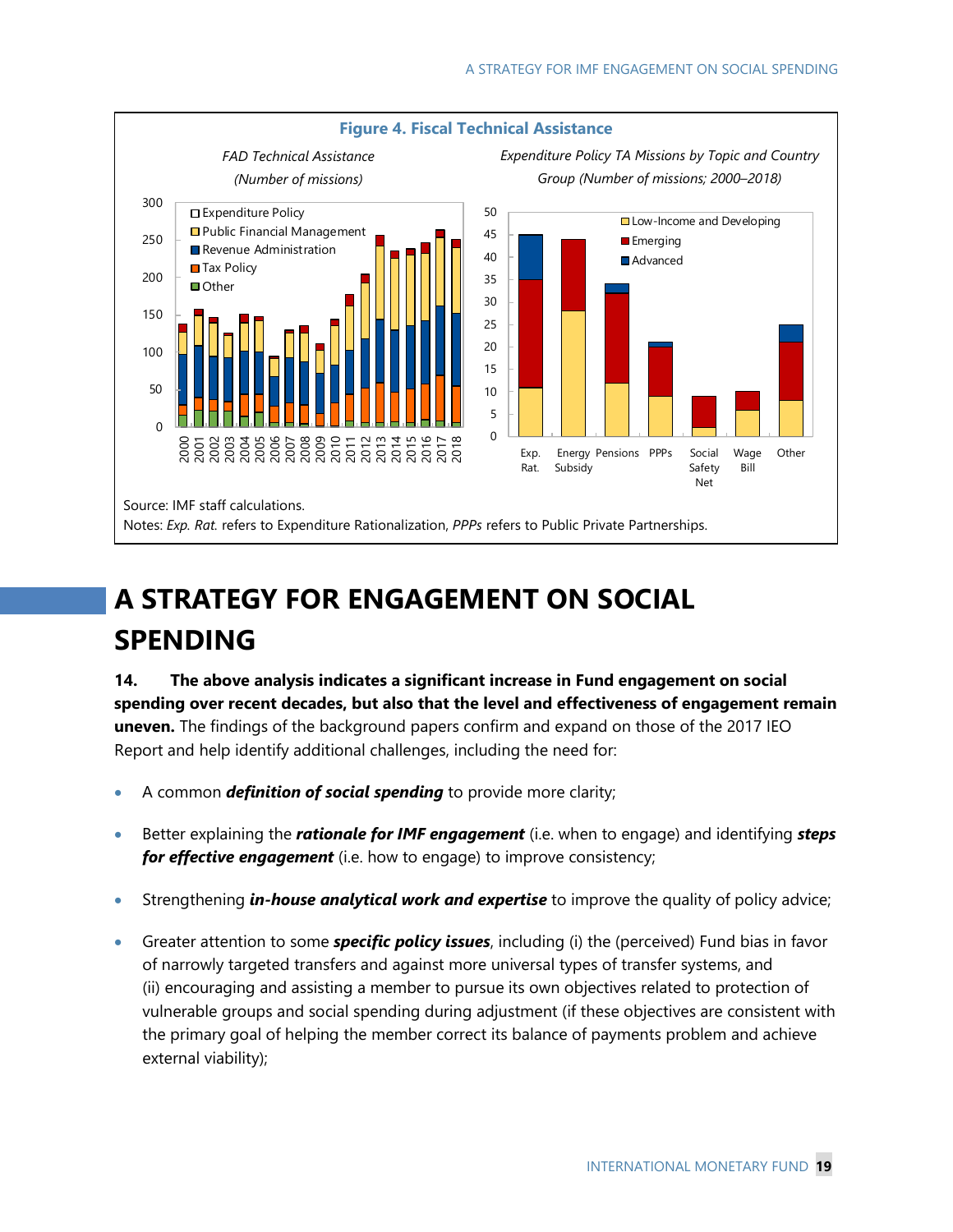- A focus on enhancing the *quality* and *efficiency of social spending* to maximize its impact and improve social outcomes;
- Enhancing *engagement with external stakeholders* (IDIs, CSOs, external experts) through making it more systematic and broader while preventing duplication;
- *Better communication* on Fund engagement on social spending issues to help enhance understanding and develop stronger country ownership of reforms; and
- Being mindful of *constrained Fund's resources* to avoid crowding out core activities, and the importance of not duplicating the activities of other IDIs with greater social spending expertise.

**15. The strategy set out below would help make engagement more consistent (Table 1).** It provides clarification on *when* and *how* to engage, including how to strengthen engagement in program contexts. Subsequent sections identify internal resources available to support engagement and measures to strengthen external engagement and communications.

| <b>Broad trends and takeaways</b>                                                                                            | The strategy's objective                                                                                                 |  |
|------------------------------------------------------------------------------------------------------------------------------|--------------------------------------------------------------------------------------------------------------------------|--|
| Engagement increased, but is uneven (EA, TM,<br>IEO)                                                                         | Define when and how to engage to ensure even-<br>handedness                                                              |  |
| <b>Challenges and areas for strengthening</b>                                                                                | The strategy architecture                                                                                                |  |
| Social spending definition (EC, IEO)                                                                                         | • Provide a social spending definition                                                                                   |  |
| • Rationale of IMF involvement/when to<br>engage/boundaries and modalities of<br>engagement (CS, EC, IEO)                    | • Provide guidance on when/how to engage,<br>guided by macro-criticality principle and<br>steps for effective engagement |  |
| In-house expertise and analysis (CS, IEO, MCS)                                                                               | • Discuss enhancing support for in-house<br>analysis                                                                     |  |
| • Policy design issues:<br>> (perceived) narrow focus on selected<br>design issues, e.g. means-testing (CS, EC,<br>IEO, MCS) | • Addressing selected policy design issues:<br>> Discussion of targeted and universal<br>approaches to social transfers  |  |
| > Program design/issues and conditionality<br>(CS, EA, EC, IEO, ROC)                                                         | > Program considerations                                                                                                 |  |
| • Focus on quality and efficiency of spending<br>to improve social outcomes (EC, ROC)                                        | • Strengthening focus on structural reforms                                                                              |  |
| Leveraging external expertise/cooperation<br>with IDIs (CS, EC, IEO, MCS)                                                    | • Engagement with IDIs and other stakeholders                                                                            |  |
| • Narrative of policy advice/communication<br>(CS, IEO)                                                                      | • Communication considerations                                                                                           |  |
| • Resource needs (IEO and internal<br>stakeholders)                                                                          | • Resources implications of new strategy                                                                                 |  |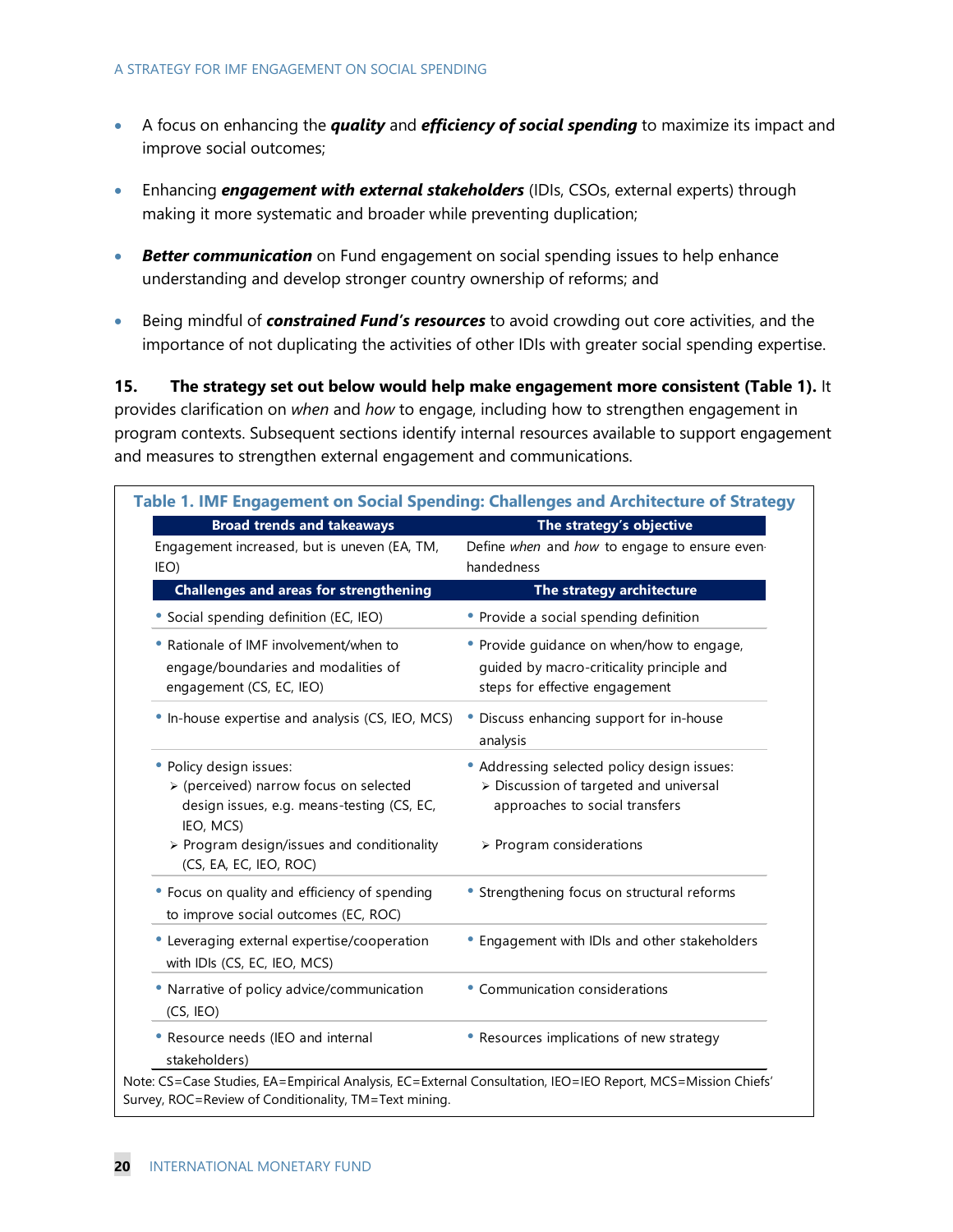## **A. WHEN to Engage**

#### *Macro-criticality*

#### **16. Macro-criticality is an important guiding principle for when to engage on social**

**spending issues.** The Fund has long recognized that it should take relevant structural issues into account. To this end, the Fund's engagement with members on these issues has been guided by the principle of "macro-criticality" to ensure consistency with its mandate. Specifically, a structural issue has been deemed *macro-critical if it affects, or has the potential to affect, domestic (e.g., growth and inflation) or external stability*. [25](#page-24-0) At the same time, it is recognized that the Fund should avoid duplicating the efforts of IDIs that often have greater expertise in these areas (Box 4). Consideration should also be given to macro-critical social spending issues in the context of programs. $^{26}$  $^{26}$  $^{26}$ 

**17. Social spending issues are viewed as macro-critical in most countries.** Mission chiefs indicated that social spending was macro-critical in nearly 80 percent of countries, with 70 percent reporting that policy advice was provided in this area. The ratio was higher for EMDCs and program countries. This finding is also borne out by the case studies. The reasons given for macro-criticality of social spending were diverse, going beyond traditional fiscal sustainability considerations, and varied by countries' income level (Figure 5):<sup>[27](#page-24-2)</sup>

- For *AEs*, expected social spending pressures (especially from population ageing) and achieving authorities' distributional objectives;
- For *EMEs*, achieving the authorities' distributional objectives, risks to social or political stability

<span id="page-24-0"></span> $25$  For purposes of bilateral surveillance in Article IV consultations, the Fund's engagement on social protection issues has been guided by the principles set forth in the [Integrated Surveillance Decision,](https://www.imf.org/external/np/exr/facts/isd.htm) which establish that policies other than exchange rate, monetary, fiscal, and financial sector policies are also examined in the context of surveillance only to the extent that they significantly influence present or prospective balance of payments or domestic stability. This principle, referred to as "macro-criticality," corresponds to issues or policies that affect, or have the potential to affect, domestic or external stability (2015 Guidance Note for Surveillance under Article IV, IMF 2015c).

<span id="page-24-1"></span><sup>&</sup>lt;sup>26</sup> In the Use of Fund Resources (UFR) context, while IMF staff routinely discusses with member authorities issues that are considered to be macro-critical, the establishment of program conditionality is subject to specific standards that do not refer to "macro-criticality." These standards are set forth in the Guidelines on Conditionality and state that conditionality should only be set on measures that are (i) critical for meeting program objectives or for monitoring the program's implementation, or (ii) necessary for implementing specific provisions of the Fund's Articles of Agreement or policies adopted under them. This means that even in cases where an issue or policy is not macrocritical, these will still be discussed if they are the subject to program conditionality or they are otherwise part of the member's program. In the specific case of PRGT-supported programs, under current policy, all PRGT facilities, should safeguard and, whenever appropriate, increase social and other priority spending. This should be monitored through explicit program targets, wherever possible. The definition of priority spending should be established by the member, in accordance with the country's poverty reduction and growth strategy, and hence can be expected to vary from country to country. More generally, PRGT facilities are designed to support economic policies rooted in countryowned strategies that aim to support poverty reduction and economic growth (IMF, 2009a, 2009b).

<span id="page-24-2"></span><sup>&</sup>lt;sup>27</sup> These findings are consistent with the IEO staff survey, according to which three quarters of surveyed staff considered macro-implications as the key reasons for working on social protection issues, while a similar ratio considered social and distributional concerns as the key reasons (IEO Report, 2017b).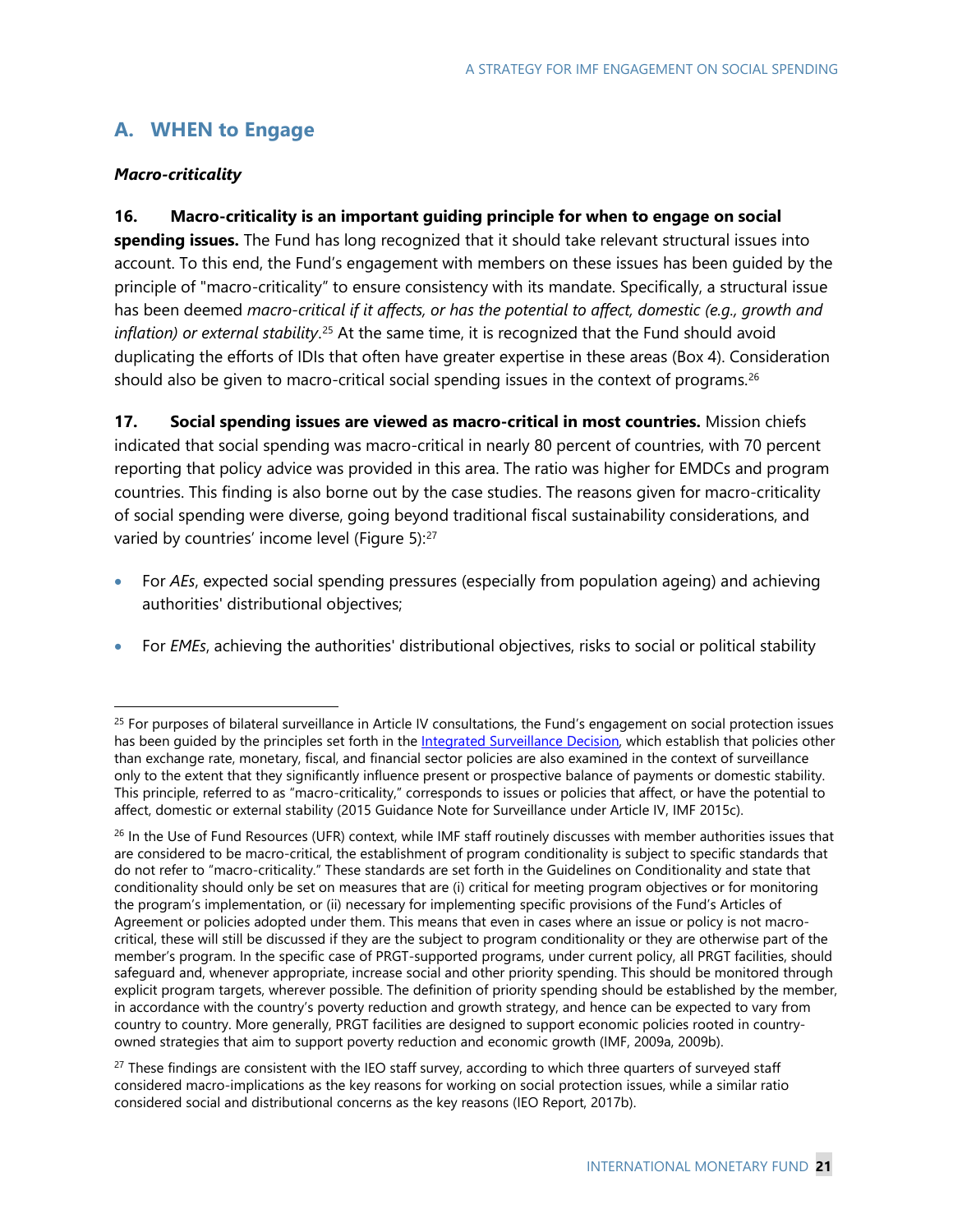posed by insufficient spending levels, and large social protection gaps; and

• For *LIDCs*, large coverage gaps in education and health as well as risks to social or political stability.

#### **Box 4. Macro-criticality and In-house Expertise**

For engagement on structural issues in surveillance, the Fund has been guided by macro-criticality and expertise, *defined in the [2014 Triannual Surveillance Review](https://www.imf.org/external/np/spr/triennial/2014/index.htm) (TSR) and the [2015 Guidance Note for Surveillance under Article](https://www.imf.org/external/np/pp/eng/2015/031915.pdf)  [IV Consultations.](https://www.imf.org/external/np/pp/eng/2015/031915.pdf)* 

**Macro-criticality.** The TSR underscored that, given the Fund's mandate, surveillance should always identify all macro-critical structural issues, and discuss their macroeconomic implications. Yet, the Fund need not be the expert in all areas, especially since the macro-criticality filter could imply a massive expansion of the Fund's advice on specific structural issues, some of which fall beyond its expertise. Thus, *macro-criticality is a necessary but not sufficient condition for determining when the Fund's involvement should go beyond acknowledging the macroeconomic implications to providing specific policy advice.*

**In-house expertise:** For structural issues that are macro-critical and where the Fund *has in-house expertise* (e.g., fiscal and financial reforms), analysis and policy advice are required for surveillance, and staff should leverage as much as possible Fund TA and cross-country experience, particularly with respect to policy lessons. Where structural issues are macro-critical and the Fund *lacks in-house expertise*, the Fund should typically rely on external institutions to inform its surveillance, rather than "reinventing the wheel." Staff should analyze the issue, drawing on outside expertise, but staff is then not expected to provide specific policy advice (see Section B). Where a critical mass of members finds a particular structural issue to be of macro-critical importance, there could be merit in building in-house expertise.

![](_page_25_Figure_7.jpeg)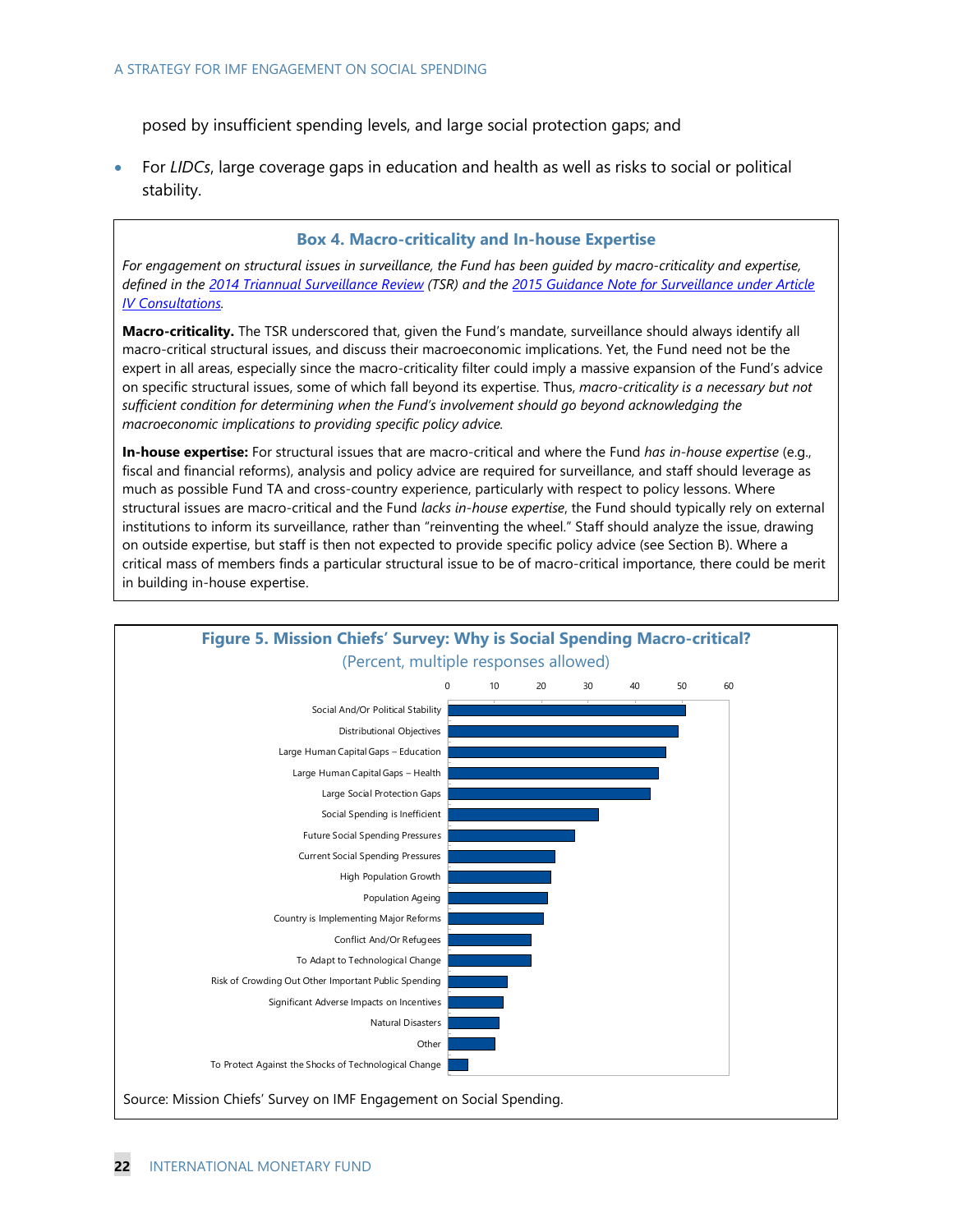#### *Macro-criticality Channels of Social Spending*

#### **18. The channels through which social spending may be macro-critical can be grouped**

**into three, often interrelated, channels:** Is social spending *sustainably financed?* Is it *adequate?* Is it *efficient?* A particular social spending issue is considered macrocritical if one, or any combination, of these channels is a policy concern. Or, in other words, social spending is unlikely to be considered macrocritical if it is sustainable, adequate, and efficient under current policies. Assessment of macrocriticality often requires joint consideration of multiple channels and possible trade-offs. For instance, if social spending is inadequate and needs to be increased, it may need to be accompanied by measures to ensure spending efficiency and fiscal sustainability.<sup>[28](#page-26-0)</sup> These channels, illustrated in Figure 6, can help guide staff in determining if a social spending issue is macro-critical, and capture the underlying motivations for staff engagement. Case Studies (see related paper) help further illustrate how macro-criticality is applied in individual countries.

![](_page_26_Figure_4.jpeg)

## **19. Social spending pressures may pose sustainability risks if not appropriately financed.** *Fiscal sustainability* is probably the most common channel of macrocriticality, as illustrated by the case studies. Most AEs face significant health and pension spending pressures arising from ageing populations (Figure 7, and Italy and Japan case studies), while many EMDCs face age-related pressures linked to population growth putting pressure on education and health systems. Conflicts, refugee crises, and natural disasters can also create social spending pressures. Or an exogenous

<span id="page-26-0"></span><sup>&</sup>lt;sup>28</sup> While IDIs are typically better placed to assist authorities in delivering adequate and efficient social services, IMF engagement can play a catalytic role in elevating these issues in the policy debate.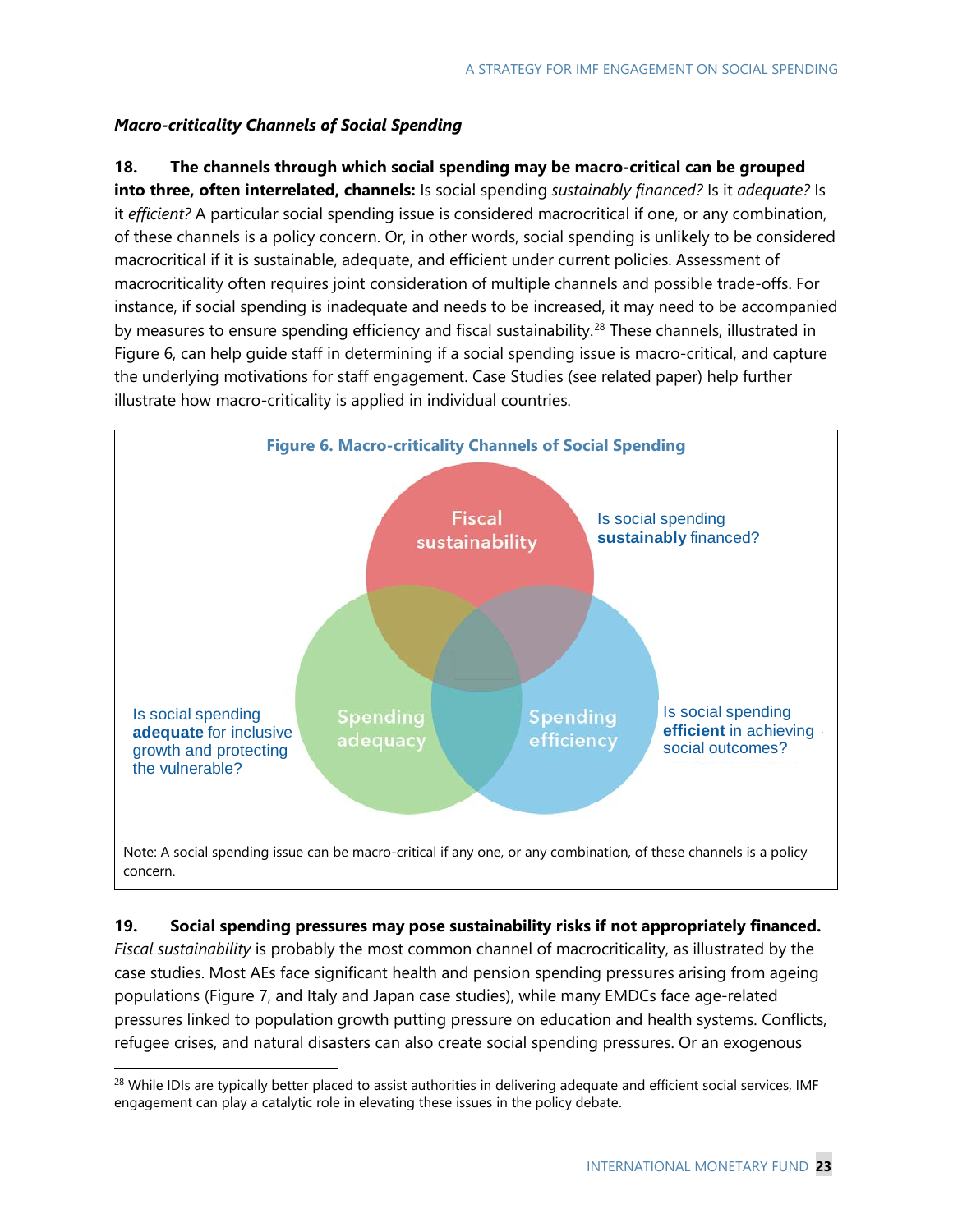economic shock, such as a collapse of commodity prices, can reduce fiscal resources, and create pressures for reducing outlays, particularly if a prior social spending expansion was predominantly financed by windfall revenue (as illustrated by the Bolivia and Mongolia case studies). Ensuring fiscal sustainability and avoiding disruptive and damaging outcomes require policy reforms that create fiscal space or contain spending increases. Countries may therefore need to increase tax revenue or reduce other spending or increase social spending efficiency. The distributional impact of such adjustment will depend not only on the composition of social spending measures (e.g., social sector wage bill versus social benefit measures) but also the composition of tax measures (e.g., increasing consumption taxes or progressive income taxes).

![](_page_27_Figure_2.jpeg)

**20. Spending adequacy reflects the importance of social spending for achieving inclusive and sustainable growth**. For example, in many EMDCs, increased social spending is required to fill gaps in basic education, health, and social protection coverage (Figure 8) as recognized in the SDGs. In the case of LIDCs, closing health and education gaps to achieve SDGs would require additional spending of 8 percentage points of GDP on average by 2030. Social spending adequacy issues can also arise during crises or periods of large adjustment (as in the Egypt case study), when social protection spending may need to be temporarily scaled up to protect the vulnerable and to ensure a successful transition to more normal times. Staff needs to be cognizant that spending adequacy in a specific country context may depend on a wide range of historical, political, and social factors. The role of the private sector or non-governmental institutions in social protection, health, and education also varies across countries, and social spending needs to be designed to avoid crowding out effective private spending, which can be an important complement.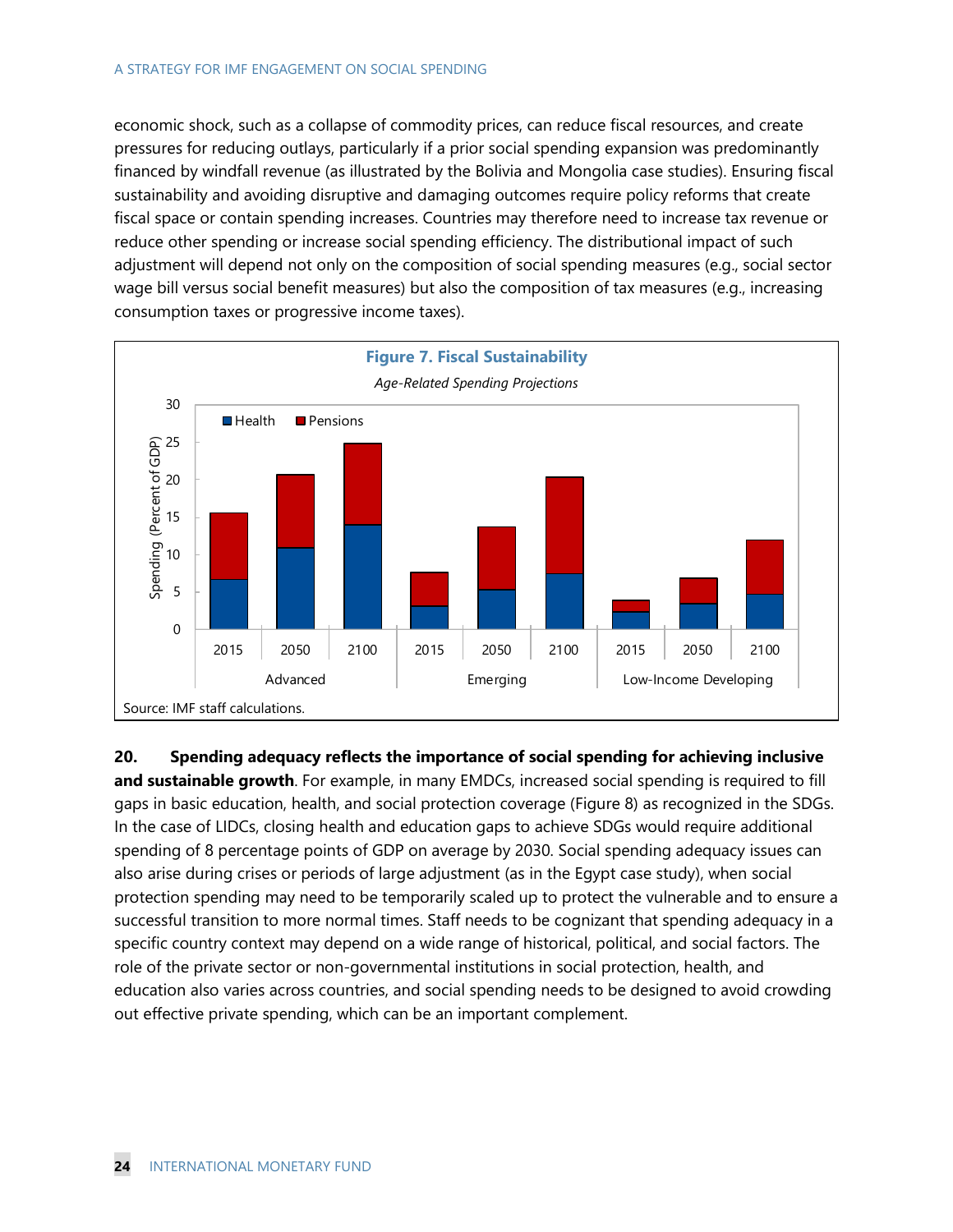![](_page_28_Figure_1.jpeg)

### **21. Where social spending is inefficient, it can result in poor social outcomes or unnecessarily high levels of spending that crowd out other priority spending or lead to higher**

**taxation.** For example, relatively high education and health spending is not always reflected in commensurately high social outcomes , suggesting substantial room for improving spending efficiency (Figure 9 and South Africa case study). This may require improved governance informed by, for example, functional expenditure reviews and reviews of procurement systems.<sup>[29](#page-28-0)</sup> In addition, while many AEs have comprehensive social protection systems in terms of spending and coverage levels, if poorly designed, these systems can create significant work disincentives resulting in unnecessarily high unemployment and spending.<sup>[30](#page-28-1)</sup> Similarly, the efficiency of social safety nets in EMDCs is often undermined by duplicating small programs spread across numerous ministries, which increases administrative costs. Nonetheless, high spending levels in themselves are not necessarily indicative of inefficiencies. Finally, social spending needs to adapt to the challenges posed by demographic and technological developments, including changing labor relationships.

<span id="page-28-0"></span> $29$  Closing inefficiency gaps would lower additional spending needed to achieve SDG commitments by about 4 percent of GDP in LIDCs and 2 percent of GDP in EMEs (Gaspar and others, 2019). In OECD economies, where social spending tends to be much higher, addressing inefficiencies could reduce costs by 40–50 percent (Dutu and Sicari, 2016).

<span id="page-28-1"></span><sup>&</sup>lt;sup>30</sup> Work disincentives could arise from high marginal tax rates due to the combination of progressive taxes and high benefit withdrawal rates (see for example, Brewer et al. 2010; and Immervol et al., 2007).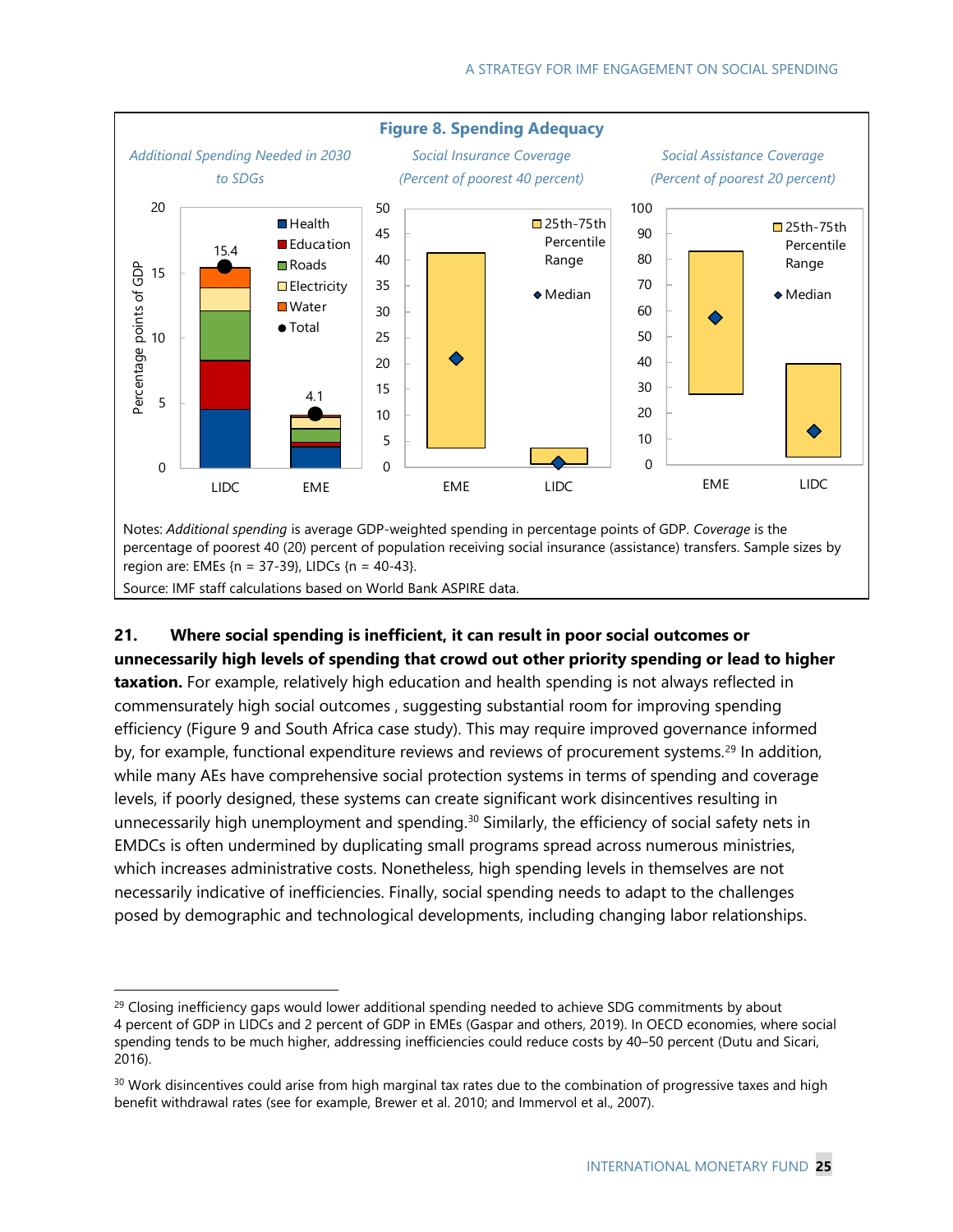![](_page_29_Figure_1.jpeg)

## **B. HOW to Engage**

#### *General Principle*

**22. The strategy provides a systematic approach for staff engagement in both surveillance**  and program contexts. The objective of the Fund's policy advice should be to help members resolve the underlying macro-critical policy challenges associated with social spending. While social spending issues have been increasingly covered in country policy dialogues, the extent and nature of this engagement have varied across countries and time. The strategy: (i) sets out a systematic approach to social spending, including guidance on the breadth and depth of engagement; and (ii) provides guidance on how to better leverage external expertise, in addition to in-house resources. In doing so, the strategy strikes a balance between uniformity of treatment and the flexibility to tailor engagement and policy advice to country-specific circumstances, taking into consideration the full set of country-specific macro-critical issues, level of development, economic cycles, institutional capacity, social and political preferences, and other relevant socio-economic factors.

### **23. Engagement on social spending issues would systematically follow the following steps (Figure 10):**

• **Identify social spending issues that are macro-critical.** Country teams should apply the macro-criticality assessment discussed above to identify such issues and also consider them in a program context. Teams should seek to understand the key macroeconomic and social challenges, including possible interlinkages. The presence of large social spending in itself does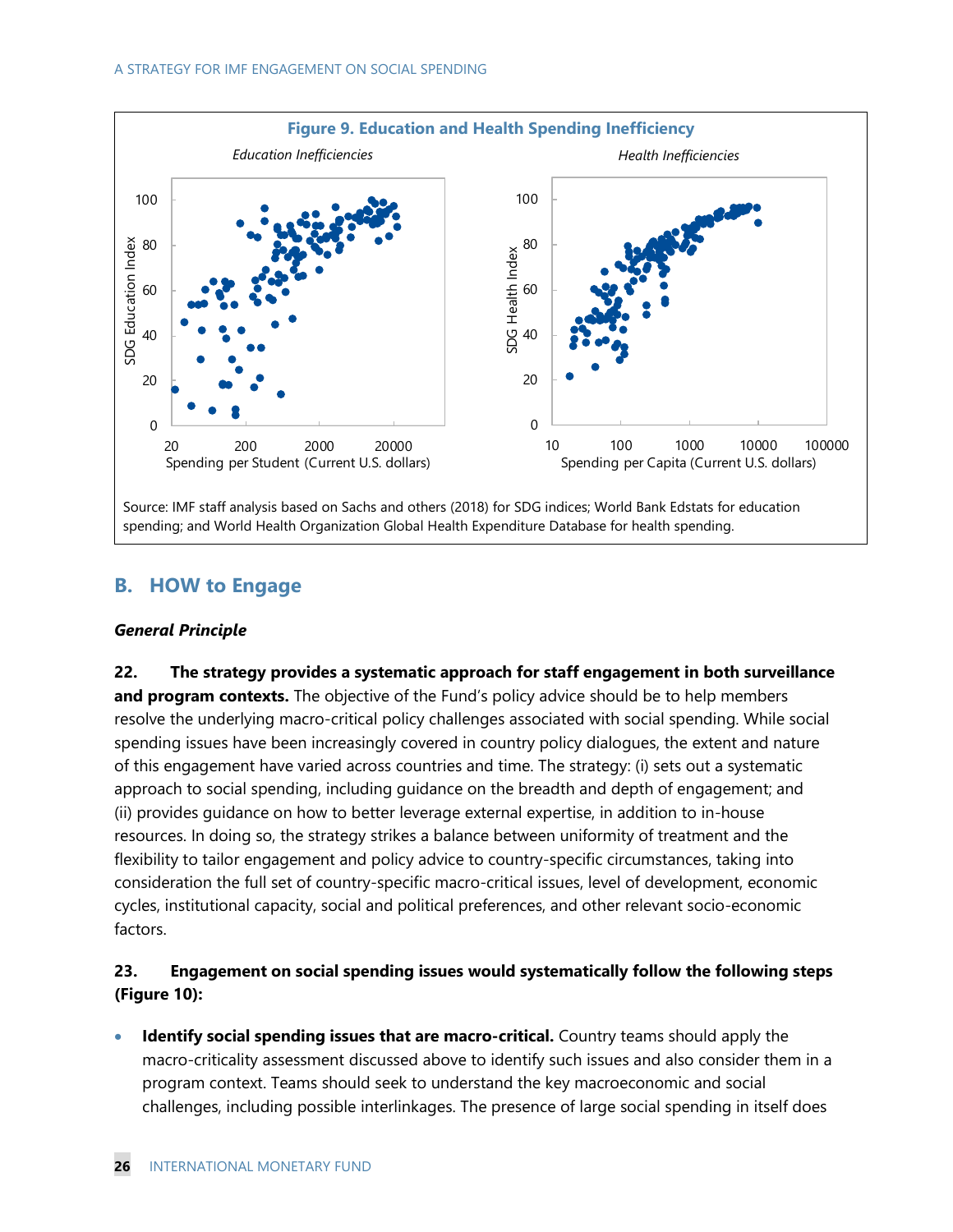not warrant Fund engagement, unless sustainability, adequacy, or efficiency concerns endanger macro stability.

- **Understand the member's needs and priorities** with regard to the role of social spending, by drawing on previous or initiating new discussions, while recognizing the competing demands for limited public resources. Early engagement can help gain traction and support from the authorities, and help staff prioritize specific social spending issues. Where adjustment is needed, early discussions of social spending issues can help ensure that social safety nets adequately protect the vulnerable.
- **Take stock of existing analysis,** including country-specific or cross-country analyses (Table 2). Such analysis may be available within the Fund from staff reports, selected issues papers, working papers, TA reports, and other relevant policy or research papers. Staff should also engage with country authorities, IDIs, academics, CSOs, and the private sector in stocktaking.
- **Identify and close any analytical and data gaps.** If the existing analysis is sufficient, comprehensive, and up to date, it can provide the basis for formulating policy recommendations. If not, staff should identify questions and data gaps that need to be addressed before providing policy recommendations. Staff should approach IDIs that have deeper expertise on the relevant social spending issue, ideally early in the process. If staffing and availability of in-house expertise permit, staff can also conduct its own analyses and use tools provided by the Fiscal Affairs Department (FAD). If the issue pertains to a broader set of countries, area departments (possibly with FAD support) may consider conducting cross-country analysis. TA, in-house analytical work, and collaboration with IDIs can help provide an in-depth assessment to identify policy options.
- **Formulate policy recommendations**. This can be undertaken with FAD support and should reflect discussions with IDIs where relevant. The recommendations should be formulated within the broader macroeconomic context, reflecting financing constraints and appropriate sequencing of policies measures. Policy advice should be effectively communicated to broader stakeholders and discussed in staff reports, which should also provide updates on progress in policy implementation as appropriate.
- **Revisit and repeat the steps.** To account for changing economic situations, the above sequence should be periodically revisited, and the list of macro-critical issues updated as needed. For instance, a social spending item could become macro-critical when financing falls short and becomes unsustainable. Similarly, a social spending issue can exit from the list of priorities if it has been addressed through reforms, or if other macro-critical issues are more important.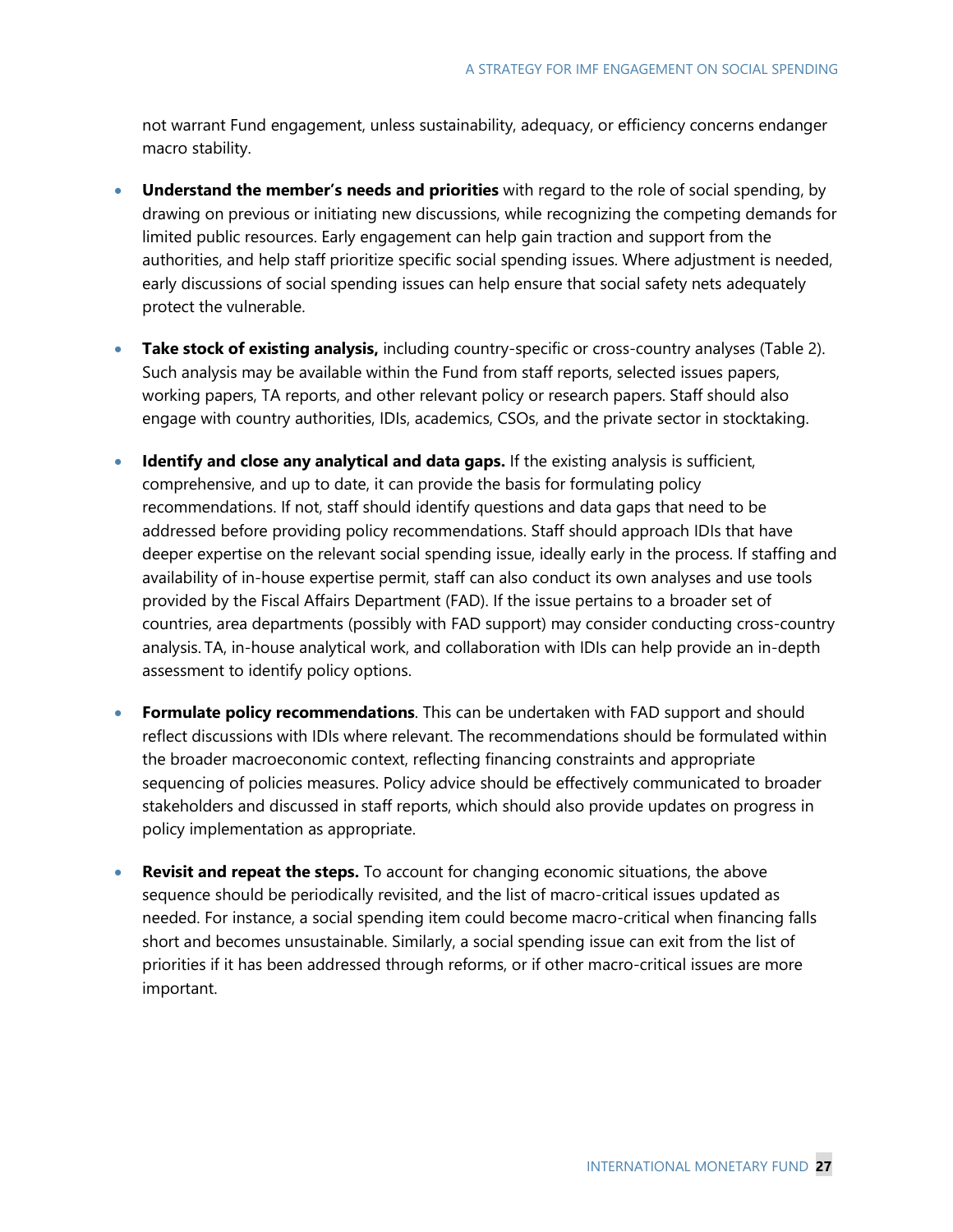![](_page_31_Figure_1.jpeg)

|                         | <b>External</b>                                                                       | <b>Internal</b>                                                                                     |                                       |
|-------------------------|---------------------------------------------------------------------------------------|-----------------------------------------------------------------------------------------------------|---------------------------------------|
| <b>Country-specific</b> | • Analysis done by<br>authorities, IDIs,<br>academics, CSOs,<br>private sectors, etc. | • IMF's own analysis<br>(Selected Issues Paper,<br><b>IMF Working Paper,</b><br>Policy paper, etc.) | <b>Technical</b><br><b>Assistance</b> |
| <b>Cross-Country</b>    | • Tools developed by<br>external experts                                              | . IMF in-house tools                                                                                |                                       |

#### *Breadth and Depth of Engagement*

#### **24. The** *breadth* **of analysis and policy advice should cover relevant social spending**

**components.** Not all spending sub-components need to be considered (Annex 1). For example, where primary education coverage is near universal, macro-critical fiscal pressures may arise from plans to expand secondary education. Similarly, social protection spending pressures may reflect high pensions, but not high social assistance spending (see the Ukraine case study).

**25. The** *depth* **of policy advice and analysis should consider various factors.** Not every issue needs to be covered in-depth in every staff report, and issues can be prioritized and analyzed over multiple surveillance cycles. The depth of the policy advice should reflect:

- **Urgency of the issue,** taking into consideration available staffing and resources. Other immediate policy priorities also need to be considered—for example, the onset of an acute banking crisis may delay the focus on education reform. In some instances, there may be a trade-off between urgency and depth.
- **The authorities' policy agenda and capacity** to implement the needed policies, including the potential to improve their capacity in the near term. TA from the Fund and other IDIs may be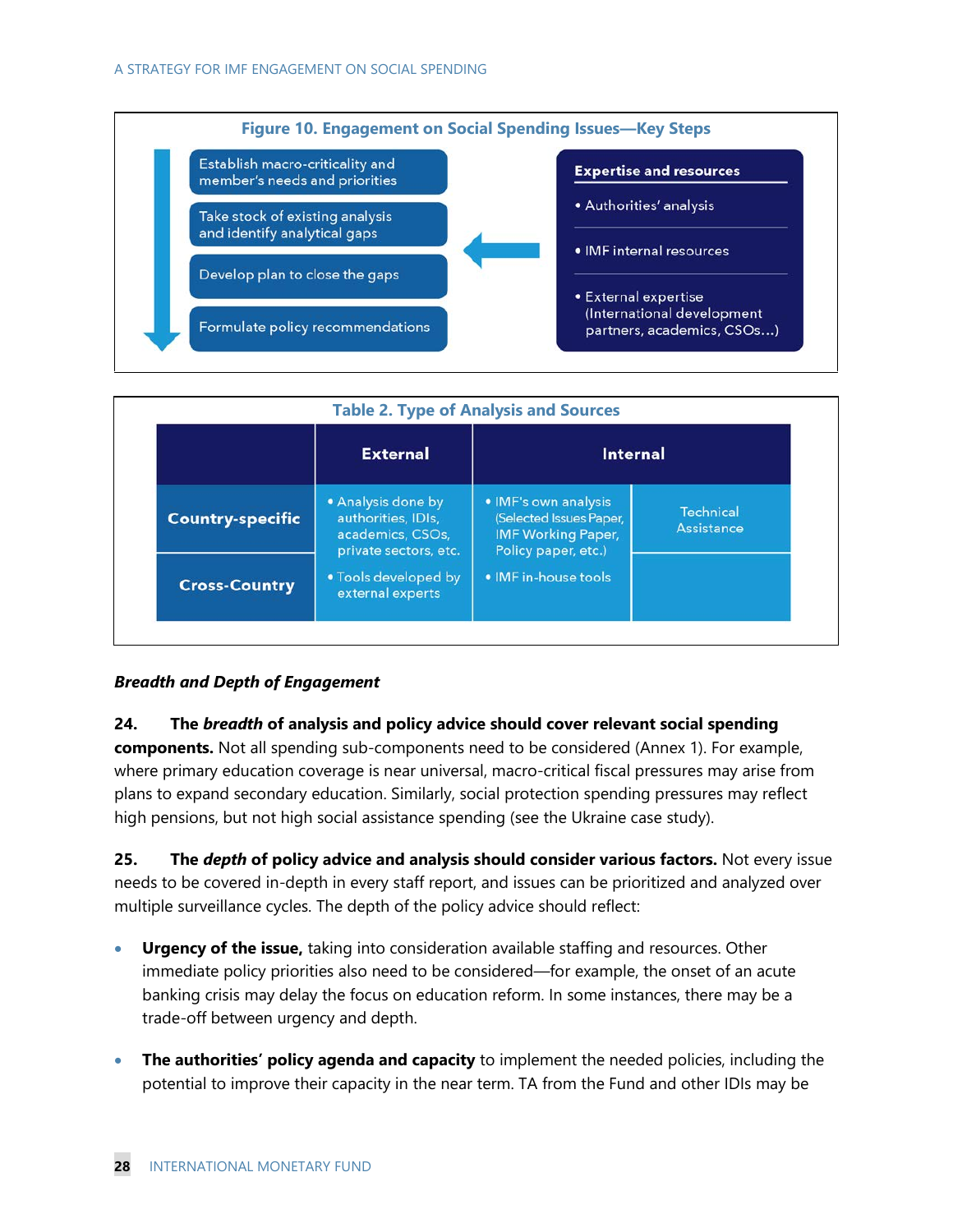important in this regard. The complexity of social spending challenges may require a longerterm approach and continued TA.

• **The Fund's comparative advantage and in-house expertise** to provide *specific* policy advice. For example, staff may identify inefficiencies in the health sector as macro-critical, may recommend the need for their reform, and may—in coordination with IDIs—evaluate the macroeconomic benefit and fiscal cost of such reforms (Annex 1). However, more granular recommendations on how to reform the sector would likely be left to IDIs with relevant expertise and capacity, although the macroeconomic implications of those recommendations should be consistent with Fund advice.

**26. The depth of the analysis underpinning the policy advice may differ in surveillance and program contexts.** On the one hand, staff may have the opportunity to conduct in-depth analysis and formulate policy recommendations during surveillance, while programs would ideally focus on implementing already developed policy advice. On the other hand, while specific policy advice on social spending issues may be deferred to the next Article IV cycle, in a program context conditionality on an issue might be needed if it is critical to the program's success. The authorities' interest, as reflected in the extent and nature of their TA requests, may similarly impact the depth of policy advice (see, for example, the Cyprus, Jamaica, and Ukraine cases).

**27. Addressing social spending issues typically requires a medium-term focus.** For example, sustainable financing of spending may necessitate significant strengthening of revenue administration and tax policy reforms. Similarly, improving spending efficiency may hinge on bolstering PFM systems, tackling corruption, and enhancing service delivery capacity, as well as spending reforms. Country teams should consider how TA and engagement with IDIs can contribute to capacity development, which should also influence the sequencing of reforms.

#### *Specific Policy Issues*

**28. Staff should continue to provide** *policy advice on sustainable financing of social spending***.** Where the level of social spending is inadequate, creating fiscal space for increased social spending may be important—this has been a frequent focus of Fund engagement, particularly in LIDCs, including by designing efficient and progressive tax systems. Where social spending needs to be contained, improving spending efficiency may help achieve social objectives.

**29. There is a need for** *increased* **focus on the** *quality* **and** *efficiency* **of social spending to improve social outcomes.** Such focus is also one of the staff's proposed recommendations in the ROC2018. Countries undergoing consolidation or where the quality of spending is low, should find ways to improve spending efficiency—such as by reallocating it within social spending items, streamlining duplicative programs, or eliminating ghost beneficiaries or vacant public positions and this may warrant more collaboration with IDIs (see the case studies on Cyprus, Jamaica, and Ukraine).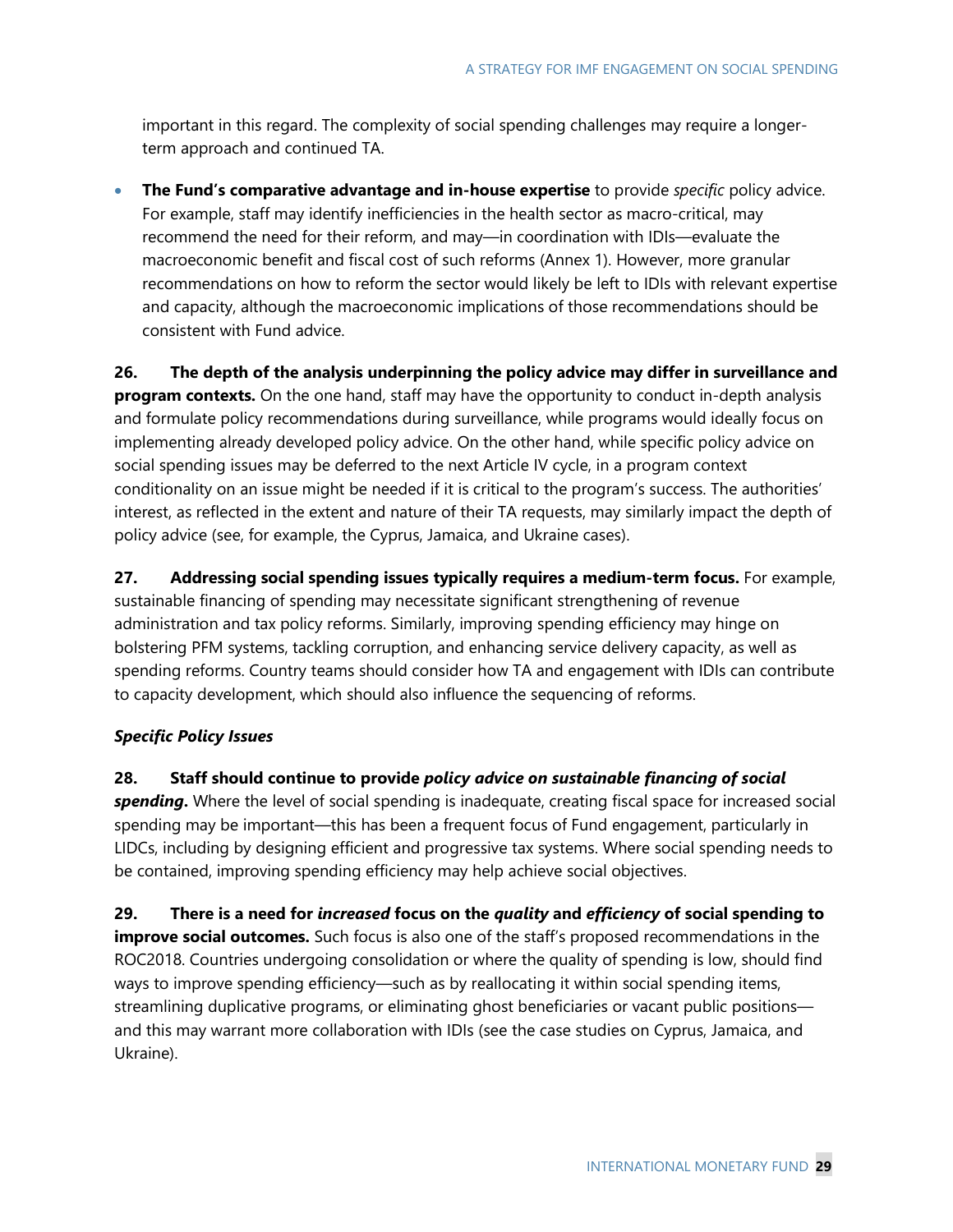**30. Effective implementation of the strategy will require** *better data***.** Good quality and timely data, disaggregated by key components, are crucial for evaluating policies and spending pressures, formulating policy advice, and monitoring spending outcomes. Consultations highlighted the need to improve data quality, especially in EMDCs and LIDCs where significant gaps exist, including high levels of non-reporting and a narrow focus on central government. Existing statistical standards provide a useful conceptual and operational framework for enhancing data quality (Box 5). Consideration could also be given to the IMF leading an initiative to strengthen adherence to GFS reporting of social spending, but could involve considerable costs.

#### **Box 5. Social Spending Data and the IMF**

**While other international bodies lead in setting guidelines on how to compile, report, and disseminate social spending data, the IMF helps operationalizing these guidelines:**

- The internationally agreed statistical standards for the production of government finance statistics (GFS), including government spending, are described in the Government Finance Statistics Manual prepared by the IMF [\(GFSM2014\)](https://www.imf.org/external/np/sta/gfsm/) in collaboration with other international bodies and selected countries. About 80 countries report GFS data to the IMF (including almost all AEs and a number EMDCs) based on a standardized annual questionnaire.
- The COFOG classification of government spending (developed by the OECD an[d published by the UN](https://unstats.un.org/unsd/classifications/unsdclassifications) in 1999) is the international framework for reporting government spending at the functional (sectoral) level. COFOG includes spending on social benefits (both cash and in-kind social protection and health benefits) and on education (GFSM2014). Consistent with the practice of other IDIs, universal price subsidies are not included in the definition of social protection.

**31. Policy advice on** *universal and targeted social assistance benefits* **should be discussed in the context of the adequacy and efficiency of social safety nets (Box 6).** IMF policy advice on social spending often centers on targeting mechanisms based on means testing, rather than alternative approaches such as targeting based on the presence of children or elderly in a household.<sup>[31](#page-33-0)</sup> The appropriate use of targeted and universal transfers depends on country preferences and circumstances and should be consistent with fiscal and administrative constraints (see for example the Kyrgyz Republic and Mongolia case studies). When countries expand coverage of their social safety nets and increase fiscal cost, it becomes important that this is accompanied by progressive and efficient financing.

<span id="page-33-0"></span> $31$  According to the MCS, the introduction or expansion of means-tested schemes is recommended in the majority of cases (64 percent) and the downsizing of schemes that do not require a means est is suggested in 18 percent. The expansion of social programs not based on a means test is recommended in only about 18 percent. Under programs, the share of mission chiefs that indicated they recommended the introduction or expansion of means-tested social safety nets is even larger (about 80 percent).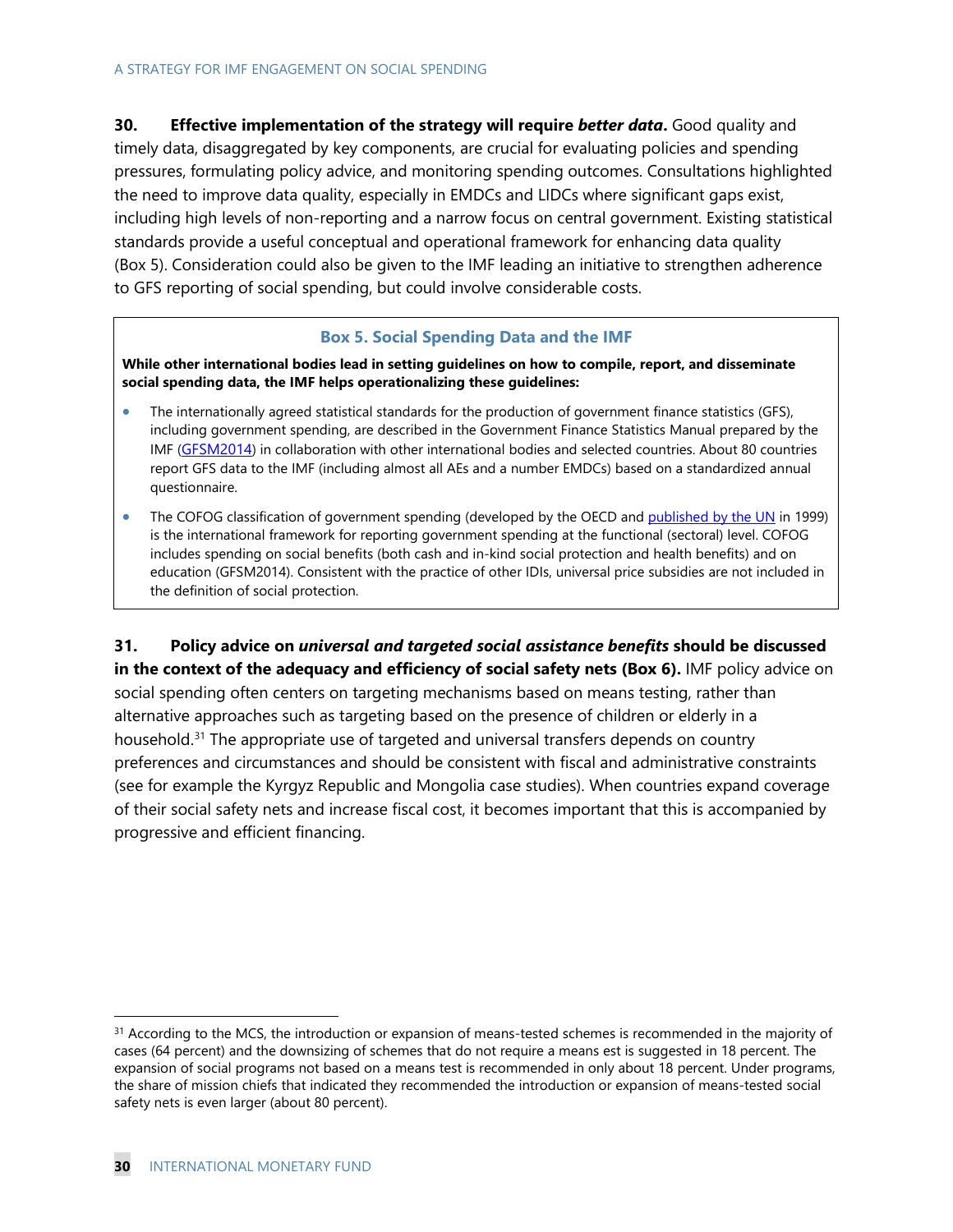#### **Box 6. Targeted and Universal Transfers**

**Countries wishing to strengthen their safety nets face the challenge of how to best ensure full coverage of lower-income groups ("the poor") using means testing of social assistance transfers.** Whereas many AEs have broad coverage based on sophisticated *means testing*, this is typically not feasible in countries with large "informal" sectors (characterized by self-employment and multiple and volatile sources of income) and limited administrative capacity, especially LIDCs (see Background Paper IV). An alternative is to use *proxy-means testing*, which estimates income using information on household characteristics highly correlated with low income to target transfers to the poor. Despite its growing use, this method of targeting can result in large errors related to the exclusion of the poor (undercoverage) and inclusion of the non-poor (leakage). Even in AEs, stigma and information gaps can lead to incomplete take-up of means-tested benefits.

**Countries often rely on** *categorical targeting***.** This approach gives transfers to groups that have a greater probability of being poor, such as children or the elderly. However, it also results in targeting errors since not all children or elderly are poor and many poor households do not have children or elderly; and therefore reduces the poverty impact of the transfer budget. Expanding coverage by including more age groups—a form of *progressive universalism*—while keeping transfer levels fixed would require creating fiscal space.

**The appropriate mix of universal and targeted transfers depends on country preferences and circumstances, including administrative, financing, social, and political constraints.** For instance, administrative constraints and a desire to build middle-class policy support may make targeting of transfers just to the poor undesirable. The appropriate policy mix may change over time; for instance, technological developments, including the use of biometrics, is helping to address administrative constraints. Country strategies for expanding coverage of transfers need to be carefully designed to avoid potentially large costs associated with the distortionary impact of taxes or crowding out other spending (including education, health and physical infrastructure) that is crucial for promoting inclusive growth. This is a particular challenge in LIDCs with limited tax capacity and large development needs.

**What ultimately matters is the combined distributional impact of transfer policies and the taxes that finance them.** For instance, even the use of regressive taxes to finance progressive transfers can achieve significant redistribution and poverty reduction. Key components of an efficient and progressive financing strategy are: (1) effective strategies to improve tax compliance,<sup>1</sup> (2) progressive personal income taxes for higher-income groups; (3) effective taxation of corporate income; (4) a broad-based consumption tax; (5) efficient taxation of goods associated with negative consumption externalities such as fossil fuels, tobacco, and alcohol; and (6) fighting tax evasion and avoidance. Strengthening these dimensions of the tax system is a key component of strategies promoting progressive universalism. In addition, expanded safety net coverage of the poor is needed to adequately protect them from the potentially adverse impact of broader consumption taxation.

<sup>1</sup> As discussed for instance in IMF (2015b).

#### *Program Considerations*

**32. Program objectives and design related to social spending should be tailored to** 

**country-specific circumstances.** While following the principle of uniformity of treatment, the social spending objectives of each program should be consistent with the specific macroeconomic context, such as the intensity of short-term macro-fiscal pressures, the pace and size of adjustment needed, and longer-term structural challenges. This is illustrated in the case studies, including Jamaica (tax reform and scaling up the safety net), Ukraine (subsidy reform and scaling up an energy compensation mechanism), and Egypt (strengthening social spending while addressing longstanding imbalances). Programs can therefore aim at one or a combination of the following objectives: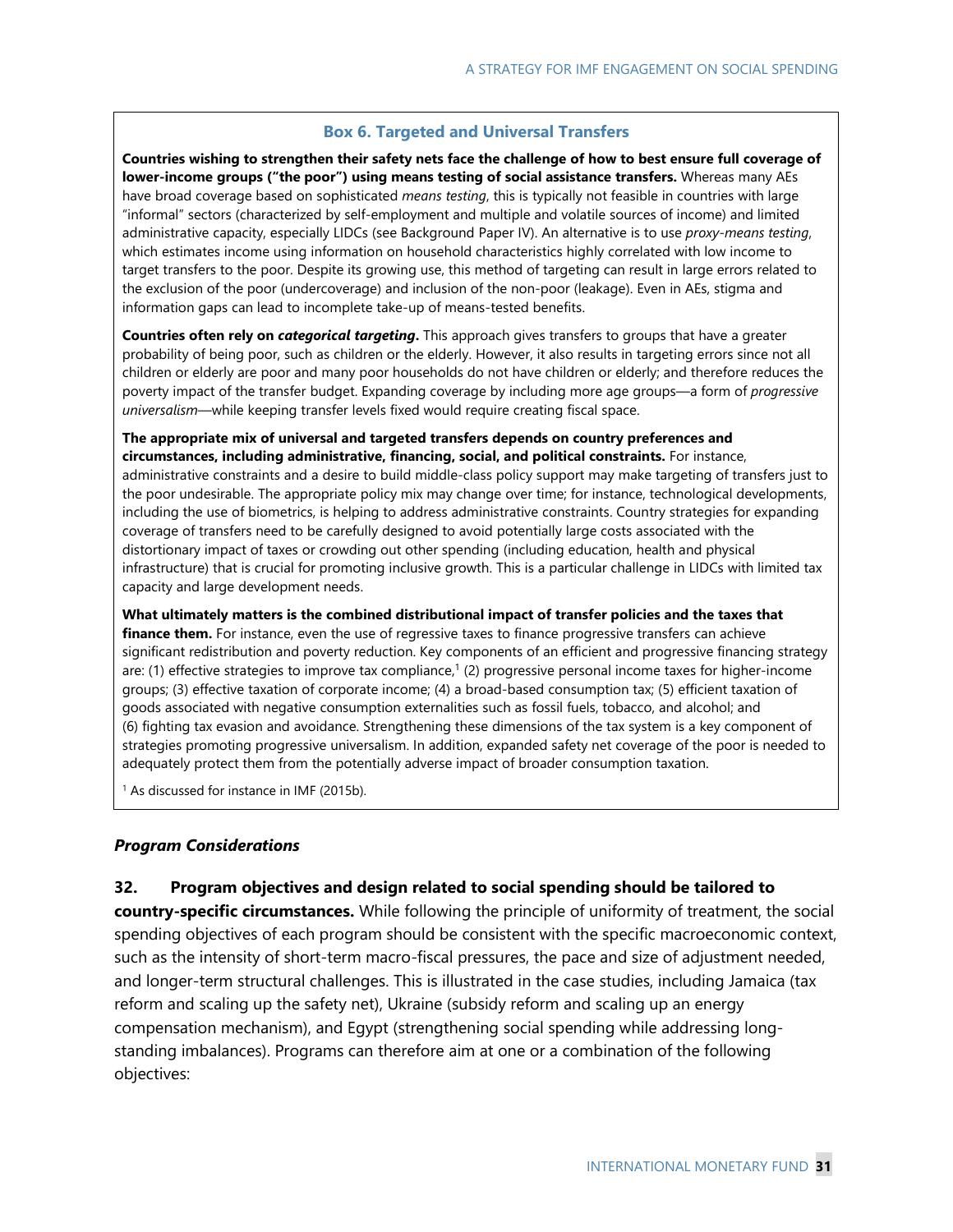- **Programs should aim to mitigate the adverse effects of adjustment measures on the vulnerable, and conditionality should support social objectives where critical for the program's success. [32](#page-35-0)** In line with the staff's recommendations of ROC2018, there is a case to increase the focus on the quality of social spending, in addition to the level, underpinned by more analysis of the program's impact on the poor and vulnerable groups. The principle of reducing poverty and protecting the vulnerable has been well established in PRGT-supported programs, including through appropriate conditionality (social safeguards), given that these programs are intended to advance a country's poverty reduction objectives. Under Fund policies for GRA financing there is no similar general focus, but there is already extensive engagement on social spending issues in the context of GRA programs. [33](#page-35-1) Based on existing good practice, in the context of GRA-supported programs, staff should analyze and, as appropriate, document the social impact of adjustment and measures to protect the vulnerable. This may be important in order to build public support and political ownership of the program for the adjustment measures required to address the underlying balance of payments problem. While PRGTsupported programs are expected to explicitly incorporate measures, possibly as conditionality, to protect the vulnerable and generate public support for adjustment, GRA programs would do so where critical for achieving program success in addressing the underlying balance of payments problem and may require the introduction or expansion of social safety nets.
- **Where relevant, programs should aim at identifying fiscal space to address the** *adequacy* **of macro-critical social spending.** This is particularly, but not exclusively, germane to PRGTsupported programs, whose core objective is to foster sustainable and inclusive growth. Fiscal space can be created through increasing domestic revenue or donor grants, expenditure rationalization, and better PFM systems.
- **Where relevant, programs should aim at improving the** *efficiency* **of social spending to cost-effectively achieve social objectives.** For example, improving spending efficiency through streamlining administratively costly social programs and enhancing PFM systems, could help in further strengthening the social safety net. IDIs would be expected to lead in issues concerning the design and implementation of social spending aimed at promoting spending efficiency. As illustrated in the case studies, promoting policies to improve spending efficiency can be an important component of IMF engagement (e.g., in the Cyprus and South Africa case studies).

<span id="page-35-0"></span> $32$  The authorities' responses to the survey conducted for ROC2018 suggest that there is scope for significant improvement in assessing the social and welfare impact of program policies. Section 1 of the ROC2018's background supplement shows details of the survey results on social protection and inequality issues.

<span id="page-35-1"></span><sup>&</sup>lt;sup>33</sup> See the Mission Chiefs' Survey (Background Paper III) which found that in 92 percent of GRA countries staff assessed social spending to be macro-critical and in 96 percent staff recommended social spending reforms.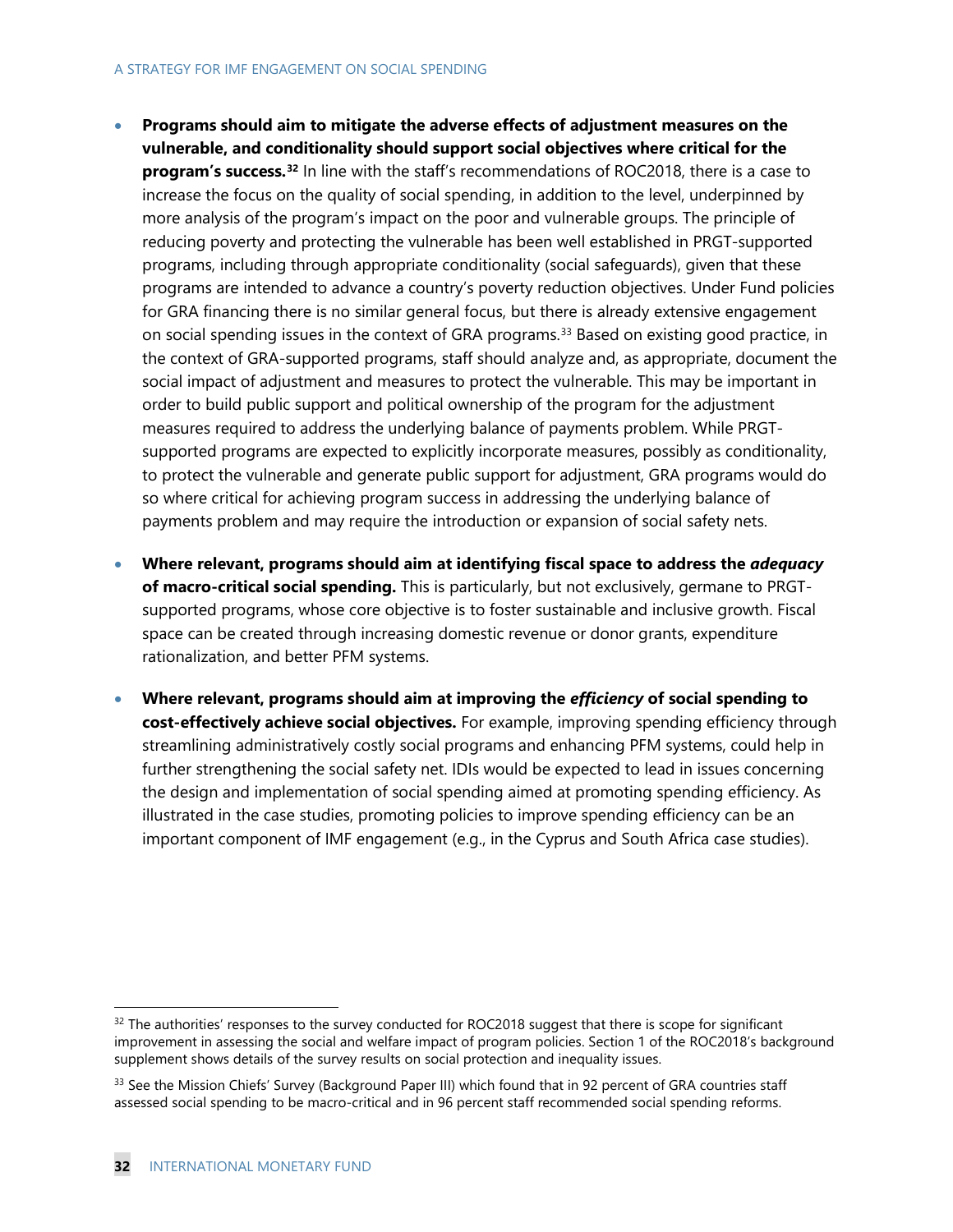**33. There is room to strengthen** *quantitative conditionality* **on social spending.[34](#page-36-0)**

Mitigating the adverse effects of adjustment on vulnerable groups and improving spending adequacy can usually be addressed by including quantitative conditionality—social spending floors—typically relying on existing social spending schemes. The following factors should be considered when designing program targets to strengthen the use of quantitative conditionality: [35](#page-36-1)

- **Quantitative targets for social spending ("floors") should be carefully defined[.36](#page-36-2)** The program objectives for social spending may be expressed, for example, as a share of public spending, as a share of GDP, or in real per-capita terms. These objectives are then translated into program targets, which are set in nominal terms. Where relevant, floors should be specified at the sectoral or social program level and tied to a specific program objective and projected financing. The coverage of social spending floors will therefore vary across countries depending on program objectives and data availability (discussed further below), and should be explained in program documents and linked to program objectives and predictable financing.
- **Social spending with the greatest impact on the vulnerable should be prioritized.** Staff should exercise judgment in defining the perimeter of the targets. A more narrowly defined target (e.g., spending on specific programs that cost-effectively protect vulnerable groups or enhance their human capital) may be desirable, particularly when resources are limited or where many components of social spending are badly designed and inefficient. A broader target (e.g., covering all education and health spending) may be needed when disaggregated data on social spending are not available, and could be supported by SBs to improve data quality supported by capacity development.
- **Financing sources need to be carefully considered.** The authorities should ideally have adequate control over their financing sources to avoid unexpected shortfalls. If the spending targets are designed to be met in part through financing that is outside their control, such as donor support, contingency plans should be considered. When social spending is directly financed by donors, the availability and size of such off-budget spending should be discussed and documented in program documents.
- **Availability and quality of social spending data need to be reviewed.** Country teams can choose to set quantitative targets as PCs or ITs, depending on their criticality to program objectives. Using PCs should be avoided if there are concerns about the quality of data; in this

<span id="page-36-0"></span> <sup>34</sup> Quantitative conditionality includes performance criteria (PCs) and indicative targets (ITs)—see ¶11(b) and ¶11(d) of the 2002 Conditionality Guidelines (IMF 2002). A PC is a variable or measure whose observance or implementation is established as a formal condition for the making of purchases or disbursements under a Fund arrangement. Variables may be established as ITs for the part of an arrangement for which they cannot be established as performance criteria because of substantial uncertainty about economic trends.

<span id="page-36-1"></span><sup>&</sup>lt;sup>35</sup> Some of these considerations were outlined in the SSP2017 and Guidance Note (IMF 2018d).

<span id="page-36-2"></span><sup>&</sup>lt;sup>36</sup> Spending floors may include other types of priority spending, depending on country circumstances.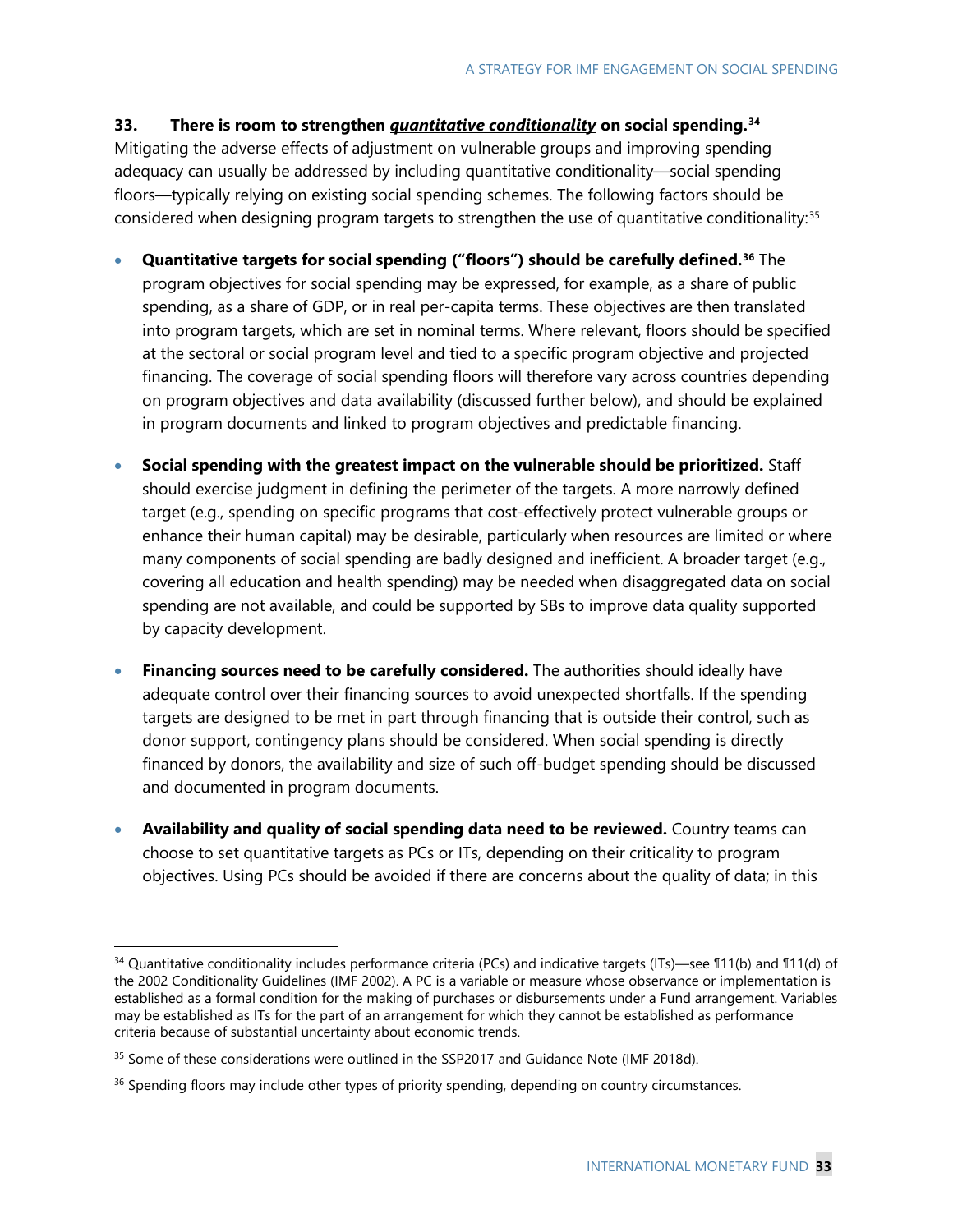case, programs can incorporate structural measures to improve the quality and timeliness of data.

**34. Where relevant, programs should consider** *structural measures* **to strengthen social safety nets and improve the quality and efficiency of social spending and outcomes in the medium-term.[37](#page-37-0)** These measures can aim to strengthen existing social spending schemes (e.g. by removing inefficiencies) or to introduce new schemes. Structural measures, such as plans for strengthening social safety nets, can take time to design and implement; they can be incorporated as conditionality in a program if they are critical to the program's success. [38](#page-37-1) Such reforms may also contribute to creating fiscal space over time. Factors to consider when designing structural measures include:

- **Criticality.** Whether a specific measure is set as structural conditionality depends on its criticality for the program's success and would typically apply to reform milestones. Program design needs to abide by the principle of parsimony, particularly in fragile states. Other measures can be established as commitments in the MEFP, including their implementation timelines.
- **Type.** Measures may include introducing new social assistance schemes, or redesigning existing ones. Wherever feasible, programs should also include measures to enhance the efficiency of social spending (such as a road map for implementing identified measures to increase value for money in the education sector). The use of such measures will typically require leveraging advice from IDIs.
- **Appropriate sequencing and timeline.** Design of structural measures should consider the appropriate phasing and sequencing of reform measures, [39](#page-37-2) as well as the economic cycle, and factor in the fiscal implications. Structural measures should also take a realistic approach when assessing the time needed for effective implementation.
- **Capacity constraints.** The successful implementation of structural measures may require training or redeployment of staff, or hiring additional staff, by the authorities.

### **35. Social spending-related issues need to be thoroughly discussed with the authorities and conditionality consistently documented in staff reports.** Program documents need to

<span id="page-37-0"></span><sup>&</sup>lt;sup>37</sup> This is consistent with the staff's recommendations of the ROC2018.

<span id="page-37-1"></span><sup>&</sup>lt;sup>38</sup> Program-related conditions (including structural conditionality) should be of critical importance for achieving the goals of the member's program or for monitoring program implementation, or necessary for the implementation of specific provisions of the Articles of Agreement. See ¶7 of the Guidelines on Conditionality and ¶39 of 2018ROC. As set out in the [Guidelines on Conditionality,](https://www.imf.org/en/About/Factsheets/Sheets/2016/08/02/21/28/IMF-Conditionality) the Fund remains fully responsible for establishing and monitoring conditions attached to the use of its resources (i.e. there should not be any cross-conditionality under which the use of the Fund's resources would be directly subjected to the rules or decisions of other organizations). When establishing and monitoring conditions based on variables and measures that are not within its core areas of responsibility, the Fund will, to the fullest extent possible, draw on the advice of other multilateral institutions, particularly the World Bank.

<span id="page-37-2"></span> $39$  For example, mitigating measures should ideally be in place before phasing out energy subsidies.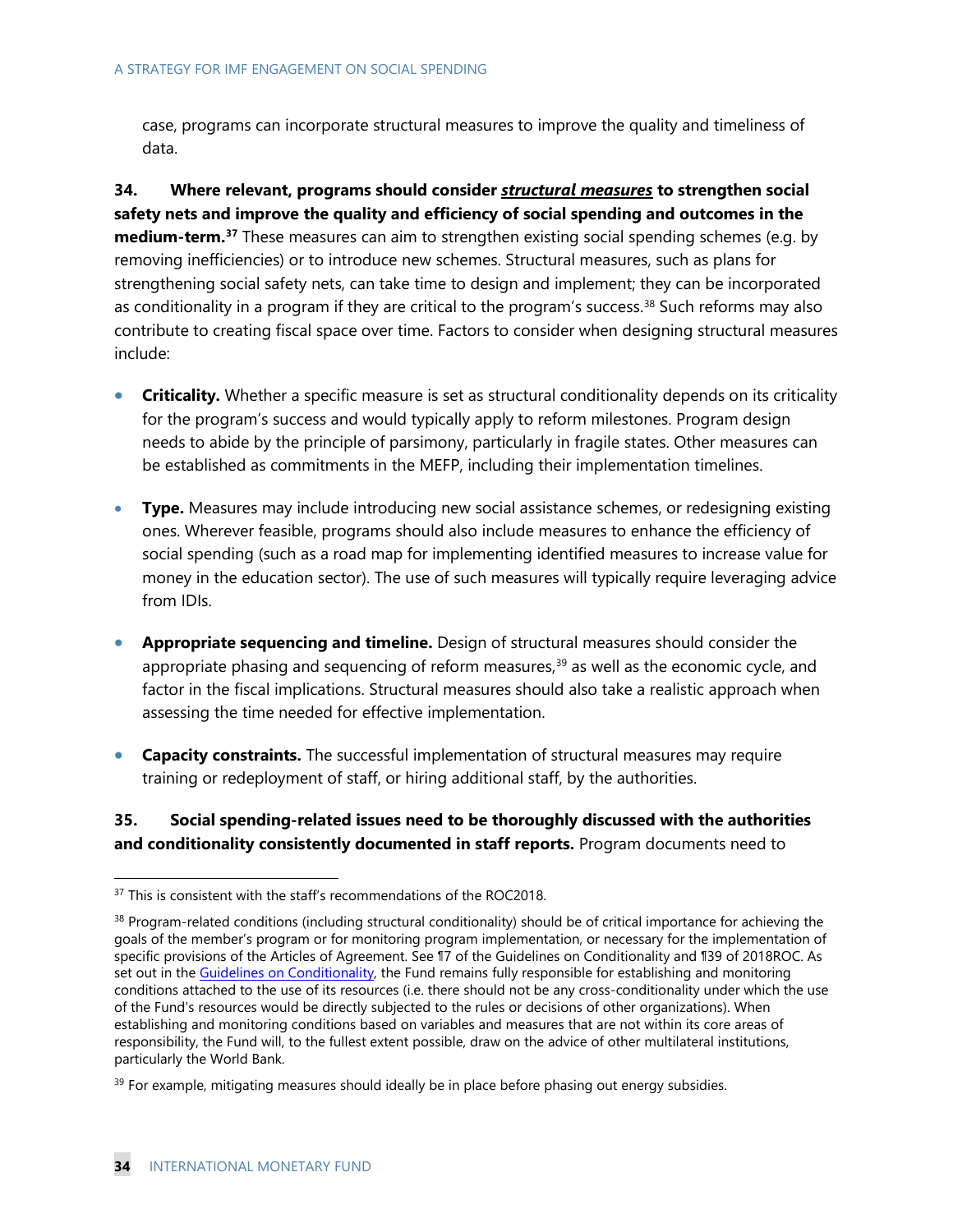explain the criticality of a specific measure for the program's objectives. This is particularly important in PRGT and PSI programs,<sup>[40](#page-38-0)</sup> given the critical importance of poverty reduction. If a country cannot effectively monitor social spending or faces other obstacles in designing and implementing social spending measures, the program documents should discuss such challenges and ideally present plans or measures to build capacity.<sup>[41](#page-38-1)</sup>

## **SUPPORT FOR COUNTRY TEAMS**

**36. Functional departments already provide significant support to country teams on social spending** (Box 7). Such support will be crucial for a successful implementation of the proposed strategy, given the complexities of social spending policies and the need to ensure that analysis and recommendations reflect country circumstances. This calls for strengthening both internal expertise and effective leveraging external resources. Several IMF departments (ICD, RES, SPR, STA) are involved, with FAD leading in many of these efforts:

- **Policies** are set out in Board papers on various social spending issues (pensions, health, social protection, and food and energy subsidies), as well as on governance and creating fiscal space through improved tax design and administration.
- **Technical assistance** helps to develop country capacity to evaluate and formulate fiscal policies, including enhancing revenue systems to create fiscal space and strengthening institutions and policies to enhance the management and efficiency of social spending. TA recommendations inform the design and implementation of program conditionality, while training supports the design and implementation of nationally-owned strategies to achieve social spending objectives. There is also considerable TA on the functional classification of spending (COFOG) in GFS.
- **Diagnostic tools and databases** support country policy dialogue. For example, information on country-level spending pressures related to ageing are regularly published in the *Fiscal Monitor*, and templates for assessing social spending efficiency in countries have enabled a significant increase in analytical work on public spending that informs country dialogue.
- **Analytical work** on social spending issues (such as Staff Discussion Notes, Selected Issues Papers, How-to-Notes, and Technical Notes and Manuals), undertaken by Fund staff (sometimes in collaboration with external scholars) contributes to the evolution of internal thinking and to external dialogue.
- When social spending issues are considered in IMF country documents and papers, review departments **provide feedback** on policy discussions and consistency of policy messages, as

<span id="page-38-0"></span><sup>&</sup>lt;sup>40</sup> This is also relevant for LICs that engage with the Fund through the Policy Coordination Instrument (PCI), and for any member for which poverty reduction is a program objective.

<span id="page-38-1"></span><sup>41</sup> For details on documentation guidelines see IMF (2018c).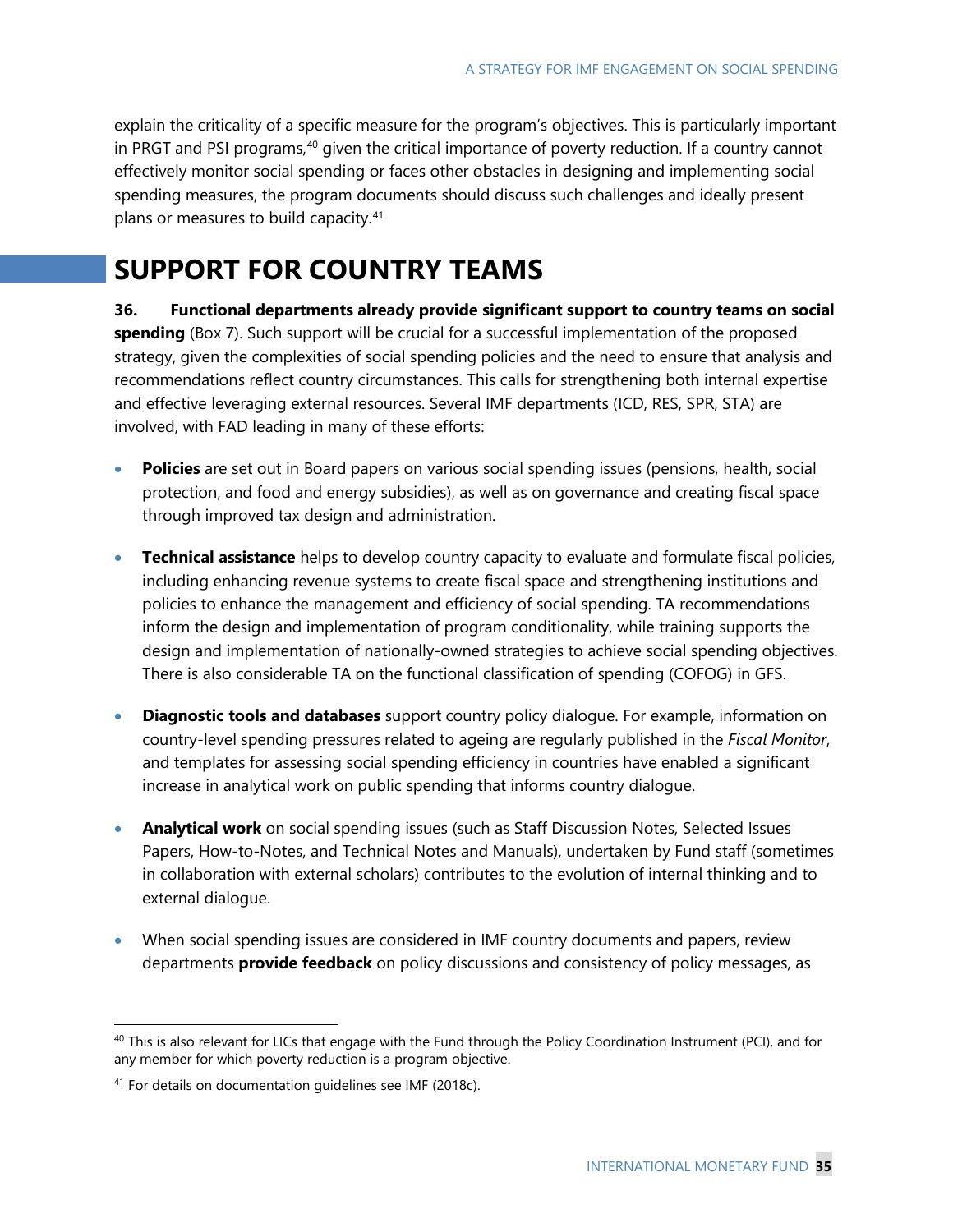well as evenhandedness. Departments also provide support to operationalize inequality work through Article IV consultations. [42](#page-39-0)

- Engagement on social spending issues has benefitted from **synergies with other workstreams**. For instance, there are significant positive spillovers between engagement on social spending issues and the mainstreaming of inequality in surveillance, which have strengthened the policy dialogue on inequality and distributional issues with many authorities. Similarly, recent estimates of the cost of achieving the SDGs are being integrated into country work and into TA focused on developing and implementing Medium-Term Revenue Strategies.
- **Seminars and training** on social spending issues (including on energy subsidy reform, food and other subsidies, safety nets, wage bill spending, and PFM) help develop internal and country capacity.
- **Access to external resources** is promoted by making relevant information available on IMFinternal websites. This is facilitated through regular interaction with IDIs, including participation in SPIAC-B,<sup>[43](#page-39-1)</sup> conferences, and seminars.

#### **Box 7. IMF Resources to Inform Policy Advice on Social Spending**

Country teams have access to substantial resources in the IMF to develop analytical work and inform the formulation of policy advice. These resources can typically be accessed through external and internal websites. A (non-exhaustive) list of the key IMF resources includes:

#### **General**

*Papers:*

*[Fiscal Policy and Development: Human, Social, and Physical Investment for the SDGs](https://www.imf.org/%7E/media/Files/Publications/SDN/2019/SDN1903.ashx)* (2019 Staff Discussion Note);

*[How To Operationalize Inequality Issues in Country Work](https://www.imf.org/en/Publications/Policy-Papers/Issues/2018/06/13/pp060118howto-note-on-inequality)* (2018 Policy Paper);

*[Tackling Inequality](http://www.imf.org/en/publications/fm/issues/2017/10/05/fiscal-monitor-october-2017)* (October 2017 *Fiscal Monitor*);

*[Macro-structural Policies and Income Inequality in Low-Income Developing Countries](https://www.imf.org/en/Publications/Staff-Discussion-Notes/Issues/2017/01/26/Macro-Structural-Policies-and-Income-Inequality-in-Low-Income-Developing-Countries-44526)* (2017 Staff Discussion Note);

*[Inequality and Fiscal Policy](https://www.bookstore.imf.org/books/title/inequality-and-fiscal-policy)* (2015 Book);

*[Redistribution, Inequality, and Growth](https://www.imf.org/en/Publications/Staff-Discussion-Notes/Issues/2016/12/31/Redistribution-Inequality-and-Growth-41291)* (2014 Staff Discussion Note);

*[Fiscal Policy and Income Inequality](https://www.imf.org/en/Publications/Policy-Papers/Issues/2016/12/31/Fiscal-Policy-and-Income-Inequality-PP4849)* (2014 Board Paper);

*[Poverty and Social Impact Analysis by the IMF: Review of Methodology and Selected Evidence](https://www.imf.org/en/Publications/Books/Issues/2016/12/31/Poverty-and-Social-Impact-Analysis-by-the-IMF-Review-of-Methodology-and-Selected-Evidence-20563)* (2008 Book). *Templates (IMF internal use):*

[Expenditure Assessment Tool](http://intranetapps.imf.org/fundwide/ke/Topics/Expenditure-Policy/Pages/otherresources.aspx) (EAT) template for benchmarking sectoral (social protection, health and education) spending efficiency in advanced, emerging, and developing economies; SDG template for estimating cost of achieving SDGs.

<span id="page-39-0"></span> <sup>42</sup> IMF (2018b).

<span id="page-39-1"></span><sup>43</sup> The Social Protection Inter-Agency Collaboration Board (SPIAC-B), co-chaired by the ILO and the World Bank, is composed of representatives of international organizations and bilateral institutions with the goal of enhancing global coordination and advocacy on social protection issues, including international cooperation in country demand-driven actions.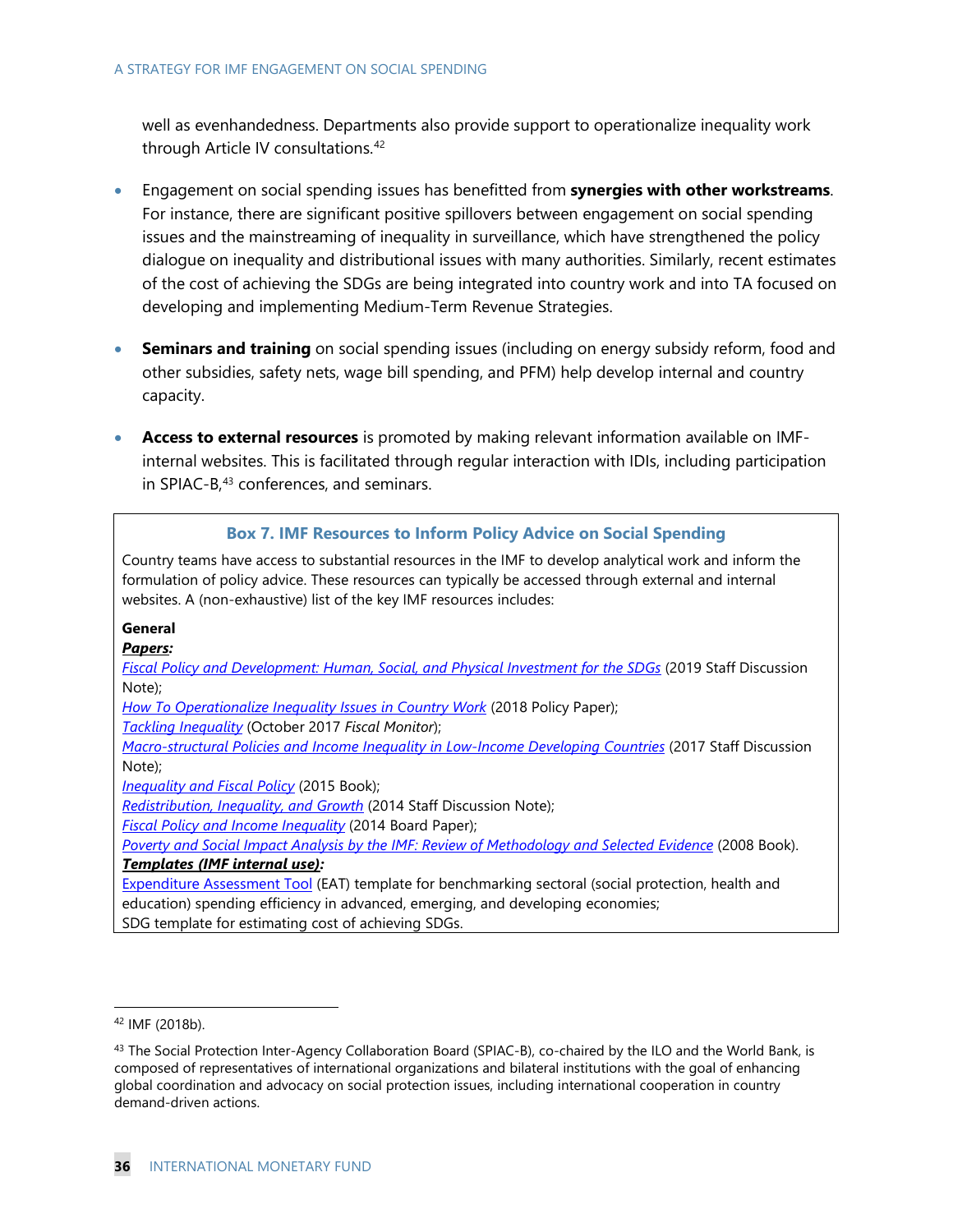| <b>Box 7. IMF Resources to Inform Policy Advice on Social Spending (Concluded)</b>                                                                         |
|------------------------------------------------------------------------------------------------------------------------------------------------------------|
| Datasets (IMF internal use):                                                                                                                               |
| <b>Gini Income Inequality Indices;</b>                                                                                                                     |
| Historical country social spending data;                                                                                                                   |
| Expenditures by Function of Government (COFOG) in the Annual GFS Database.                                                                                 |
| <b>Pension Spending</b>                                                                                                                                    |
| Papers:                                                                                                                                                    |
| Growing Pains: Is Latin America Prepared for Population Ageing (2018 Departmental Paper);                                                                  |
| Automatic Adjustment Mechanisms in Asian Pension Systems (2016 Working Paper);                                                                             |
| The Fiscal Consequences of Shrinking Populations (2015 Staff Discussion Note);                                                                             |
| <b>Equitable and Sustainable Pensions (2014 Book);</b>                                                                                                     |
| The Challenge of Public Pension Reform in Advanced and Emerging Economies (2011 Board Paper).<br>Templates (IMF internal use):                             |
| Pension template to evaluate sustainability of pension systems.                                                                                            |
| Datasets (IMF internal use):                                                                                                                               |
| Country-level long-term spending projections (regularly published in the Fiscal Monitor).                                                                  |
| <b>Social Assistance Spending</b>                                                                                                                          |
| Papers:                                                                                                                                                    |
| Universal Basic Income: Debate and Impact Assessment (2018 Working Paper);                                                                                 |
| <b>Inequality and Poverty Across Generations in the European Union (2018 Staff Discussion Note);</b>                                                       |
| <b>Energy Subsidy Reform: Lessons and Implications (2013 Book);</b><br>Fiscal Policy and Employment in Advanced and Emerging Economies (2012 Board Paper); |
| Fuel and Food Price Subsidies: Issues and Reform Options (2008 Board Paper).                                                                               |
| Templates (IMF internal use):                                                                                                                              |
| Distributional Analysis of Fuel Subsidy Reform (external);                                                                                                 |
| Interactive tool to assess energy taxes and country-level energy subsidy estimates.                                                                        |
| <b>Health Spending</b>                                                                                                                                     |
| Papers:                                                                                                                                                    |
| The Efficiency Imperative (2014 Finance & Development Article);                                                                                            |
| The Economics of Public Health Care Reform in Advanced and Emerging Economies (2012 Book);                                                                 |
| Macro-Fiscal Implications of Health Care Reforms in Advanced and Emerging Economies (2010 Board Paper).                                                    |
| Datasets (IMF internal use):                                                                                                                               |
| Country-level historical health spending; and long-term spending projections (regularly published in the<br>Fiscal Monitor).                               |
|                                                                                                                                                            |
| <b>Education Spending</b>                                                                                                                                  |
| Papers:                                                                                                                                                    |
| Improving the Efficiency and Equity of Public Education Spending: The Case of Moldova (2019 Working Paper).<br>Datasets (IMF internal use):                |
| <b>EAT</b> - Country-level historical education spending.                                                                                                  |
|                                                                                                                                                            |
| <b>Creating Fiscal Space</b>                                                                                                                               |
| <u>Papers:</u>                                                                                                                                             |
| Corporate Taxation in the Global Economy (2019 Board Paper);<br><b>Building Fiscal Capacity in Fragile States</b> (2017 Board Paper);                      |
| Current Challenges in Revenue Mobilization: Improving Tax Compliance (2015 Board Paper);                                                                   |
| Spillovers in International Corporate Taxation (2014 Board Paper);                                                                                         |
| Taxing Times (October 2013 Fiscal Monitor);                                                                                                                |
|                                                                                                                                                            |

*[Revenue Mobilization in Developing Countries](https://www.imf.org/en/Publications/Policy-Papers/Issues/2016/12/31/Revenue-Mobilization-in-Developing-Countries-PP4537)* (2011 Board Paper).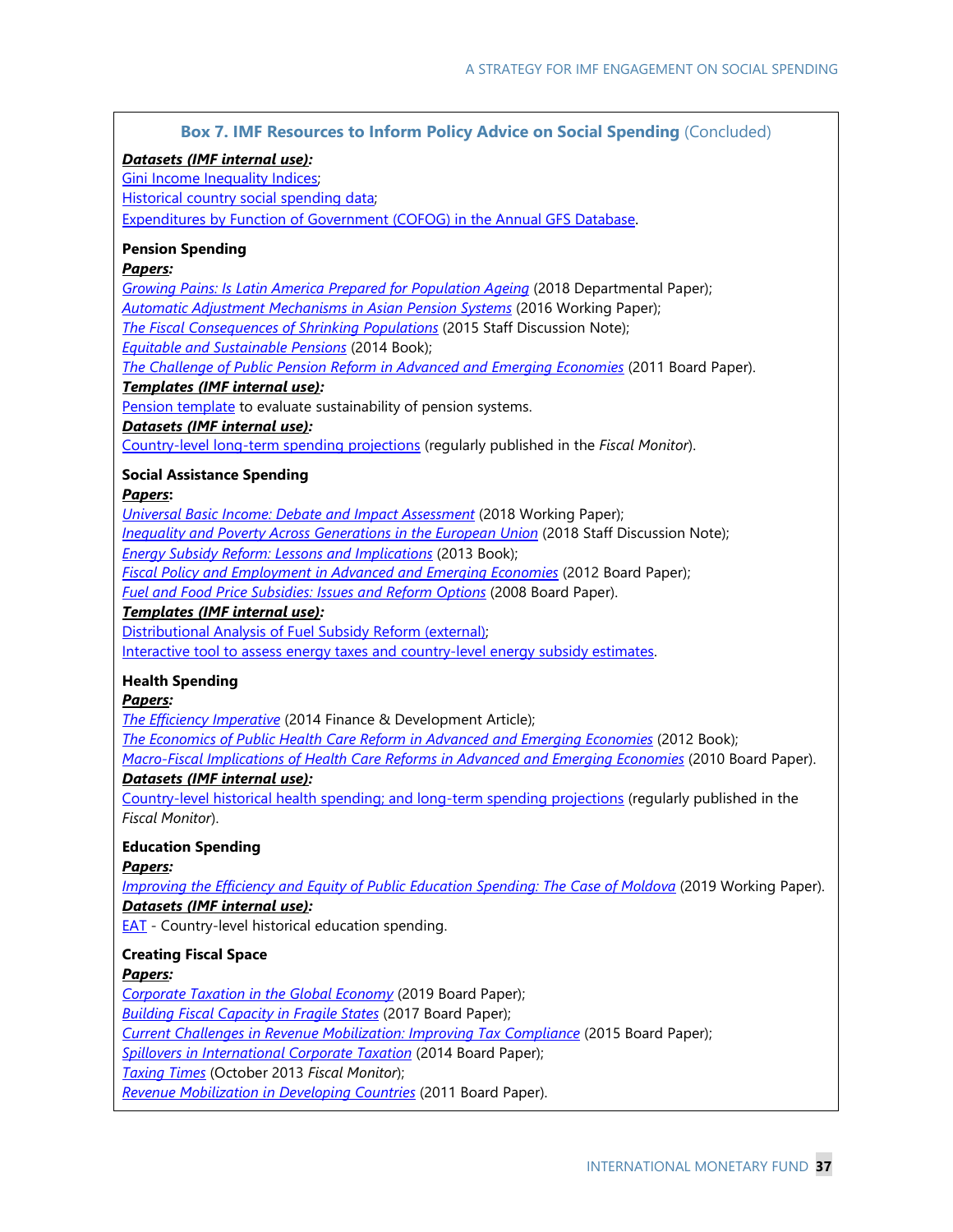### **37. FAD could further strengthen support for country teams, resources permitting, through:**

- **New dedicated tools.** Building on existing initiatives, and in collaboration with IDIs, FAD could develop new diagnostic and policy tools to: 1) assess the fiscal impact of age-related spending (pensions and health) and evaluate alternative policy options; 2) cost the spending required to achieve the SDGs in EMDCs; and 3) evaluate the performance of social safety net systems in EMDCs, including identifying coverage gaps.
- **Seminars.** Seminars and courses for staff could be expanded in collaboration with ICD, leveraging also the external expertise of academics and IDIs.
- **New internal Knowledge Exchange website.** FAD could review existing knowledge sharing platforms with the objective of facilitating access to social spending data and information.<sup>[44](#page-41-0)</sup> This would enhance the capacity of country teams to leverage available and new resources, expertise, and analytical products. The website would also provide guidance on how to engage on social spending issues such as a list of key IDI country contact persons on social spending and a series of How-to-Notes on different components of social spending.

# **COUNTRY-LEVEL ENGAGEMENT WITH IDIS AND OTHER STAKEHOLDERS**

**38. Close engagement with IDIs can be very valuable.** While country teams rely mostly on their own resources to support their engagement on social spending issues, in some cases there is also significant leveraging of external expertise.<sup>[45](#page-41-1)</sup> Engagement varies by country, reflecting the focus and role of IDIs and heterogeneity in the capacity of country teams. While most interactions have been with the World Bank, they also span a range of institutions and social spending issues. Ultimately, however, IMF staff is responsible for its policy advice.

### **39. To address challenges in the cooperation with IDIs, and the proposed strategy aims at strengthening engagement at both the country and institutional levels.**

• *At the country level*, mission chiefs noted that an important factor weighing on enhanced cooperation are differences in institutional focus, i.e., the Fund's traditional focus on short-term stabilization versus the longer-term development focus of IDIs, as well as different institutional

<span id="page-41-0"></span> <sup>44</sup> Examples of such information include: good practice on social safeguards in surveillance; links to relevant analytical work, blogs, and other relevant websites; quantitative tools; and IDI country and expert contacts.

<span id="page-41-1"></span><sup>&</sup>lt;sup>45</sup> This was confirmed in the MCS and case studies (see, for example, the cases of Cyprus and Ukraine) and is in line with the findings of the 2017 IEO Report and the SSP2017.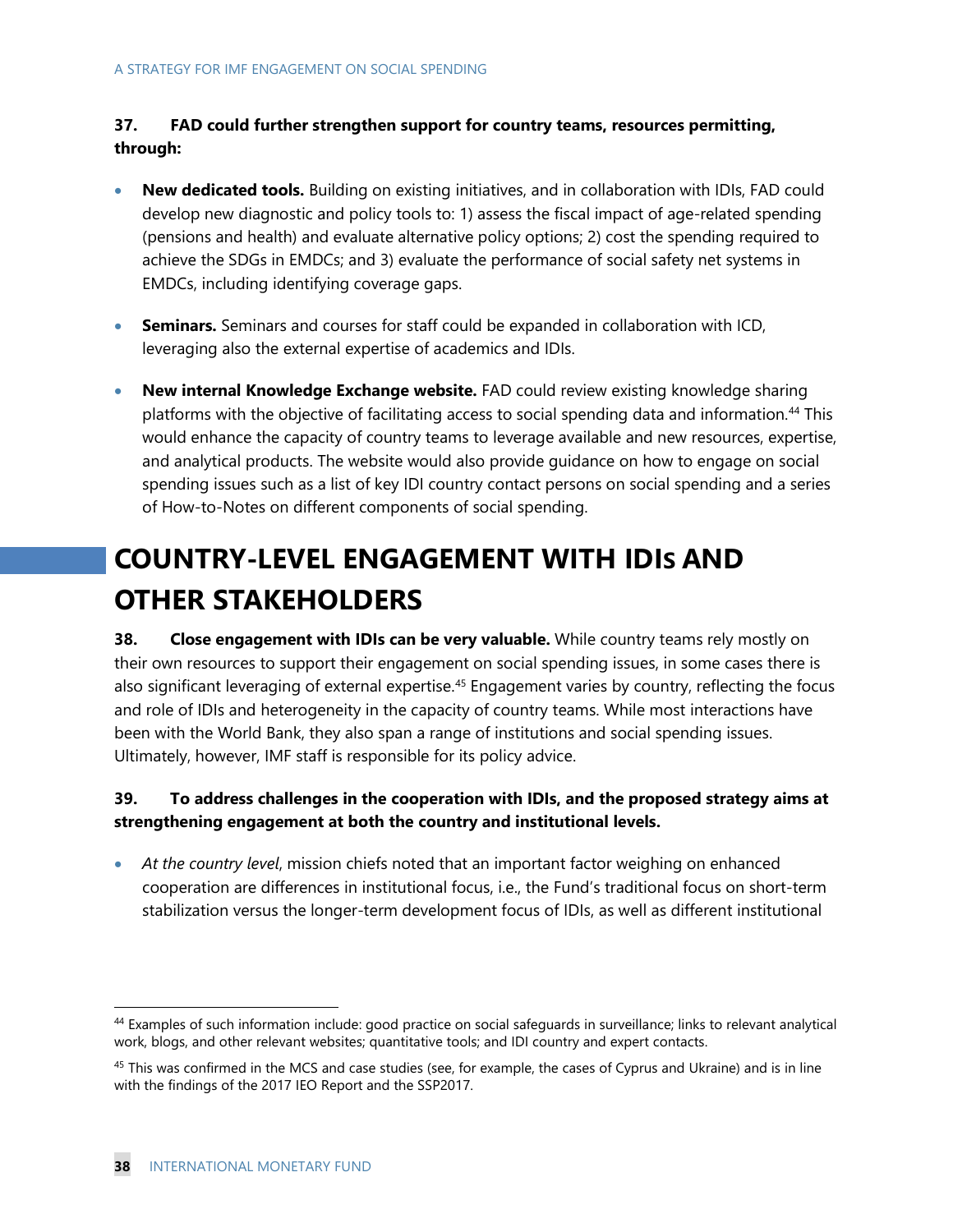priorities for individual countries.<sup>[46](#page-42-0)</sup> This strategy, therefore, emphasizes early dialogue with IDIs, particularly when a country strategy is being developed, to align institutional priorities and foster effective collaboration. This can help ensure that IDI expertise on social spending issues in individual countries supports the work of IMF country teams, which is a particular concern in programs where there is a need to strengthen social protection systems that may require both a short-term and medium-term plan for protecting the vulnerable. Mission chiefs also noted that lack of information on IDIs' organizational set up, misalignment of work plans, and uneven country engagement are obstacles for effective collaboration across institutions. Recognizing this challenge, and to facilitate the dialogue with a broader range of IDIs, FAD would act as a hub for identifying relevant counterparts and provide guidance on where IDIs take the lead or provide complementary support (Annex I). Drawing on IMF Resident Representatives' knowledge and contacts would also be important. Where support from IDIs is not available, and the social spending issue is macro-critical or critical to the program success, staff may need to develop internal expertise.

• *At the institutional level*, since early 2018, the Fund participates in SPIAC-B and in the WHO-World Bank-led Technical Working Group on Health Financing. This engagement would continue to be complemented by ongoing interaction with academic experts (such as the joint IMF-LSE Workshop in November 2018) and [coordination between the IMF and multilateral](http://www.google.com/url?sa=t&rct=j&q=&esrc=s&source=web&cd=1&cad=rja&uact=8&ved=2ahUKEwjRq_So__ffAhWqtVkKHVYLCc4QFjAAegQIABAC&url=http%3A%2F%2Fwww.imf.org%2Fexternal%2Fnp%2Fg20%2Fpdf%2F2018%2F082918.pdf&usg=AOvVaw3-Amz_XdtDjU9HO-jvXpYJ)  [development banks on policy-based lending.](http://www.google.com/url?sa=t&rct=j&q=&esrc=s&source=web&cd=1&cad=rja&uact=8&ved=2ahUKEwjRq_So__ffAhWqtVkKHVYLCc4QFjAAegQIABAC&url=http%3A%2F%2Fwww.imf.org%2Fexternal%2Fnp%2Fg20%2Fpdf%2F2018%2F082918.pdf&usg=AOvVaw3-Amz_XdtDjU9HO-jvXpYJ) Strengthening the high-level dialogue with IDIs (including on improving collaboration in specific countries) and institutional participation in international fora could also mitigate obstacles to external cooperation of IMF teams and help align institutional priorities. Finally, enhanced engagement of IDI experts in developing technical analysis could be explored.

**40. Engagement with other stakeholders is also important (e.g., CSOs, academics, think tanks, labor unions, business, and local experts).** Early engagement with third parties would enrich staff's understanding of country circumstances, help gauge the economic significance of social spending, improve the design of policy advice, increase ownership, and strengthen traction and understanding of IMF policy advice. In its interactions, staff should follow the general principles and best practices laid out in the 2015 [Staff Guidelines on IMF Staff Engagement with CSOs.](http://www-intranet.imf.org/News/message/Pages/default.aspx)

<span id="page-42-0"></span> <sup>46</sup> The division of labor between the IMF and the World Bank is laid out in the [1989 IMF-World Bank Concordat,](https://www.imf.org/external/SelectedDecisions/Description.aspx?decision=SM/89/54)  which states that the Bank has primary responsibility for policy advice related to the efficient allocation of government spending. This is spelled out in more detail in the [2007 Joint Management Action Plan \(JMAP\)](https://www.imf.org/en/News/Articles/2015/09/14/01/49/pr07235) and the [2010 Implementation of the JMAP](https://www.imf.org/en/Publications/Policy-Papers/Issues/2016/12/31/Implementation-of-the-Joint-Management-Action-Plan-on-Bank-Fund-Collaboration-PP4429) on Bank-Fund Collaboration, which states that "Since the Bank has responsibility for analyzing sectoral aspects of public expenditure, and the Fund should have regard to the quality of public expenditure when considering fiscal aggregates, it is essential that the Bank is in a position to provide the Fund with timely advice, for example, through undertaking Public Expenditure Reviews." The latter identified the "early sharing of country documents" as crucial for improving collaboration.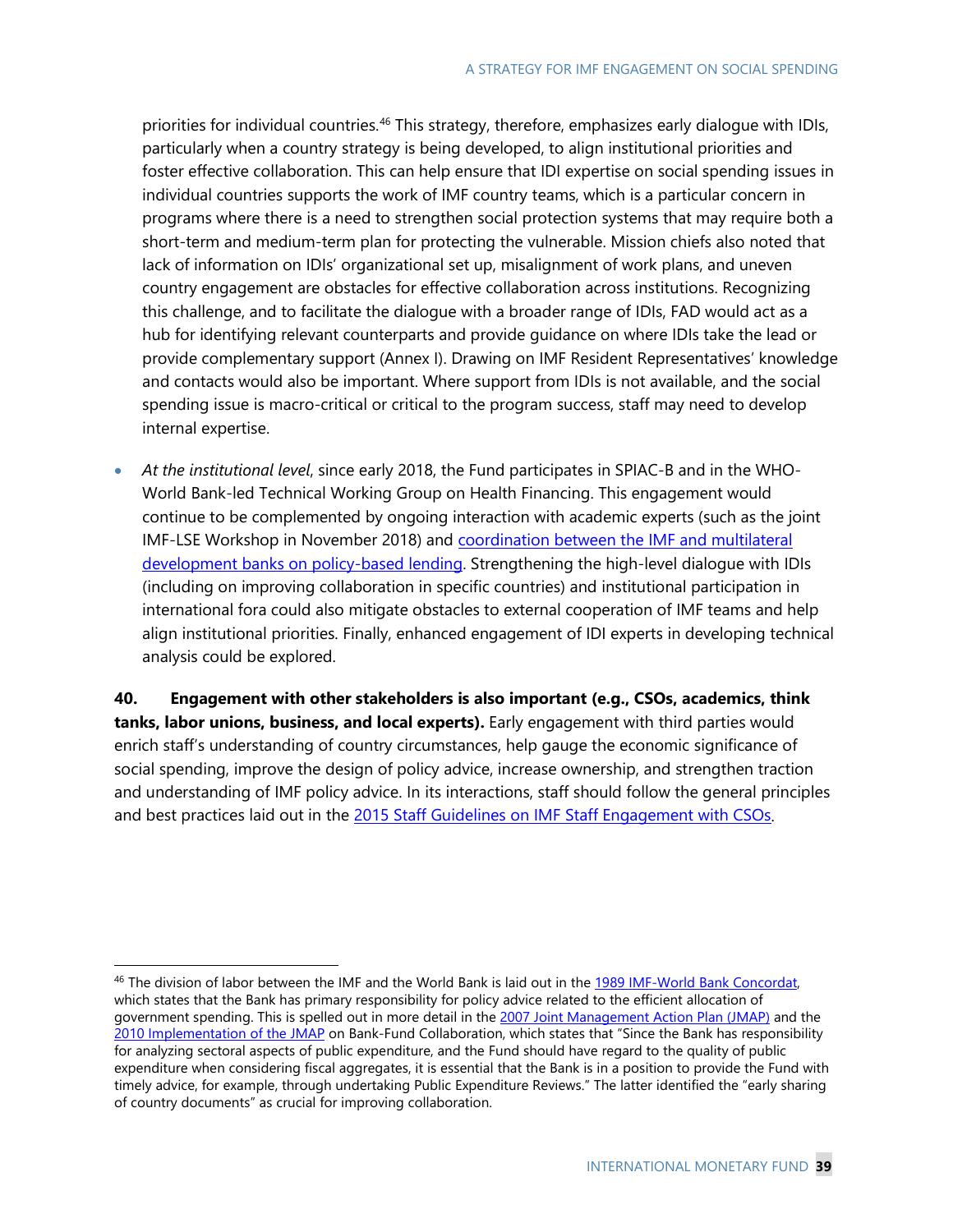## **COMMUNICATING IMF ADVICE EXTERNALLY**

**41. External communication builds awareness of the Fund's engagement and can make its policy advice more impactful.** The strategy would guide the content of IMF communications (Figure 11). It would ensure that the Fund explains its approach clearly, within a specific country context, and sets realistic expectations about what it can and cannot do given its mandate, resources, and expertise.<sup>[47](#page-43-0)</sup> In particular, communication should articulate IMF policy advice where this is likely to be a contentious issue for the public, the authorities, or IDIs. For example, sequencing of reforms aimed at up-front strengthening of social safety nets to adequately protect the vulnerable from the adverse impact of planned energy subsidy reforms should be clearly communicated. Communication should also seek to underscore the long-standing and significant engagement of the Fund on social spending issues and reinforce the Fund's commitment to ensuring evenhandedness.

![](_page_43_Figure_3.jpeg)

### **42. Collaboration between country teams and the Communications Department (COM) should begin early on during the surveillance cycle and the early stages of program design**,

based on a *communications plan*. Where relevant, teams would explain why the Fund is concerned about social spending issues, how social spending is considered in the formulation of policy advice and program design, and how this helps the country achieve inclusive growth and its macroeconomic and development objectives. If macro-critical social spending is not covered in country documents, teams should be able to explain the rationale for excluding it. Specific policy recommendations should be made in a broader policy context and synergies and complementarities between measures, as well as constraints and trade-offs of policy measures, should be spelled out.

<span id="page-43-0"></span> $47$  The case studies suggest that outreach and communication efforts should clearly explain the broader macro-fiscal environment underlying policy advice on social spending issues, avoiding an overly narrow focus on selected specific issues (such as the choice of targeting for social safety nets). See, for example, the Kyrgyz Republic and Mongolia case studies.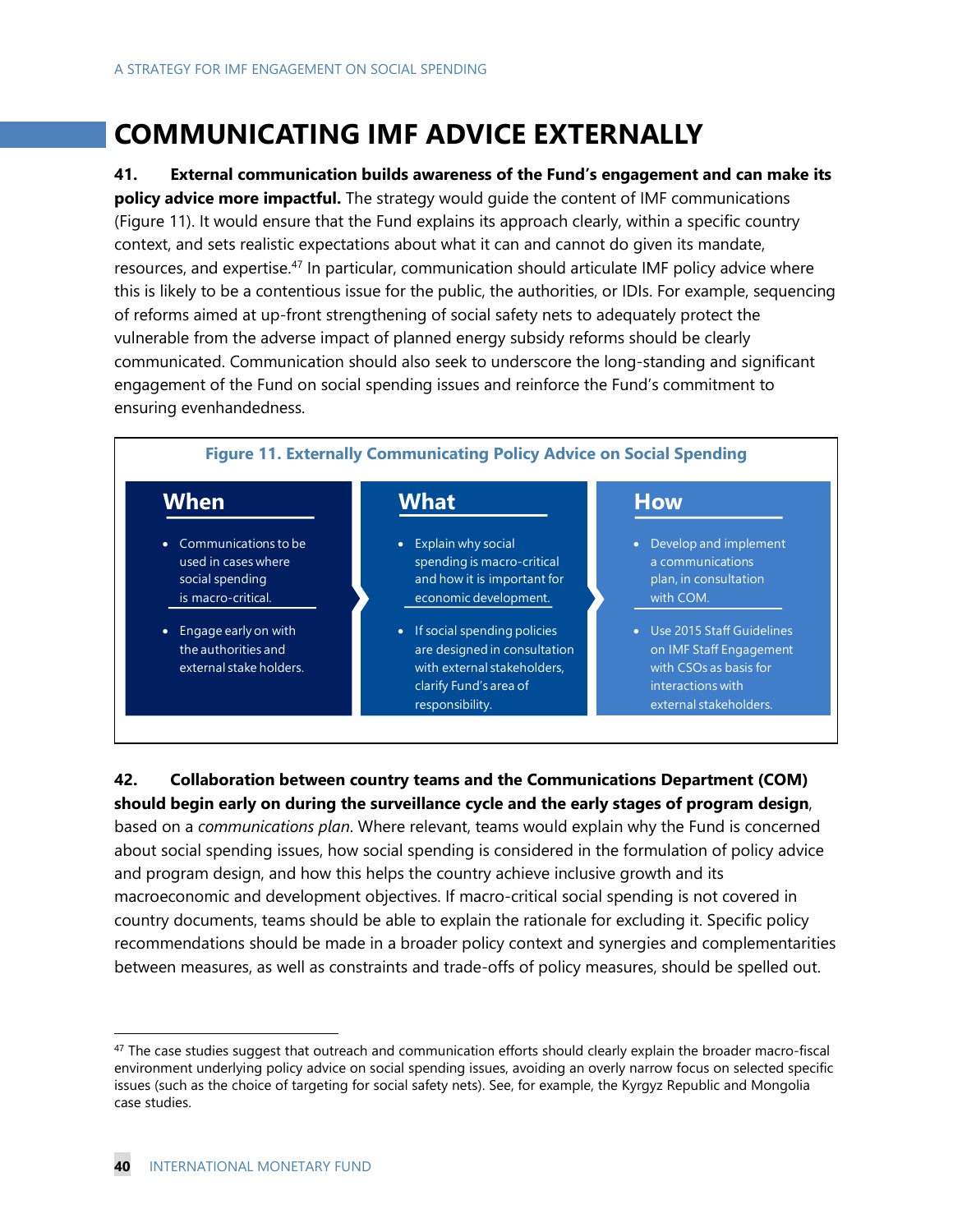## **RESOURCE IMPLICATIONS AND RISKS**

**43. Since IMF engagement on social spending issues is already extensive, the additional resource burden of implementing the strategy is expected to be modest.** Cost estimates will be updated as experience is gained (Table 3). In the past 2 years, an estimated 8 in 10 country teams discussed social spending in their staff reports and 5 in 10 produced a box, selected issues paper or working paper (at an estimated annual cost of US\$3 million). Country teams' estimates of the additional resources required to implement the strategy varied widely; 18 of 44 country teams surveyed anticipated needing more resources in FY20, while 26 of 44 country teams anticipated the same or less resources would be needed. This reflects varying policy priorities across time and countries and the flexibility inherent in the strategy, but also points to uncertainty about the estimates. In total, the proposed strategy is estimated to add additional recurring costs from increased country team engagement and functional department support (US\$0.7 million based on a random sample survey and split equally across area and functional departments). Reflecting the uncertainty underlying these estimates, the estimate for additional costs for area department engagement (US\$0.36 million) would increase to about US\$1 million if resource needs increase more rapidly (as seen in some of the sample countries) than in the baseline (see footnote to Table 3 for details on the assumptions). One-off costs are estimated at US\$1.3 million during FY20 and FY21 to develop tools and databases (largely in FAD), prepare How-to Notes, and conduct in-reach. These costs will be financed through internal reallocation. These estimates will be updated as experience is gained, and as functional departments gradually increase their support to country teams.

| Table 3. Estimated Additional Resources for Implementing the Proposed Strategy |             |             |                  |                                                      |                                 |                   |
|--------------------------------------------------------------------------------|-------------|-------------|------------------|------------------------------------------------------|---------------------------------|-------------------|
| a. Time spent on social spending issues by IMF                                 |             |             |                  | b. Expected additional costs of engagement on social |                                 |                   |
| country teams                                                                  |             |             |                  | spending issues                                      |                                 |                   |
|                                                                                |             |             |                  |                                                      | (Millions of FY19 U.S. dollars) |                   |
| (Person-weeks, per country) <sup>1</sup>                                       |             |             | Transitional and | Steady                                               |                                 |                   |
|                                                                                | <b>FY18</b> | <b>FY19</b> | <b>FY20</b>      |                                                      | one-off costs                   | state per         |
| Average                                                                        | 2.3         | 3.3         | 3.8              |                                                      | FY20-FY21 <sup>2</sup>          | year <sup>3</sup> |
| Median                                                                         |             |             |                  | Total                                                | 1.3                             | 0.72              |
| Max                                                                            | 13          | 14          | 13               | Area departments                                     |                                 | 0.36              |
| Min                                                                            |             |             | 0.5              | Functional departments                               | 1.3                             | 0.35              |

1 The estimates reflect a survey of a randomly selected sample of 44 country teams across all area departments. The estimates reflect time spent engaging on social spending issues. On average, teams spent 3.3 person-weeks in fiscal year 2019. It should be noted that in a few cases teams spent much more than that (up to 14 person-weeks; one country with 31 person-weeks was excluded from the summary statistics above). Teams estimated that they will spend 1 additional person-week per year in FY20 if the proposed strategy was implemented (difference between average during FY18–19 and FY20 estimate).

<sup>2</sup> Transitional, one-off costs (financed through internal reallocation) are estimated to arise from developing new tools, preparing How-to Notes and conducting internal training (including for staff with review responsibilities). Most of the additional cost for functional departments relates to FAD.

 $3$  The cost estimate based on the survey of country teams assumes that engagement will deepen in 60 countries per year in implementing the strategy (at a marginal cost of 1 person-week). A reasonable upper-end estimate based on more extensive engagement in 20 countries per year (calibrated based on the average of the 5 countries with the highest estimated additional needs in FY20) points to marginal cost for area departments of up to 2.8 person-weeks or US\$1 million. This level of engagement would also significantly increase demand for functional departments support (related to maintaining databases, tools and How-to Notes), from US\$0.35 million to US\$0.45 million.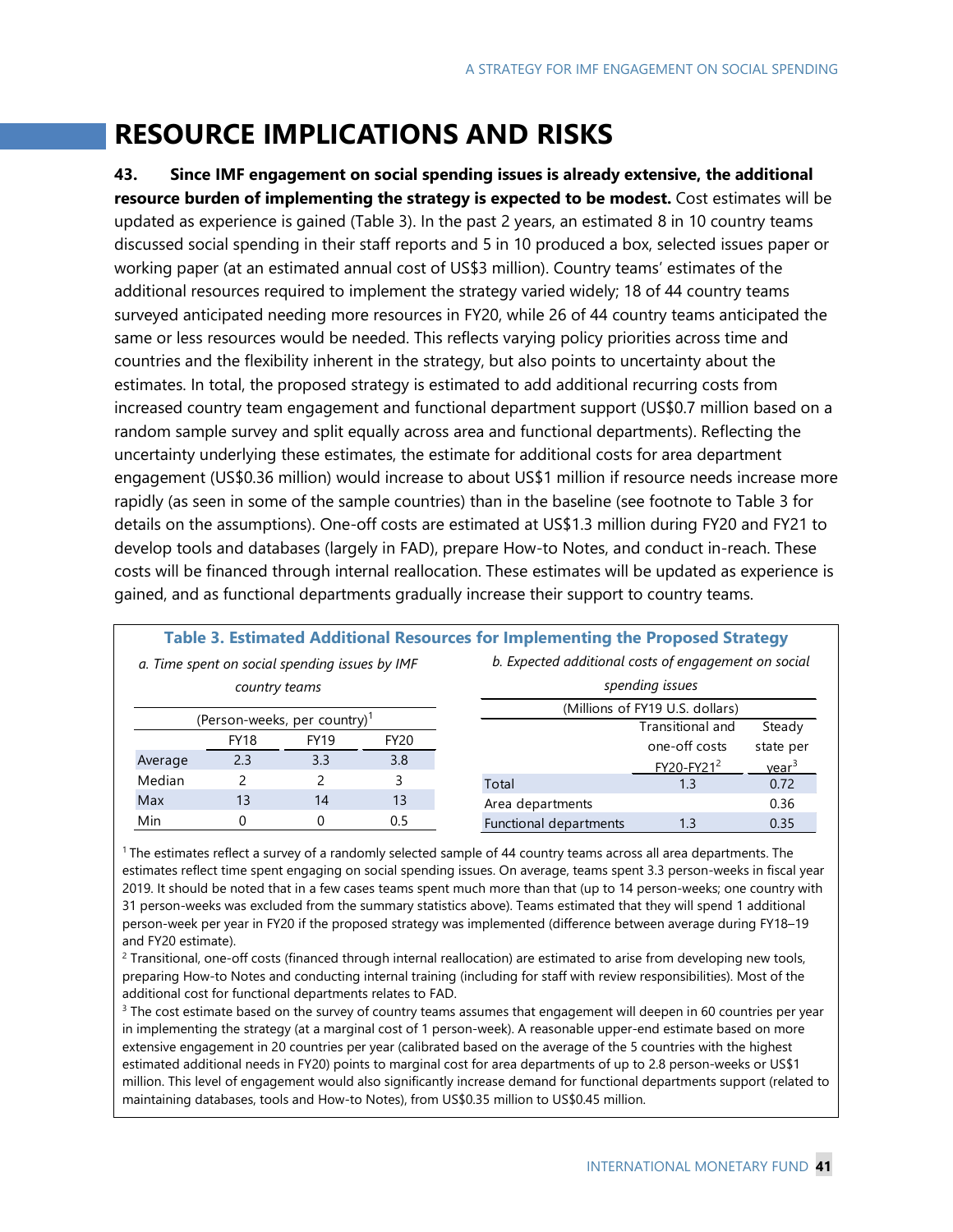**44. If successfully implemented, this strategy should reduce risks to both surveillance and lending operations, and to the Fund more generally**. The recommendations for engagement on social spending issues where they are macro-critical, or relevant in a program context, would mitigate risks to surveillance and lending operations by improving consistency. Strengthened program design and conditionality would, through greater attention to the adverse effects of adjustment on vulnerable households and improving the quality of spending, also reduce risks in lending by raising traction and sustainability. Proposed steps to support country teams and deepen engagement with IDIs would contain budget and human capital risks, while strong communication would mitigate reputational risks.

## **CONCLUSIONS**

**45. Social spending issues have become increasingly important for Fund members.** This coincides with increasing emphasis in countries on the need for an inclusive growth process, especially in the aftermath of the global financial crisis, and the central role played by social spending in addressing inequalities of opportunity and income, protecting vulnerable groups, smoothing consumption over the life cycle, and stabilizing demand in the face of economic shocks. Increasing social spending will also be key to achieving country commitments in the context of the 2030 SDGs. And ongoing trends such as from technological change will pose additional challenges.

**46. Fund engagement on social spending increased significantly over the last decade, but there is room for further strengthening.** The MCS provides evidence of the extensive engagement on social spending issues in surveillance and program activities drawing on team resources and inhouse expertise, including TA. Although country teams also regularly drew on IDI expertise, they noted barriers to more effective engagement, including lack of knowledge of counterparts and IDIs' longer-term development focus. Analysis of trends in social spending in program countries finds that although spending has on average been protected, there is a sizeable number of instances where it declined, reflecting various factors. There has also often been an overly narrow focus on means-tested targeting and insufficient focus on the quality of spending.

#### **47. The proposed strategy intends to make engagement more systematic and effective:**

- *Engagement would be guided by an assessment of the macro-criticality of a specific social spending issue and consideration of that issue in a program context, as well as by the existence of in-house expertise.* Key channels through which social spending can become macro-critical are fiscal sustainability, spending adequacy, and spending efficiency.
- *Staff would continue to provide policy advice on sustainable financing of social spending and increase the focus on the quality of such spending* for improving social outcomes, while relying more on the expertise of IDIs.
- *Program design and conditionality would be strengthened* through greater focus on the need to mitigate the adverse effects of adjustment on the vulnerable, and address data and information gaps. The nature and extent of conditionality should be informed by the country's macro-fiscal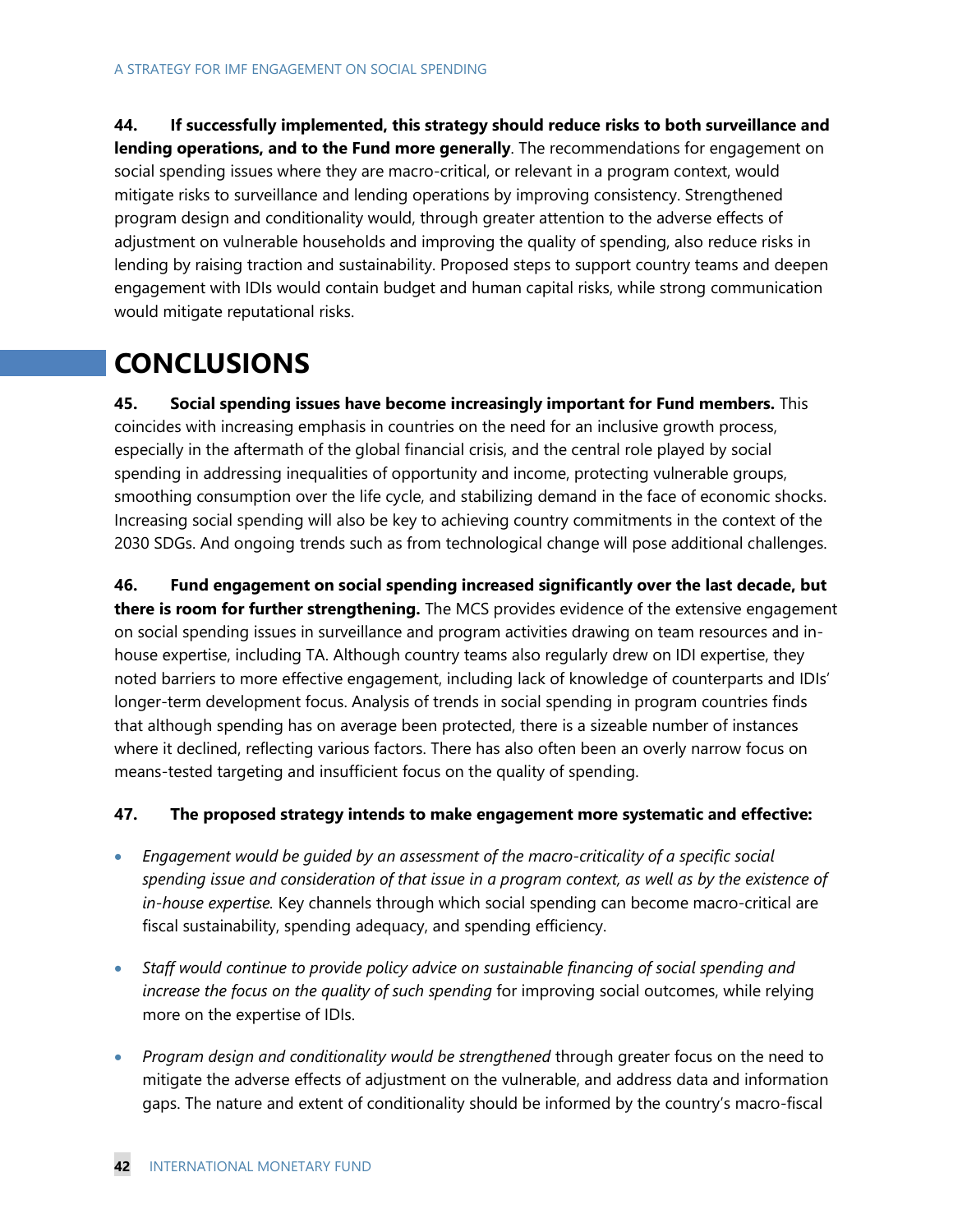context and social objectives as well its impact on program's success. A medium-term focus would guide the sequencing of conditionality.

- *Support for country teams would be strengthened*. A Staff Guidance Note by end–2020 will present the already significant existing support and initiatives for strengthening this support. The Note will be periodically updated to reflect the evolving nature of social spending issues and as the Fund acquires more experience.
- *Collaboration with IDIs would be improved.* FAD would act as a hub for strengthening engagement between country teams and IDIs to ensure that country teams can draw on IDI resources. Early engagement with relevant IDIs would be encouraged to help align institutional priorities in light of the longer-term nature of social spending reforms. The strategy would also seek closer engagement with other stakeholders.
- *Advice on universal and targeted social benefits would be discussed in the context of the effectiveness of the social safety net.* The appropriate use of targeted and universal transfers to protect vulnerable groups during adjustment depends on country preferences and circumstances. Policies aimed at strengthening the social safety net should be consistent with fiscal and administrative constraints as well as social and political preferences. As countries expand coverage, it is important that this is accompanied by progressive and efficient financing.
- *External communication on IMF engagement in individual countries would be focused on providing a clear explanation of Fund policy advice.* Communication should emphasize how IMF engagement integrates with the overall medium-term macro-fiscal context and policy strategy and help to build up country ownership of policy measures. It should also clarify what the Fund can and cannot do.

## **ISSUES FOR DISCUSSION**

- Do Directors agree that the proposed strategy provides appropriate guidance to staff on the Fund's engagement on social spending issues?
- Do Directors concur that macro-criticality is an important guiding principle for when to engage on social spending issues?
- Do Directors support the continued provision of policy advice by staff on sustainable financing of social spending as well as an increased focus on the quality of such spending?
- Based on existing good practice, do Directors agree that GRA-supported programs should analyze and, as appropriate, document the social impact of adjustment and measures to protect the vulnerable?
- Do Directors agree that advice on the use of targeted and universal transfers would be discussed in the context of the overall effectiveness of the social safety net, administrative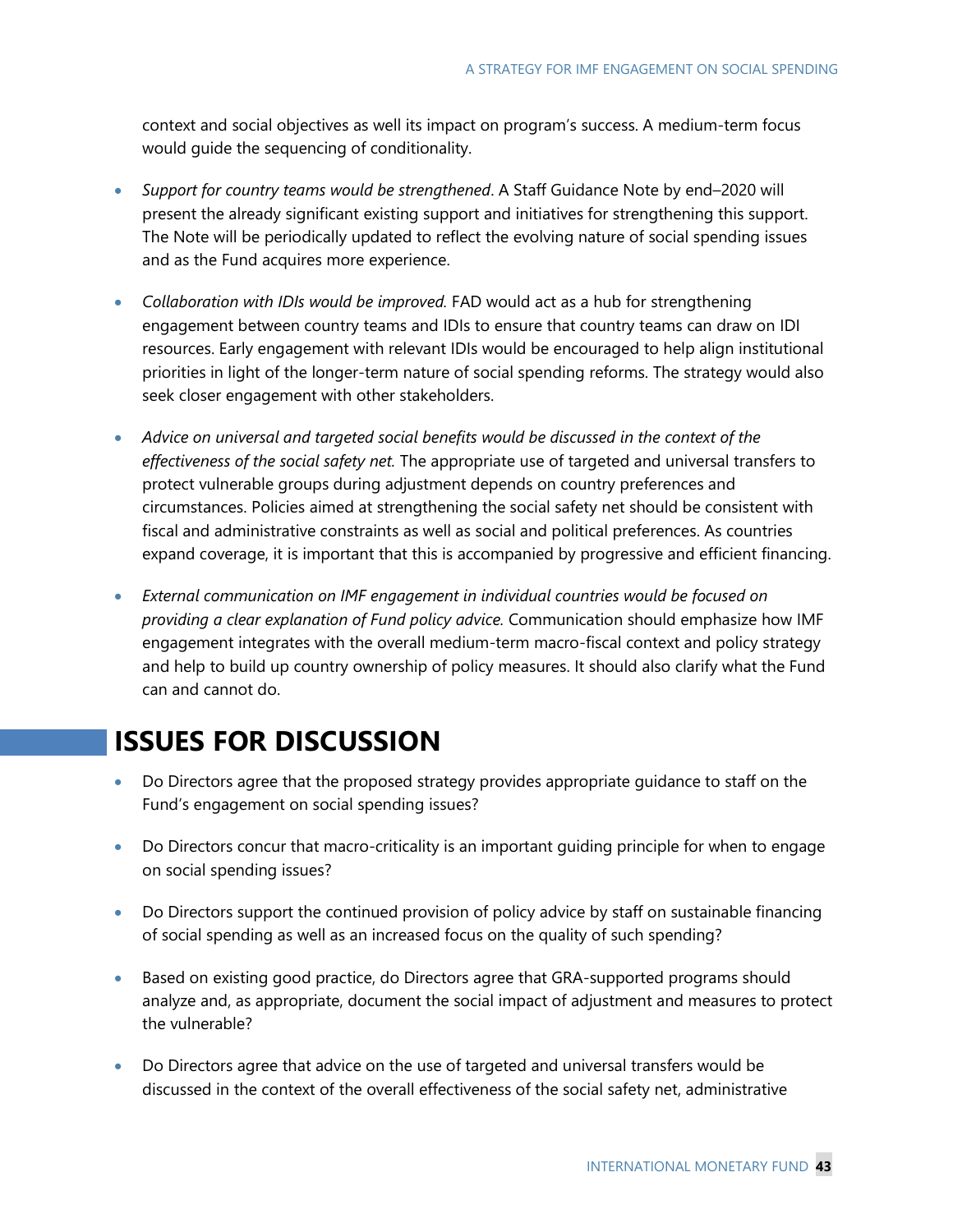constraints, the broader macro-fiscal environment, and countries' social and political preferences?

- Do Directors agree to strengthen collaboration with IDIs with greater expertise in social spending issues?
- Do Directors support improving the clarity of communicating social spending issues, including by embedding them into a broader policy context?
- Do Directors agree that the nature of social spending issues is evolving and that the Fund should update its engagement as it acquires more experience?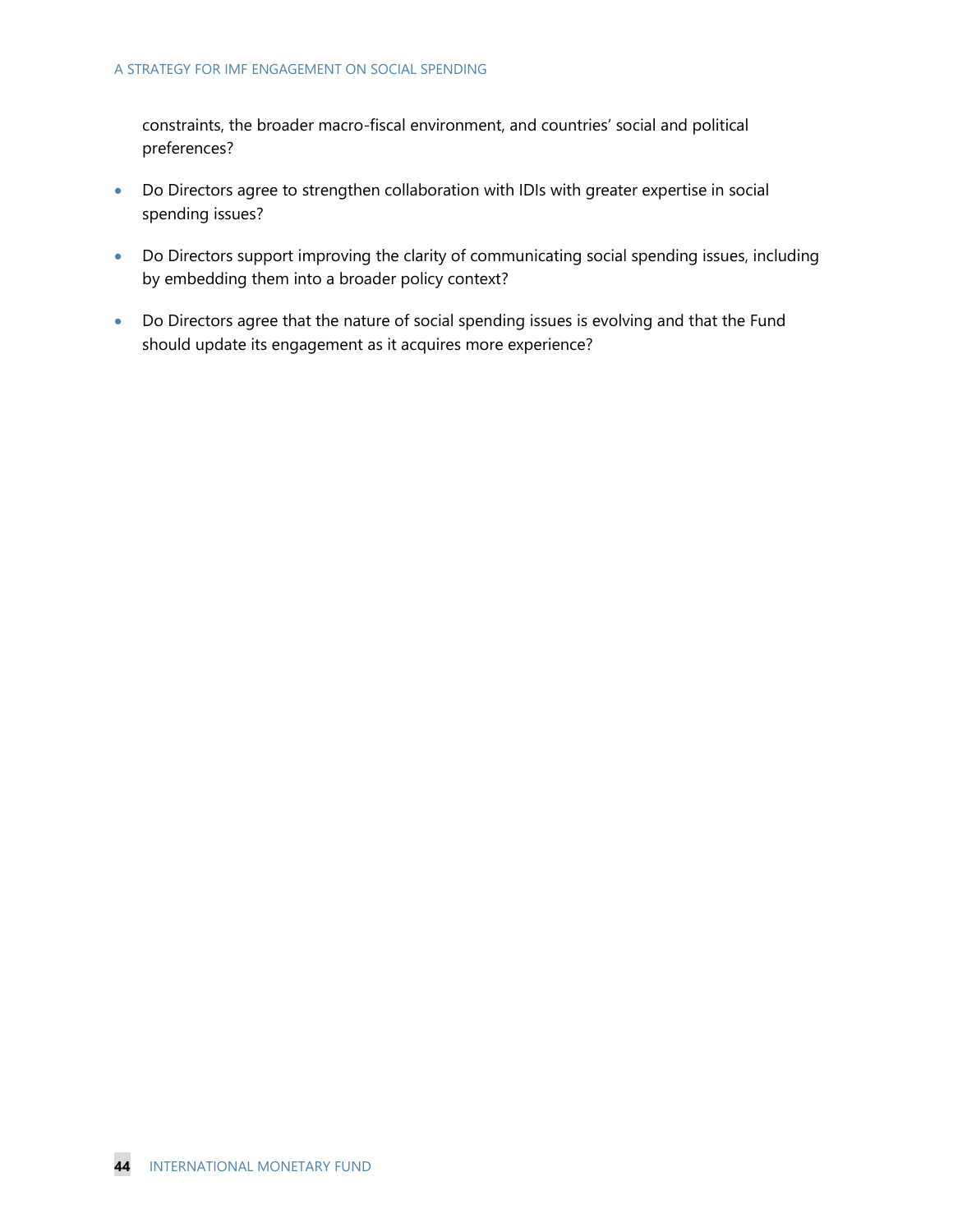| Policy Issues <sup>1</sup><br><b>Social</b><br><b>Spending</b> |                                      | <b>IMF Policy Analysis</b>                                                  | <b>External Expertise</b><br>(Areas where Fund teams do not typically<br>provide specific policy advice) |  |
|----------------------------------------------------------------|--------------------------------------|-----------------------------------------------------------------------------|----------------------------------------------------------------------------------------------------------|--|
|                                                                |                                      | (Areas where Fund teams can provide<br>specific policy advice) <sup>2</sup> |                                                                                                          |  |
| Pensions                                                       | Is pension spending projected to     | Is pension spending high in comparison to peers?                            | What are the distributional implications of the                                                          |  |
|                                                                | increase significantly under current |                                                                             | current pension system?                                                                                  |  |
|                                                                | policies (sustainability)?           | If so does this reflect demographics, low retirement ages, or               |                                                                                                          |  |
|                                                                |                                      | generous pension benefits, in-payment and accrual of                        | What are the distributional implications of                                                              |  |
|                                                                |                                      | rights?                                                                     | alternative reform options for containing pension                                                        |  |
|                                                                |                                      | Is the pension system running deficits? Is it sustainable?                  | spending?                                                                                                |  |
|                                                                | Does the government have plans to    | What are the efficiency and equity implications of reform                   | How can new contributory schemes be designed                                                             |  |
|                                                                | expand pension coverage over the     | options?                                                                    | and implemented, or existing ones be scaled up?                                                          |  |
|                                                                | medium term (adequacy, efficiency)?  |                                                                             |                                                                                                          |  |
|                                                                |                                      | Are there currently large gaps in the pension system?                       | How can pension systems be expanded to cover                                                             |  |
|                                                                |                                      | Should gaps be filled with contributory (earnings related) or               | difficult-to-reach groups?                                                                               |  |
|                                                                |                                      | non-contributory (social) pension systems?                                  |                                                                                                          |  |
|                                                                |                                      | What are the spending implications of policy options over                   |                                                                                                          |  |
|                                                                |                                      | the short and medium terms?                                                 |                                                                                                          |  |
| Social Safety                                                  | Is SSN spending high/low compared    | Is high/low spending due to high/low coverage or high/low                   | Does the country have the appropriate mix of                                                             |  |
| Net (SSN)                                                      | to peers (efficiency; adequacy)?     | generosity?                                                                 | programs?                                                                                                |  |
|                                                                | Is SSN spending effective at         | Is spending progressive and coverage of vulnerable groups                   | Can the administrative system be improved to                                                             |  |
|                                                                | achieving social objectives          | high?                                                                       | consolidate and streamline programs and                                                                  |  |
|                                                                | (efficiency)?                        |                                                                             | administrative costs?                                                                                    |  |
|                                                                | Does the SSN create strong           | Are means-tested benefits quickly withdrawn as income                       | How can a beneficiary registry be developed and                                                          |  |
|                                                                | disincentives to work (efficiency)?  | increases? Does an adequate tax registry exist, and is it                   | integrated into the implementation of the SSN?                                                           |  |
|                                                                |                                      | effectively integrated with complementary databases?                        |                                                                                                          |  |
|                                                                | Does the government have plans to    | What options is the government considering for                              | How can the targeting mechanisms be designed to                                                          |  |
|                                                                | expand the coverage or generosity    | strengthening the SSN, and what are the fiscal implications?                | ensure adequate coverage of the vulnerable and                                                           |  |

## **Annex I. Examples of Social Spending Policy Issues and Support**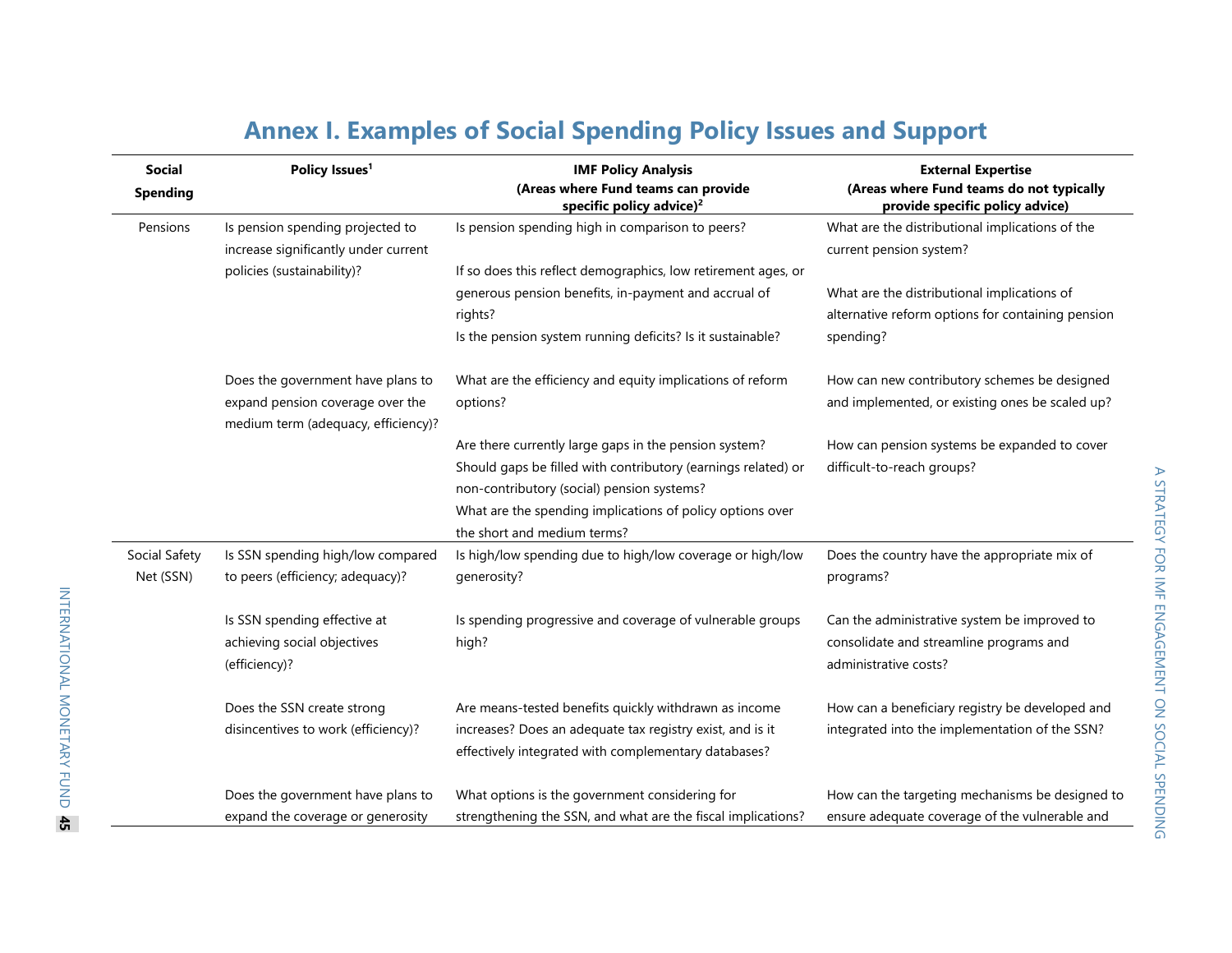|           | of the SSN (sustainability;                                           | Does the government have the fiscal space and                                         | minimal leakage to higher-income group?                                        |
|-----------|-----------------------------------------------------------------------|---------------------------------------------------------------------------------------|--------------------------------------------------------------------------------|
|           | adequacy)?                                                            | administrative capacity to strengthen the SSN?                                        |                                                                                |
| Health    | Is health spending projected to                                       | Is health spending high in comparison to peers?                                       | How can the primary health care system and                                     |
|           | increase significantly under current                                  |                                                                                       | hospital system be better integrated to increase                               |
|           | policies (sustainability, efficiency)?                                | If so does this reflect demographics, generous benefits, or<br>spending inefficiency? | efficiency?                                                                    |
|           |                                                                       |                                                                                       | Can the system for paying providers be reformed                                |
|           |                                                                       | What are the efficiency and equity implications of reform<br>options?                 | to better incentivize efficiency?                                              |
|           |                                                                       |                                                                                       | Can the system for purchasing drugs be reformed                                |
|           | Does the government have plans to                                     | Are there currently large gaps in health coverage? Do plans                           | to cut costs?                                                                  |
|           | expand health coverage over the                                       | exist to scale up access, consistent with achievement of the                          |                                                                                |
|           | medium term (adequacy)?                                               | SDGs?                                                                                 | How can the insurance system be reformed to                                    |
|           |                                                                       |                                                                                       | enhance coverage among lower-income and                                        |
|           |                                                                       | Should gaps be filled with expansion of health insurance                              | middle-income groups?                                                          |
|           |                                                                       | coverage or general revenue financing?                                                |                                                                                |
|           |                                                                       |                                                                                       |                                                                                |
|           |                                                                       | What would be the spending and distributional implications                            |                                                                                |
|           |                                                                       | of policy options over the short and medium terms?                                    |                                                                                |
| Education | Has spending declined in line with<br>population ageing? (efficiency; | Is spending high compared to peers?                                                   | Is the education system capable of delivering<br>quality education?            |
|           | sustainability)?                                                      | Is spending efficient? Are teachers' wages too high or too                            |                                                                                |
|           |                                                                       | low?                                                                                  | How can schools be consolidated to increase                                    |
|           | Does the government have plans to                                     |                                                                                       | spending efficiency? What complementary policies                               |
|           | expand coverage and increase                                          | Are there currently large gaps in education access? Do plans                          | are needed to reduce excessive inconvenience?                                  |
|           | spending (adequacy)?                                                  | exist to scale up access, consistent with achievement of the                          |                                                                                |
|           |                                                                       |                                                                                       |                                                                                |
|           |                                                                       | SDGs? What are the fiscal implications of expansion plans?                            | Is the system capable of ensuring quality<br>education while expanding access? |
|           |                                                                       | Has the government the administrative capacity to deliver                             |                                                                                |
|           |                                                                       | high quality education?                                                               |                                                                                |

1/ For each example the relevant macro-criticality dimension(s) is added in brackets.

2/ While the IMF may have some expertise in the area of social protection (such as pensions and social safety nets), this tends to be limited so that close collaboration with IDIs is still warranted.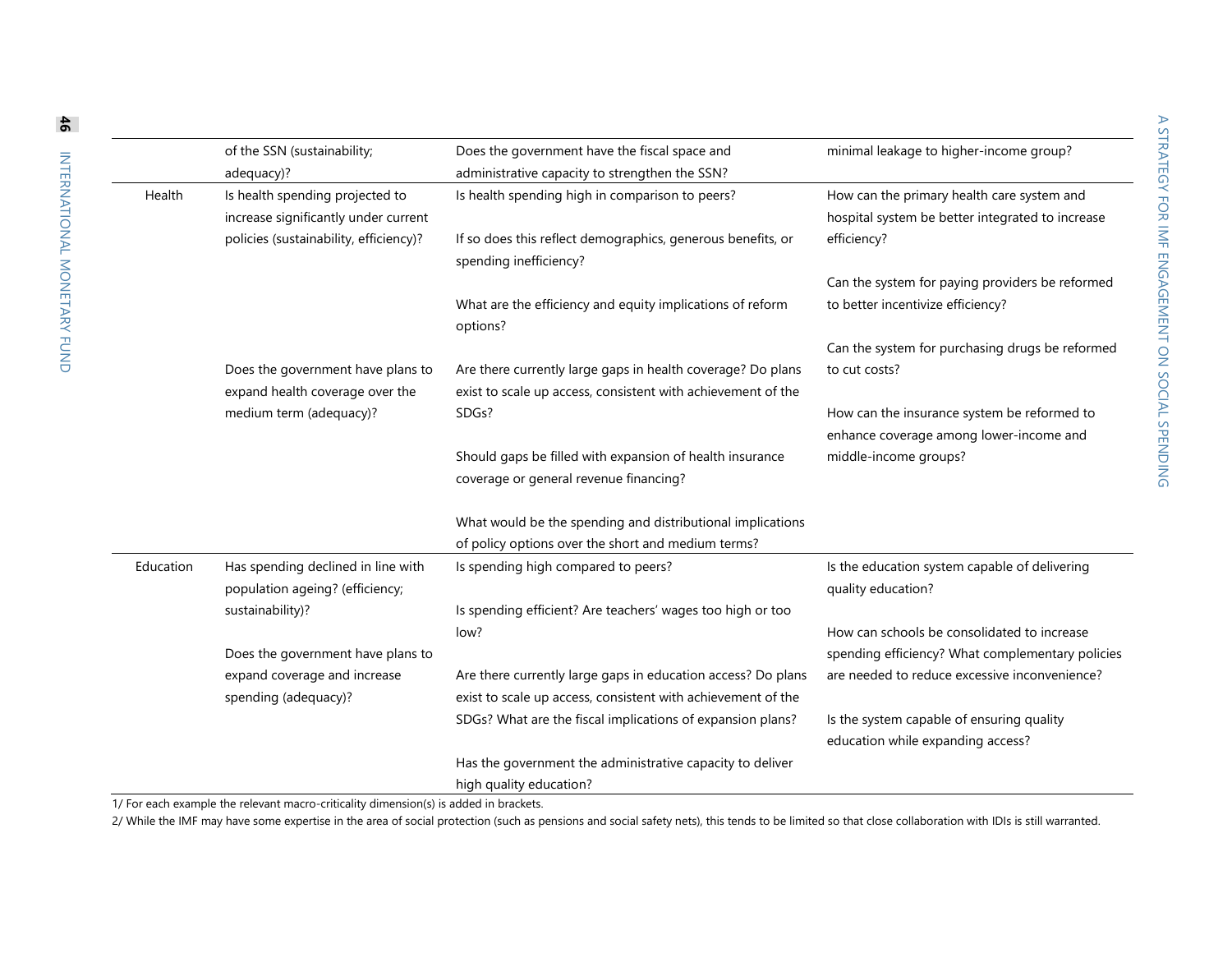## **References**

- Acosta, Pablo A., Rita Almeida, Thomas Gindling, and Christine Lao Pena, 2017, *[Toward More Efficient](https://openknowledge.worldbank.org/handle/10986/26659)  [and Effective Public Social Spending in Central America](https://openknowledge.worldbank.org/handle/10986/26659)*, *Directions in Development* (Washington: The World Bank Group).
- Arbatli, Elif C., Csaba Feher, Jack J. Ree, Ikuo Saito, and Mauricio Soto, 2016, "Automatic Adjustment [Mechanisms in Asian Pension Systems?,](https://www.imf.org/en/Publications/WP/Issues/2016/12/31/Automatic-Adjustment-Mechanisms-in-Asian-Pension-Systems-44460)" IMF Working Paper No. 16/242 (Washington: International Monetary Fund).
- Atkinson, Anthony B., 2015, *Inequality: What Can Be Done?* (Cambridge, Massachusetts: Harvard University Press).
- Brewer, Michael, Emmanuel Saez, and Andrew Shepard, 2010, "Means-testing and Tax Rates on Earning," in *[Dimensions of Tax Design](https://www.ifs.org.uk/publications/7184)*, ed. by Stuart Adam et al. (Oxford: Oxford University Press).
- Chen, Tingyun, Jean-Jacques Hallaert, Alexander Pitt, Haonan Qu, Maximilien Queyranne, Alaina Rhee, Anna Shabunina, Jérôme Vandenbussche, and Irene Yackovlev, 2018, "Inequality and [Poverty across Generations in the European Union,"](https://www.imf.org/en/Publications/Staff-Discussion-Notes/Issues/2018/01/23/Inequality-and-Poverty-across-Generations-in-the-European-Union-45137) IMF Staff Discussion Note No. 18/01 (Washington: International Monetary Fund).
- Clements, Benedict J., David Coady, Stephania Fabrizio, Sanjeev Gupta, Trevor Alleyne, and Carlo Sdralevich, 2013, ["Energy Subsidy Reform: Lessons and Implications,](https://www.imf.org/en/Publications/Policy-Papers/Issues/2016/12/31/Energy-Subsidy-Reform-Lessons-and-Implications-PP4741)" IMF Policy Paper (Washington: International Monetary Fund).
- Clements, Benedict J., David Coady, and Sanjeev Gupta, eds., 2012, *The Economics of Public Health Care Reform in Advanced and Emerging Economies* (Washington: International Monetary Fund).
- Clements, Benedict J., Ruud A. de Mooij, Sanjeev Gupta, and Michael Keen, 2015, *[Inequality and](https://www.bookstore.imf.org/books/title/inequality-and-fiscal-policy)  [Fiscal Policy](https://www.bookstore.imf.org/books/title/inequality-and-fiscal-policy)* (Washington: International Monetary Fund).
- Clements, Benedict J., Kamil Dybczak, Vitor Gaspar, Sanjeev Gupta, and Mauricio Soto, 2015, "The [Fiscal Consequences of Shrinking Populations,"](https://www.imf.org/en/Publications/Staff-Discussion-Notes/Issues/2016/12/31/The-Fiscal-Consequences-of-Shrinking-Populations-43345) IMF Staff Discussion Note No. 15/21 (Washington: International Monetary Fund).
- Clements, Benedict J., Frank Eich, and Sanjeev Gupta, eds., 2014, *Equitable and Sustainable Pensions: Challenges and Experience* (Washington: International Monetary Fund).
- Coady, David and Allan Dizioli, 2018, ["Income Inequality and Education Revisited: Persistence,](https://www.tandfonline.com/doi/full/10.1080/00036846.2017.1406659)  [Endogeneity and Heterogeneity,"](https://www.tandfonline.com/doi/full/10.1080/00036846.2017.1406659) *Applied Economics*, Vol. 50, No. 25, pp. 2747–61.
- Coady, David, Maura Francese, and Baoping Shang, 2014, ["The Efficiency Imperative,](https://www.imf.org/external/pubs/ft/fandd/2014/12/coady.htm)" *Finance & Development*, Vol. 51, No. 4, pp 30–2.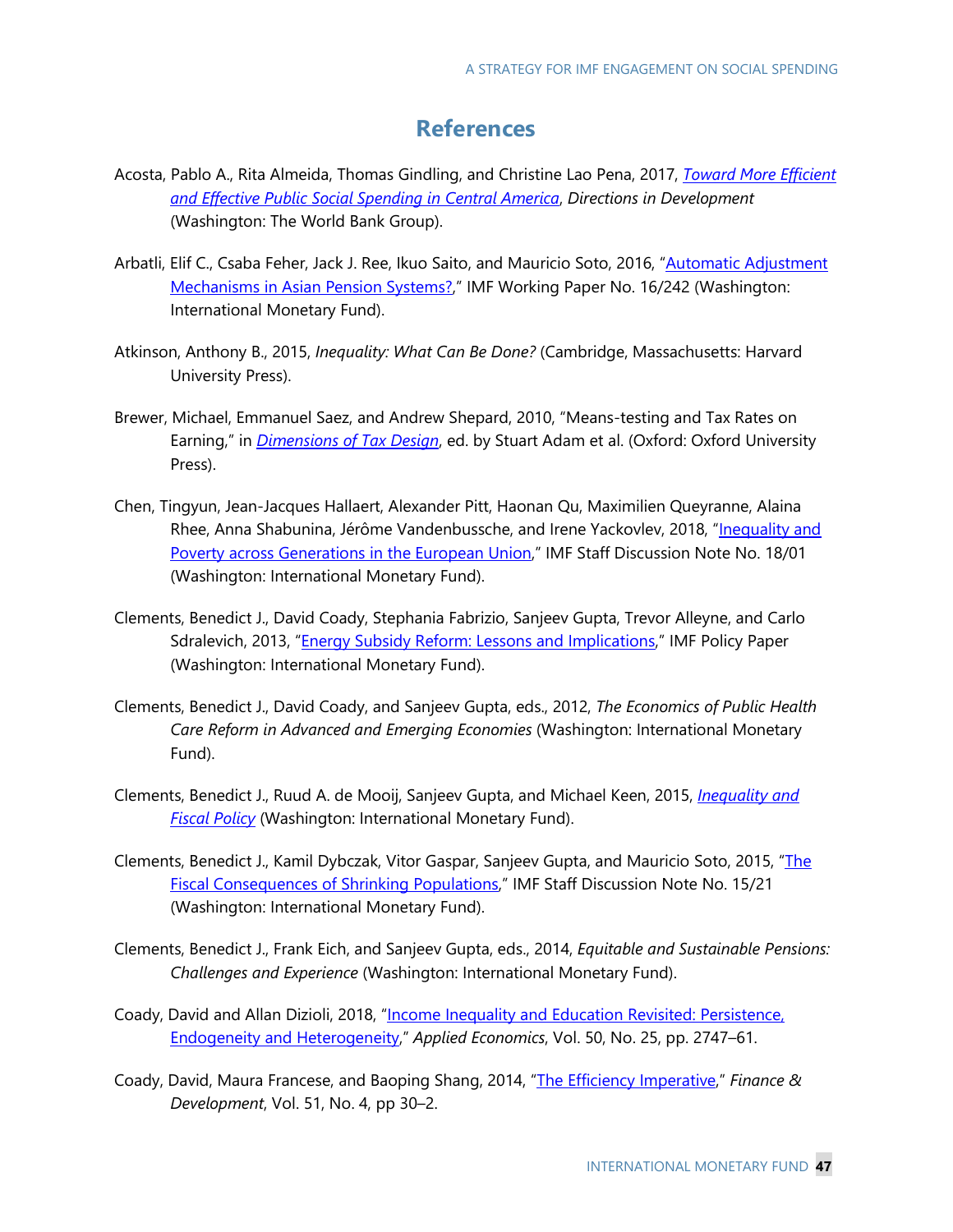- Crivelli, Ernesto and Sanjeev Gupta, 2018, ["IMF Conditionality Supports Revenue Collection: Is it Just](https://www.tandfonline.com/doi/full/10.1080/13504851.2017.1374534)  [Tax Rates?,](https://www.tandfonline.com/doi/full/10.1080/13504851.2017.1374534)" *Applied Economics Letters*, Vol. 25, No. 12, pp.882–5.
- Dutu, Richard, and Patrizio Sicari, 2016, "Public Spending Efficiency in the OECD: Benchmarking [Health Care, Education and General Administration"](https://www.oecd-ilibrary.org/economics/public-spending-efficiency-in-the-oecd_5jm3st732jnq-en), *OECD Economics Department Working Papers*, No. 1287 (Paris: OECD Publishing).
- Fabrizio, Stefania, Davide Furceri, Rodrigo Garcia-Verdu, Bin Grace Li, Sandra V. Lizarazo Ruiz, Marina Mendes Tavares, Futoshi Narita, and Adrian Peralta-Alva, 2017, ["Macro-Structural Policies](https://www.imf.org/en/Publications/Staff-Discussion-Notes/Issues/2017/01/26/Macro-Structural-Policies-and-Income-Inequality-in-Low-Income-Developing-Countries-44526)  [and Income Inequality in Low-Income Developing Countries,](https://www.imf.org/en/Publications/Staff-Discussion-Notes/Issues/2017/01/26/Macro-Structural-Policies-and-Income-Inequality-in-Low-Income-Developing-Countries-44526)" IMF Staff Discussion Note No. 17/01 (Washington: International Monetary Fund).
- Ferreira, Francisco H. G., Christoph Lakner, Maria Ana Lugo, and [Berk Özler,](https://onlinelibrary.wiley.com/action/doSearch?ContribAuthorStored=%C3%96zler%2C+Berk) 2018, "Inequality of [Opportunity and Economic Growth: How Much Can Cross-country Regressions Really Tell](https://onlinelibrary.wiley.com/doi/abs/10.1111/roiw.12311)  [Us?,](https://onlinelibrary.wiley.com/doi/abs/10.1111/roiw.12311)" *Review of Income and Wealth*, Vol. 64, No. 4, pp. 800–27.
- Figiliuoli, Lorenzo U., Valentina Flamini, Misael Galdamez, Frederic Lambert, Mike Li, Bogdan Lissovolik, Rosalind Mowatt, Jaume Puig, Alexander D Klemm, Mauricio Soto, Saji Thomas, Christoph Freudenberg, and Anna Orthofer, 2018, *[Growing Pains: Is Latin America Prepared](https://www.imf.org/%7E/media/Files/Publications/DP/2018/45382-growing-pains-is-latin-america-prepared-for-population-aging.ashx)  [for Population Aging?](https://www.imf.org/%7E/media/Files/Publications/DP/2018/45382-growing-pains-is-latin-america-prepared-for-population-aging.ashx)*¸ IMF Departmental Paper No. 18/05 (Washington: International Monetary Fund).
- Fiszbein, Ariel, Norbert Schady, Francisco H. G. Ferreira, Margaret Grosh, Niall Keleher, Pedro Olinto, and Emmanuel Skoufias, 2009, *[Conditional Cash Transfers: Reducing Present and Future](http://documents.worldbank.org/curated/en/914561468314712643/Conditional-cash-transfers-reducing-present-and-future-poverty)  [Poverty](http://documents.worldbank.org/curated/en/914561468314712643/Conditional-cash-transfers-reducing-present-and-future-poverty)* (Washington: The World Bank Group).
- Francese, Maura and Delphine Prady, 2018, "Universal Basic Income: Debate and Impact [Assessment,"](https://www.imf.org/en/Publications/WP/Issues/2018/12/10/Universal-Basic-Income-Debate-and-Impact-Assessment-46441) IMF Working Paper No. 18/273 (Washington: International Monetary Fund).
- Gaspar, Vitor, Laura Jaramillo, and Philippe Wingender, 2016, "Tax Capacity and Growth : Is there a [Tipping Point?,](https://www.imf.org/en/Publications/WP/Issues/2016/12/31/Tax-Capacity-and-Growth-Is-there-a-Tipping-Point-44436)" IMF Working Paper No. WP/16/234 (Washington: International Monetary Fund).
- Gaspar, Vitor, David Amaglobeli, Mercedes Garcia-Escribano, Delphine Prady, and Mauricio Soto, 2019, ["Fiscal Policy and Development: Human, Social, and](https://www.imf.org/en/Publications/Staff-Discussion-Notes/Issues/2019/01/18/Fiscal-Policy-and-Development-Human-Social-and-Physical-Investments-for-the-SDGs-46444) Physical Investment for the SDGs," IMF Staff Discussion Note No. 19/03 (Washington: International Monetary Fund).
- Gillingham, Robert, ed., 2008, *[Poverty and Social Impact Analysis by the IMF: Review of Methodology](https://www.imf.org/en/Publications/Books/Issues/2016/12/31/Poverty-and-Social-Impact-Analysis-by-the-IMF-Review-of-Methodology-and-Selected-Evidence-20563)  [and Selected Evidence](https://www.imf.org/en/Publications/Books/Issues/2016/12/31/Poverty-and-Social-Impact-Analysis-by-the-IMF-Review-of-Methodology-and-Selected-Evidence-20563)*, (Washington: International Monetary Fund).
- Gupta, Sanjeev, Michela Schena, and Reza Yousefi, 2018, ["Expenditure Conditionality in IMF](https://www.imf.org/en/Publications/WP/Issues/2018/12/07/Expenditure-Conditionality-in-IMF-supported-Programs-46448)[supported programs,](https://www.imf.org/en/Publications/WP/Issues/2018/12/07/Expenditure-Conditionality-in-IMF-supported-Programs-46448)" IMF Working Paper No. 18/225 (Washington: International Monetary Fund).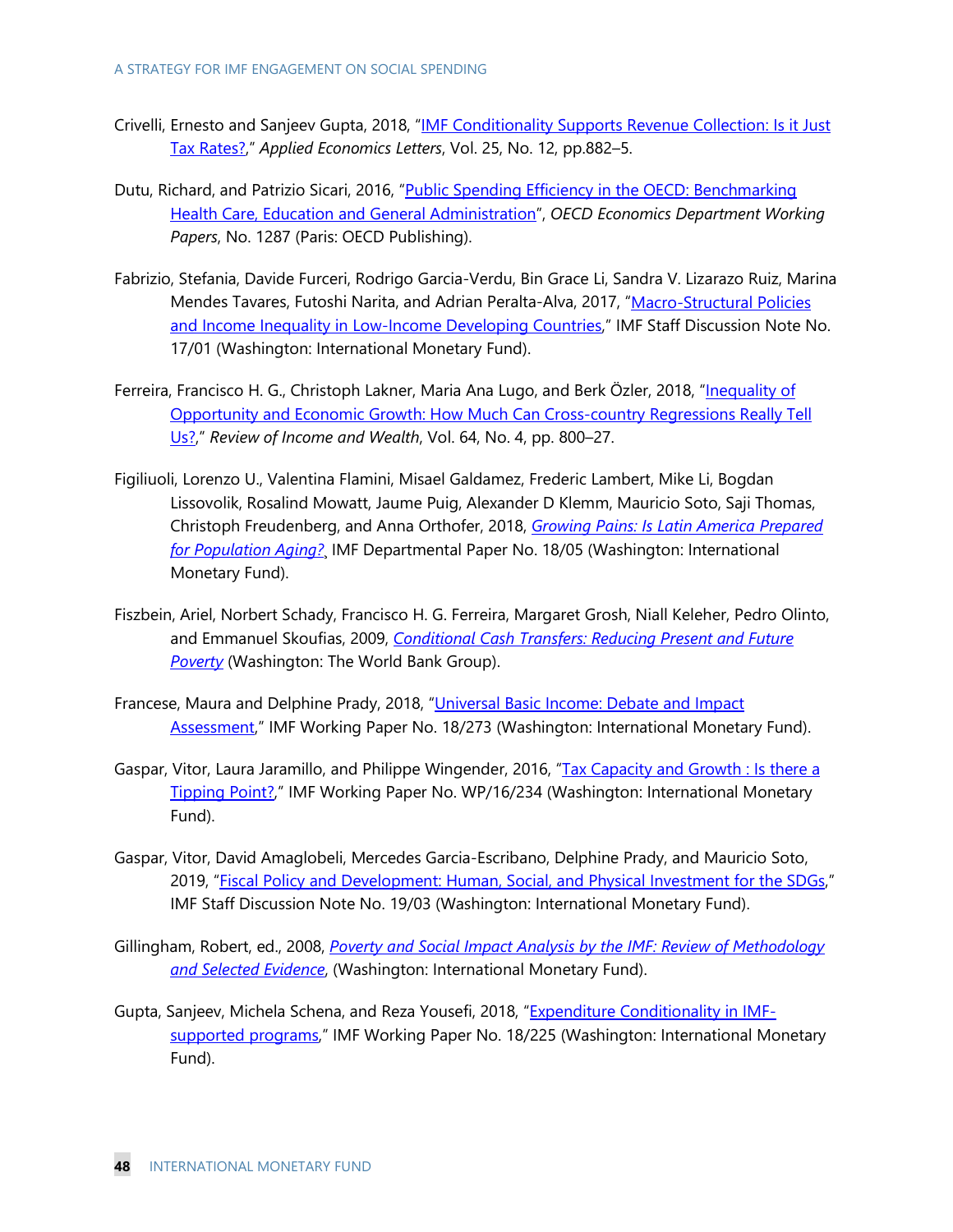- Gyimah-Brempong, Kwabena, and Mark Wilson, 2004, "Health Human Capital and Economic Growth [in Sub-Saharan African and OECD countries,](https://doi.org/10.1016/j.qref.2003.07.002)" *The Quarterly Review of Economics and Finance*, Vol. 44, No. 2, pp. 296–320.
- Hanushek, Eric A., 2013, ["Economic Growth in Developing Countries: The Role of Human Capital,](https://doi.org/10.1016/j.econedurev.2013.04.005)" *Economics of Education Review*, Vol. 37, pp. 204–12.
- Independent Evaluation Office (IEO) of the International Monetary Fund, 2003, "Evaluation of Fiscal [Adjustment in IMF-Supported Programs,](https://www.imf.org/ieo/pages/CompletedEvaluation134.aspx)" IEO Evaluation Report (Washington: International Monetary Fund).
- \_\_\_\_\_, 2007, ["Structural Conditionality in IMF-Supported Programs,](https://www.imf.org/ieo/files/completedevaluations/01032008SC_main_report.pdf)" IEO Evaluation Report (Washington: International Monetary Fund).
- 2017a, ["The IMF and Social Protection,](https://www.imf.org/ieo/pages/EvaluationImages279.aspx)" IEO Evaluation Report, (Washington: International Monetary Fund).
- \_\_\_\_\_\_, 2017b, ["The IMF and Social Protection: IEO Survey of IMF Staff,"](https://www.imf.org/ieo/files/completedevaluations/SP%20-%20BD3%20-%20IEO%20Survey%20of%20IMF%20Staff%20-%20Web.pdf) Background Document No. BD/17-01/03, (Washington: International Monetary Fund).
- Immervoll, Herwig, Henrik Jacobsen Kleven, Claus Thustrup Kreiner, and Emmanuel Saez, 2007, ["Welfare Reform in European Countries: A Microsimulation Analysis,"](https://onlinelibrary.wiley.com/doi/abs/10.1111/j.1468-0297.2007.02000.x) *Economic Journal*, Vol. 117, No. 516 (January), pp.1–44.
- International Monetary Fund, 2008, "Fuel and Food Price Subsidies [Issues and Reform Options,"](https://www.imf.org/en/Publications/Policy-Papers/Issues/2016/12/31/Fuel-and-Food-Price-Subsidies-Issues-and-Reform-Options-PP4293) IMF Policy Paper (Washington: International Monetary Fund).
- L. 2009a, ["A New Architecture of Facilities for Low-Income Countries,"](https://www.imf.org/en/Publications/Policy-Papers/Issues/2016/12/31/A-New-Architecture-of-Facilities-for-Low-Income-Countries-PP4363) IMF Policy Paper (Washington: International Monetary Fund).
- \_\_\_\_\_\_\_, 2009b, ["The Fund's Facilities and Financing Framework for Low-Income Countries,](https://www.imf.org/en/Publications/Policy-Papers/Issues/2016/12/31/The-Fund-s-Facilities-and-Financing-Framework-for-Low-Income-Countries-PP4319)" IMF Policy Paper (Washington: International Monetary Fund).
- \_\_\_\_\_\_\_, 2010, ["Macro-Fiscal Implications of Health Care Reform in Advanced and Emerging](https://www.imf.org/en/Publications/Policy-Papers/Issues/2016/12/31/Macro-Fiscal-Implications-of-Health-Care-Reform-in-Advanced-and-Emerging-Economies-PP4521)  [Economies,"](https://www.imf.org/en/Publications/Policy-Papers/Issues/2016/12/31/Macro-Fiscal-Implications-of-Health-Care-Reform-in-Advanced-and-Emerging-Economies-PP4521) IMF Policy Paper (Washington: International Monetary Fund).
- \_\_\_, 2011a, ["Revenue Mobilization in Developing Countries,](https://www.imf.org/en/Publications/Policy-Papers/Issues/2016/12/31/Revenue-Mobilization-in-Developing-Countries-PP4537)" IMF Policy Paper (Washington: International Monetary Fund).
- \_\_\_\_\_\_\_, 2011b, ["The Challenge of Public Pension Reform in Advanced and Emerging Economies,"](https://www.imf.org/en/Publications/Policy-Papers/Issues/2016/12/31/The-Challenge-of-Public-Pension-Reform-in-Advanced-and-Emerging-Economies-PP4626) IMF Policy Paper (Washington: International Monetary Fund).
- 2012a, ["Fiscal Policy and Employment in Advanced and Emerging Economies,](https://www.imf.org/en/Publications/Policy-Papers/Issues/2016/12/31/Fiscal-Policy-and-Employment-in-Advanced-and-Emerging-Economies-PP4668)" IMF Policy Paper (Washington: International Monetary Fund).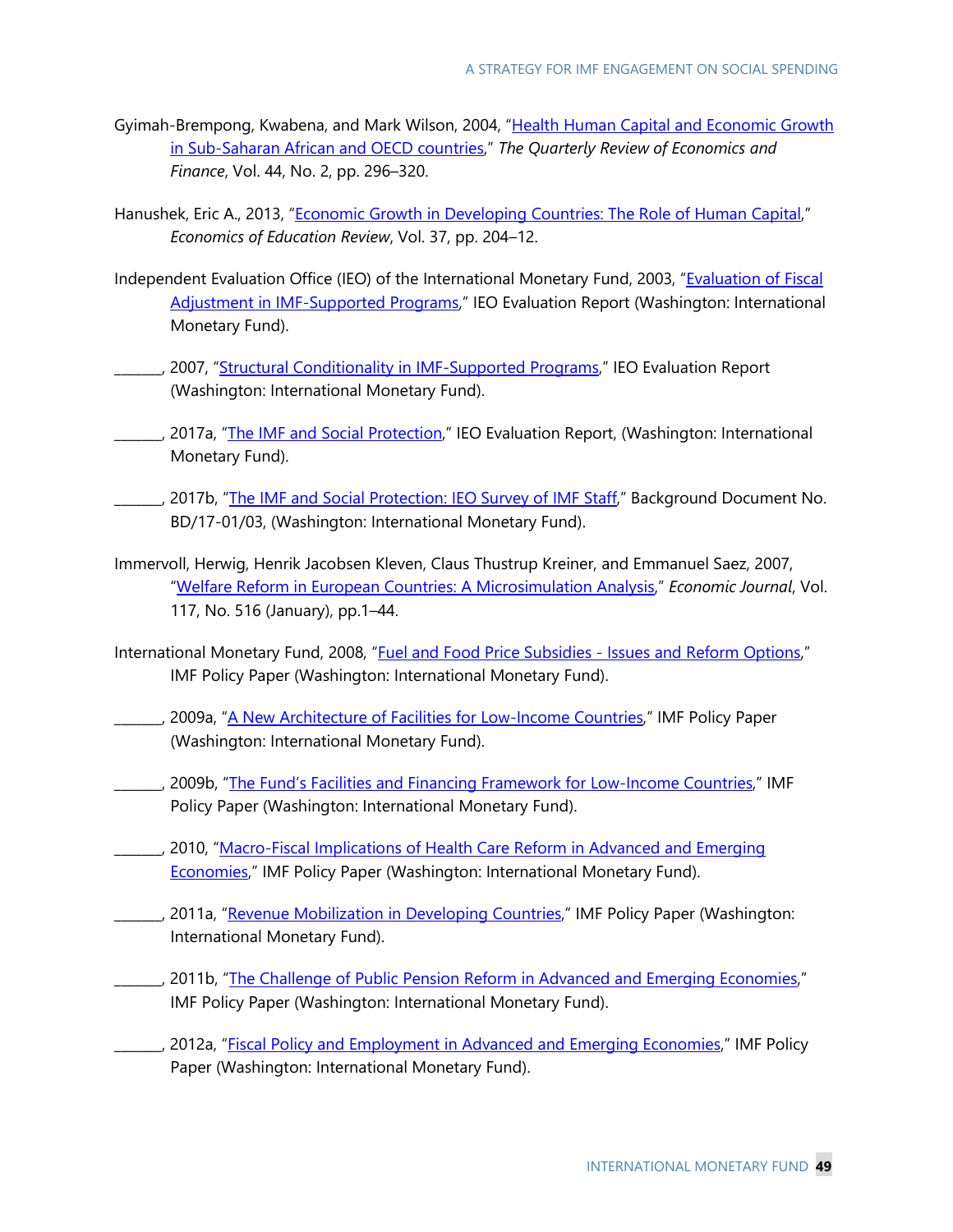- \_\_\_, 2012b, ["2011 Review of Conditionality,](https://www.imf.org/en/Publications/Policy-Papers/Issues/2016/12/31/2011-Review-of-Conditionality-Overview-Paper-PP4692)" IMF Policy Paper (Washington: International Monetary Fund).
- \_\_\_\_\_\_\_, 2013a, ["Taxing Times,"](https://www.imf.org/en/Publications/FM/Issues/2016/12/31/Taxing-Times) October 2013 *Fiscal Monitor* (Washington: International Monetary Fund).
- \_\_\_\_\_, 2013b, ["Jobs and Growth: Analytical and Operational Considerations for the Fund,](https://www.imf.org/en/Publications/Policy-Papers/Issues/2016/12/31/Jobs-and-Growth-Analytical-and-Operational-Considerations-for-the-Fund-PP4750)" IMF Policy Paper (Washington: International Monetary Fund).
- \_\_\_\_\_\_\_, 2014a, ["Revised Operational Guidance to IMF Staff on the 2002 Conditionality Guidelines,"](https://www.imf.org/en/Publications/Policy-Papers/Issues/2016/12/31/Revised-Operational-Guidance-to-IMF-Staff-on-the-2002-Conditionality-Guidelines-PP4889) IMF Policy Paper (Washington: International Monetary Fund).
- \_\_\_\_\_, 2014b, ["2014 Triennial Surveillance Review,](https://www.imf.org/external/np/spr/triennial/2014/index.htm)" IMF Surveillance Review (Washington: International Monetary Fund).
- \_\_\_\_\_\_\_, 2014c, ["Public Expenditure Reform: Making Difficult Choices,](https://www.imf.org/en/Publications/FM/Issues/2016/12/31/Public-Expenditure-Reform-Making-Difficult-Choices-41121)" April 2014 *Fiscal Monitor* (Washington: International Monetary Fund).
- \_\_\_\_\_, 2014d, ["Spillovers in International Corporate Taxation,](https://www.imf.org/en/Publications/Policy-Papers/Issues/2016/12/31/Spillovers-in-International-Corporate-Taxation-PP4873)" IMF Policy Paper (Washington: International Monetary Fund).
- 2014e, ["Fiscal Policy and Income Inequality,](https://www.imf.org/en/Publications/Policy-Papers/Issues/2016/12/31/Fiscal-Policy-and-Income-Inequality-PP4849)" IMF Policy Paper (Washington: International Monetary Fund).
- \_\_\_\_\_\_\_, 2015a, ["2015 Guidelines on the IMF Staff Engagement with Civil Society Organizations,"](https://www.imf.org/external/np/exr/consult/2015/civilsociety/pdf/CSOs_Guidelines.pdf) (Washington: International Monetary Fund).
- \_\_\_\_\_, 2015b, ["Current Challenges in Revenue Mobilization: Improving Tax Compliance,](https://www.imf.org/en/Publications/Policy-Papers/Issues/2016/12/31/Current-Challenges-in-Revenue-Mobilization-Improving-Tax-Compliance-PP4944)" IMF Policy Paper (Washington: International Monetary Fund).
- \_\_\_\_\_, 2015c, ["Guidance Note for Surveillance under Article IV Consultation,](https://www.imf.org/en/Publications/Policy-Papers/Issues/2016/12/31/Guidance-Note-for-Surveillance-Under-Article-IV-Consultations-PP4949)" IEO Policy Paper (Washington: International Monetary Fund).
- \_\_\_\_\_, 2015d, ["Crisis Program Review,"](https://www.imf.org/en/Publications/Policy-Papers/Issues/2016/12/31/Crisis-Program-Review-PP5010) IMF Policy Paper (Washington: International Monetary Fund).
- \_\_\_\_\_, 2015e, ["Government Finance Statistics Manual 2014,](https://www.imf.org/en/Publications/Manuals-Guides/Issues/2016/12/31/Government-Finance-Statistics-Manual-2014-Manual-41592)" IMF Manuals & Guides (Washington: International Monetary Fund).
- \_\_\_\_\_, 2017a, ["Fostering Inclusive Growth,](https://www.imf.org/external/np/g20/pdf/2017/062617.pdf)" IMF Staff Note prepared for G-20 Leaders, (Washington: International Monetary Fund).
- \_\_\_\_\_\_\_, 2017b, ["Tackling Inequality,"](http://www.imf.org/en/Publications/FM/Issues/2017/10/05/fiscal-monitor-october-2017) October 2013 *Fiscal Monitor* (Washington: International Monetary Fund).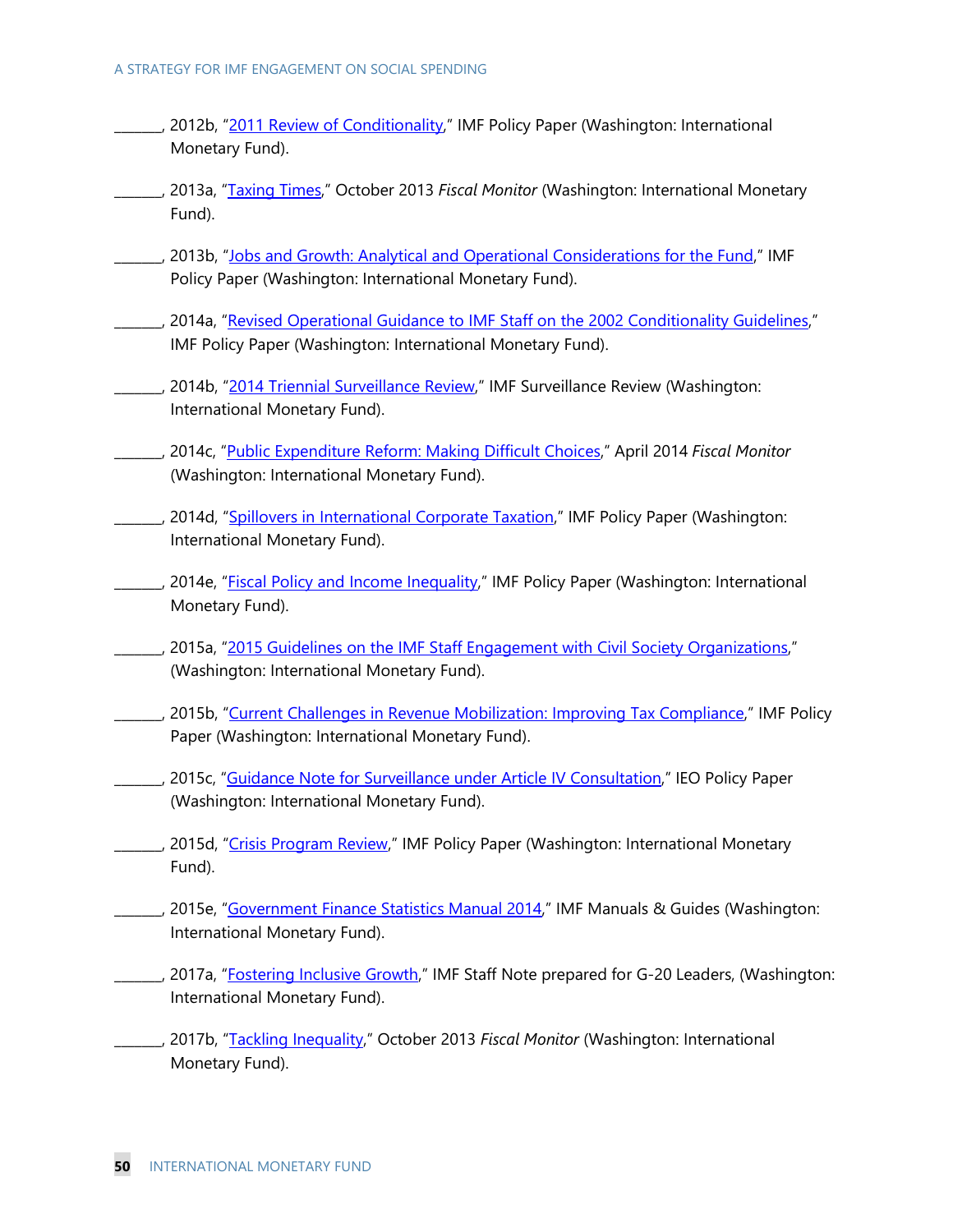- 2017c, ["Social Safeguards and Program Design in PRGT and PSI-Supported Programs,](https://www.imf.org/en/Publications/Policy-Papers/Issues/2017/06/01/pp042117social-safeguards-and-program-design-in-prgt-and-psi)" IMF Policy Paper, (Washington: International Monetary Fund).
- \_\_\_\_, 2017d, ["Building Fiscal Capacity in Fragile States,](https://www.imf.org/en/Publications/Policy-Papers/Issues/2017/06/14/pp041817building-fiscal-capacity-in-fragile-state)" IMF Policy Paper (Washington: International Monetary Fund).
- \_\_\_\_\_, 2018a, "Implementation Plan in Response to the Board-Endorsed Recommendations for the IEO Evaluation Report – ['The IMF and Social Protection',](http://www.imf.org/en/Publications/Policy-Papers/Issues/2018/02/02/pp011718-imp-in-response-to-ieo-report-on-imf-and-social-protection)" IMF Policy Papers (Washington: International Monetary Fund),
- 2018b, ["How to Operationalize Inequality Issues in Country Work,](http://intranetapps.imf.org/fundwide/ke/Topics/Income-Inequality/Pages/collaboration.aspx)" IMF Policy Paper (Washington: International Monetary Fund).
- \_\_\_\_\_, 2018c, ["Guidance Note on IMF Engagement on Social Safeguards in Low-Income Countries,"](https://www.imf.org/en/Publications/Policy-Papers/Issues/2018/07/11/pp061418guidance-note-on-imf-engagement-on-social-safeguards-in-lics) IMF Policy Paper (Washington: International Monetary Fund).
- \_\_\_\_\_\_\_, 2018d, ["Age of Insecurity: Rethinking the Social Contract,](https://www.imf.org/external/pubs/ft/fandd/2018/12/index.htm)" *Finance & Development*, Vol. 55, No. 4 (Washington: International Monetary Fund).
- 2019a, ["Corporate Taxation in the Global Economy,"](https://www.imf.org/en/Publications/Policy-Papers/Issues/2019/03/08/Corporate-Taxation-in-the-Global-Economy-46650) IMF Policy Paper No. 19/007, (Washington: International Monetary Fund).
- \_\_\_\_\_, 2019b, "2018 Review of [Program Design and](https://www.imf.org/en/Publications/Policy-Papers/Issues/2019/05/20/2018-Review-of-Program-Design-and-Conditionality-46910) Conditionality," IMF Policy Paper (Washington: International Monetary Fund).
- 2019c, ["A Strategy for IMF Engagement on Social Spending—Background Papers,](https://www.imf.org/en/Publications/Policy-Papers/Issues/2019/06/10/A-Strategy-for-IMF-Engagement-on-Social-Spending-Background-Papers-46976)" (Washington DC: International Monetary Fund).
- \_\_\_\_\_, 2019d, ["A Strategy for IMF Engagement on Social Spending—Case Studies,"](https://www.imf.org/en/Publications/Policy-Papers/Issues/2019/06/10/A-Strategy-for-IMF-Engagement-on-Social-Spending-Case-Studies-46977) (Washington DC: International Monetary Fund).
- Jin, Hui, La-Bhus Fah Jirasavetakul, and Baoping Shang, 2019, "Improving the Efficiency and Equity of [Public Education Spending: The Case of Moldova,](https://www.imf.org/en/Publications/WP/Issues/2019/02/26/Improving-the-Efficiency-and-Equity-of-Public-Education-Spending-The-Case-of-Moldova-46466)" IMF Working Paper No. 19/42 (Washington: International Monetary Fund).
- Kochhar, [Kalpana, S](https://www.imf.org/en/Publications/Publications-By-Author?author=Kalpana++Kochhar&name=Kalpana%20%20Kochhar)onali Jain-Chandra, and Monique Newiak, 2017, *[Women, Work, and Economic](https://www.imf.org/en/Publications/Books/Issues/2017/03/17/Women-Work-and-Economic-Growth-Leveling-the-Playing-Field-43640)  [Growth : Leveling the Playing Field](https://www.imf.org/en/Publications/Books/Issues/2017/03/17/Women-Work-and-Economic-Growth-Leveling-the-Playing-Field-43640)*, (Washington: International Monetary Fund).
- Rancière, Romaine and Michael Kumhof, 2010, ["Inequality, Leverage, and Crises,"](https://www.imf.org/en/Publications/WP/Issues/2016/12/31/Inequality-Leverage-and-Crises-24378) IMF Working Paper No. 10/268, (Washington: International Monetary Fund).
- Ostry, Jonathan David and Andrew Berg, 2011, "Inequality and Unsustainable Growth: Two Sides of [the Same Coin?,"](https://www.imf.org/en/Publications/Staff-Discussion-Notes/Issues/2016/12/31/Inequality-and-Unsustainable-Growth-Two-Sides-of-the-Same-Coin-24686) IMF Staff Discussion Note No. 11/08 (Washington: International Monetary Fund).